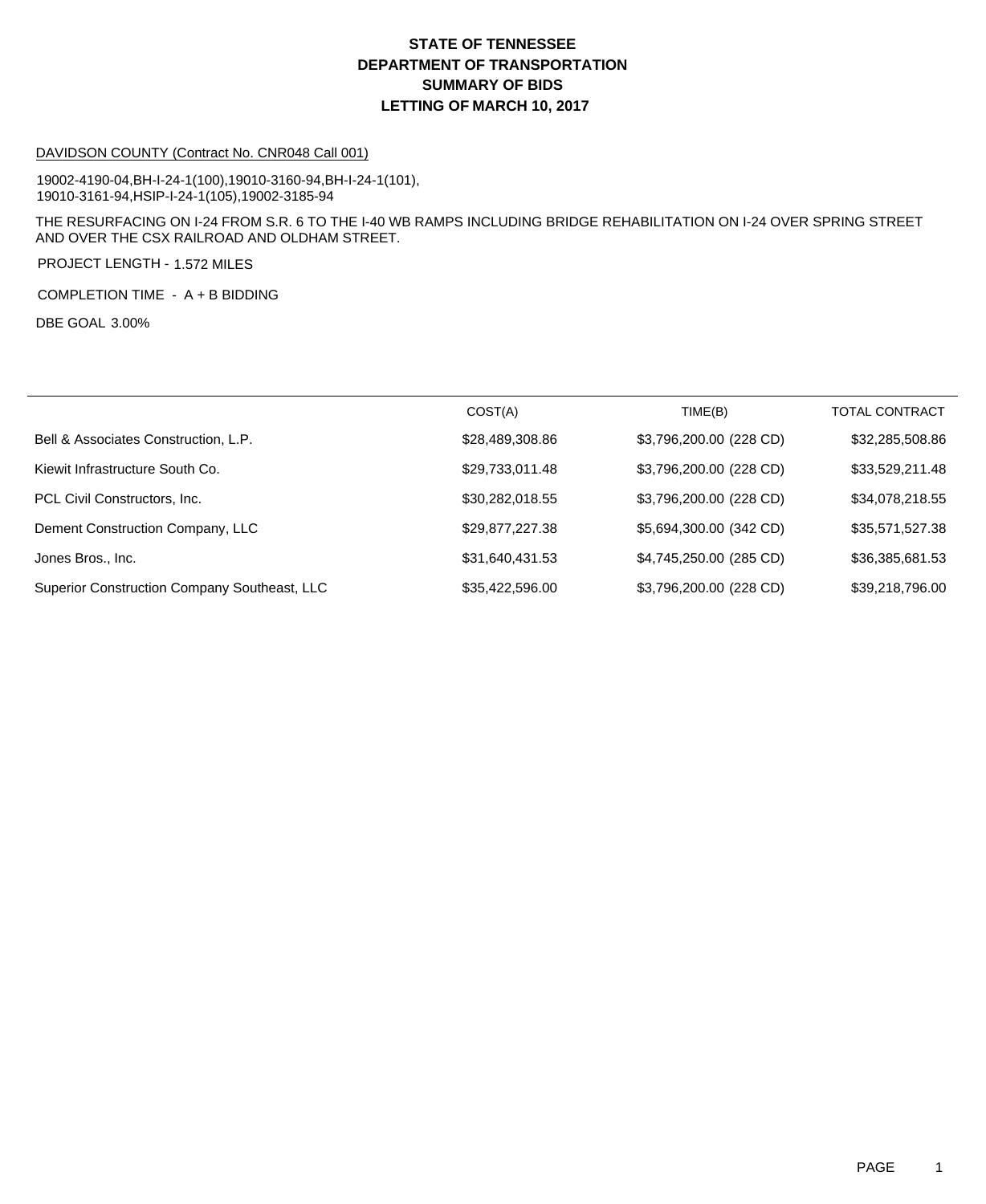|        | <b>ROADWAY CATEGORY</b>                              |              |                  |                |
|--------|------------------------------------------------------|--------------|------------------|----------------|
|        |                                                      |              |                  |                |
| 105-01 | <b>CONSTRUCTION STAKES, LINES AND GRADES</b>         | 1.000 LS     |                  |                |
|        | Bell & Associates Construction, L.P.                 |              | \$146,872.3900   | \$146,872.39   |
|        | Kiewit Infrastructure South Co.                      |              | \$150,000.0000   | \$150,000.00   |
|        | PCL Civil Constructors, Inc.                         |              | \$331,500.0000   | \$331,500.00   |
|        | Dement Construction Company, LLC                     |              | \$150,000.0000   | \$150,000.00   |
|        | Jones Bros., Inc.                                    |              | \$74,500.0000    | \$74,500.00    |
|        | Superior Construction Company Southeast, LLC         |              | \$3,150,000.0000 | \$3,150,000.00 |
| 202-03 | REMOVAL OF RIGID PAVEMENT, SIDEWALK, ETC.            |              |                  |                |
|        |                                                      | 400.000 S.Y. |                  |                |
|        | Bell & Associates Construction, L.P.                 |              | \$16.5600        | \$6,624.00     |
|        | Kiewit Infrastructure South Co.                      |              | \$40.0000        | \$16,000.00    |
|        | PCL Civil Constructors, Inc.                         |              | \$100.0000       | \$40,000.00    |
|        | Dement Construction Company, LLC                     |              | \$20.0000        | \$8,000.00     |
|        | Jones Bros., Inc.                                    |              | \$15.0000        | \$6,000.00     |
|        | Superior Construction Company Southeast, LLC         |              | \$40.0000        | \$16,000.00    |
| 203-01 | <b>ROAD &amp; DRAINAGE EXCAVATION (UNCLASSIFIED)</b> |              |                  |                |
|        |                                                      | 275,000 C.Y. |                  |                |
|        | Bell & Associates Construction, L.P.                 |              | \$13.8000        | \$3,795.00     |
|        | Kiewit Infrastructure South Co.                      |              | \$15.0000        | \$4,125.00     |
|        | PCL Civil Constructors, Inc.                         |              | \$100.0000       | \$27,500.00    |
|        | Dement Construction Company, LLC                     |              | \$25.0000        | \$6,875.00     |
|        | Jones Bros., Inc.                                    |              | \$67.0000        | \$18,425.00    |
|        | Superior Construction Company Southeast, LLC         |              | \$40.0000        | \$11,000.00    |
| 203-01 | <b>ROAD &amp; DRAINAGE EXCAVATION (UNCLASSIFIED)</b> |              |                  |                |
|        |                                                      | 125.000 C.Y. |                  |                |
|        | Bell & Associates Construction, L.P.                 |              | \$13.8000        | \$1,725.00     |
|        | Kiewit Infrastructure South Co.                      |              | \$15.0000        | \$1,875.00     |
|        | PCL Civil Constructors, Inc.                         |              | \$100.0000       | \$12,500.00    |
|        | Dement Construction Company, LLC                     |              | \$25.0000        | \$3,125.00     |
|        | Jones Bros., Inc.                                    |              | \$67.0000        | \$8,375.00     |
|        | Superior Construction Company Southeast, LLC         |              | \$40.0000        | \$5,000.00     |
| 203-04 | <b>PLACING AND SPREADING TOPSOIL</b>                 |              |                  |                |
|        |                                                      | 200.000 C.Y. |                  |                |
|        | Bell & Associates Construction, L.P.                 |              | \$21.6800        | \$4,336.00     |
|        | Kiewit Infrastructure South Co.                      |              | \$75.0000        | \$15,000.00    |
|        | PCL Civil Constructors, Inc.                         |              | \$30.0000        | \$6,000.00     |
|        | Dement Construction Company, LLC                     |              | \$25.0000        | \$5,000.00     |
|        | Jones Bros., Inc.                                    |              | \$46.0000        | \$9,200.00     |
|        | Superior Construction Company Southeast, LLC         |              | \$50.0000        | \$10,000.00    |

EXTENSION UNIT PRICE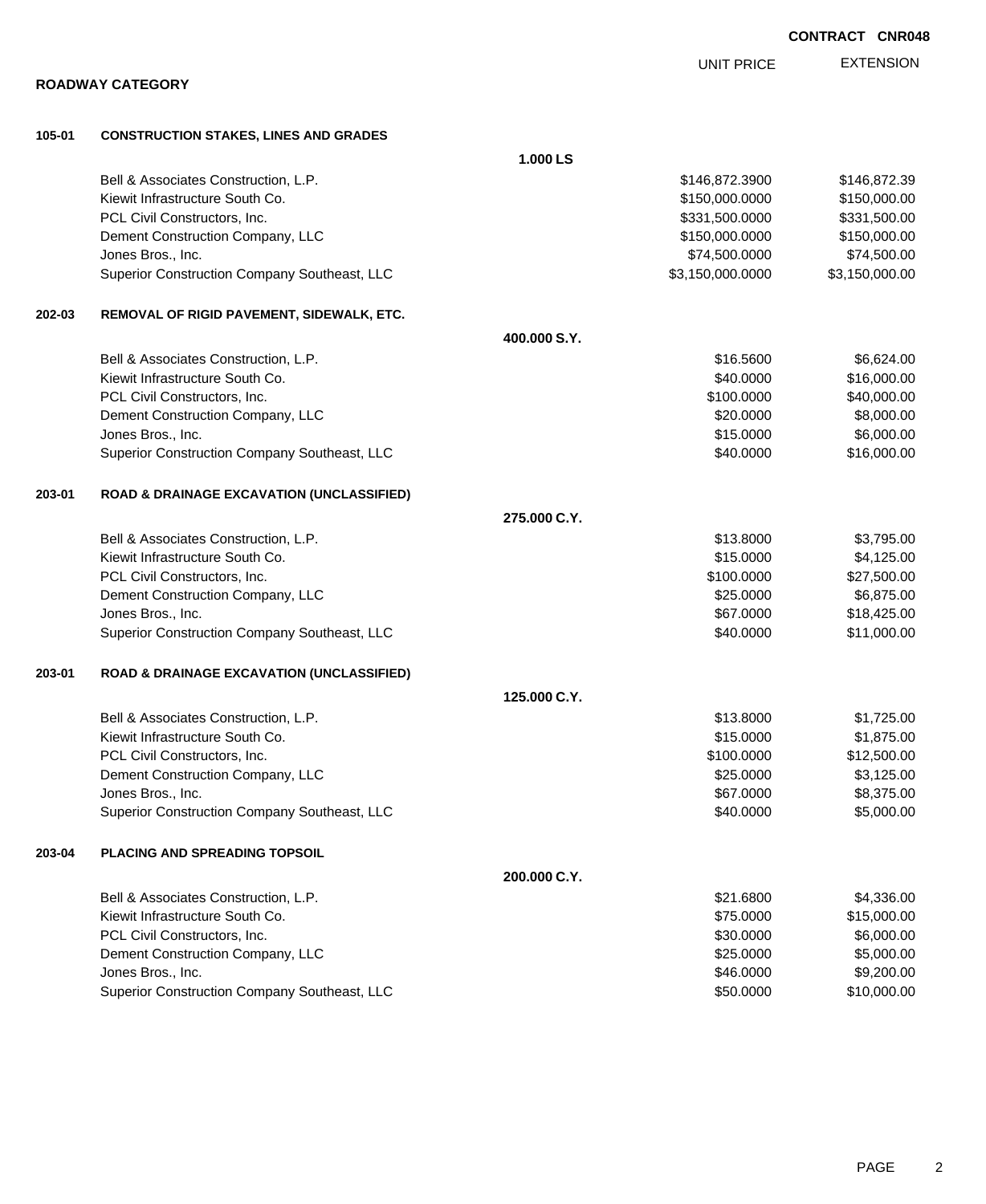|                                                                | <b>UNIT PRICE</b> | <b>EXTENSION</b> |
|----------------------------------------------------------------|-------------------|------------------|
| 203-10.15 WASTE MATERIAL                                       |                   |                  |
| 95,000 C.Y.                                                    |                   |                  |
| Bell & Associates Construction, L.P.                           | \$132.9700        | \$12,632.15      |
| Kiewit Infrastructure South Co.                                | \$137.0000        | \$13,015.00      |
| PCL Civil Constructors, Inc.                                   | \$250.0000        | \$23,750.00      |
| Dement Construction Company, LLC                               | \$250.0000        | \$23,750.00      |
| Jones Bros., Inc.                                              | \$315.0000        | \$29,925.00      |
| Superior Construction Company Southeast, LLC                   | \$125.0000        | \$11,875.00      |
| 209-08.03 TEMPORARY SILT FENCE (WITHOUT BACKING)               |                   |                  |
| 1,228.000 L.F.                                                 |                   |                  |
| Bell & Associates Construction, L.P.                           | \$2.3400          | \$2,873.52       |
| Kiewit Infrastructure South Co.                                | \$4.2000          | \$5,157.60       |
| PCL Civil Constructors, Inc.                                   | \$5.0000          | \$6,140.00       |
| Dement Construction Company, LLC                               | \$4.0000          | \$4,912.00       |
| Jones Bros., Inc.                                              | \$4.0000          | \$4,912.00       |
| Superior Construction Company Southeast, LLC                   | \$5.0000          | \$6,140.00       |
| 209-09.41 CURB INLET PROTECTION (TYPE 2)                       |                   |                  |
| <b>15.000 EACH</b>                                             |                   |                  |
| Bell & Associates Construction, L.P.                           | \$234.1800        | \$3,512.70       |
| Kiewit Infrastructure South Co.                                | \$150.0000        | \$2,250.00       |
| PCL Civil Constructors, Inc.                                   | \$500.0000        | \$7,500.00       |
| Dement Construction Company, LLC                               | \$300.0000        | \$4,500.00       |
| Jones Bros., Inc.                                              | \$300.0000        | \$4,500.00       |
| Superior Construction Company Southeast, LLC                   | \$200.0000        | \$3,000.00       |
| 303-01<br>MINERAL AGGREGATE, TYPE A BASE, GRADING D            |                   |                  |
| 2,869.000 TON                                                  |                   |                  |
| Bell & Associates Construction, L.P.                           | \$46.8400         | \$134,383.96     |
| Kiewit Infrastructure South Co.                                | \$48.0000         | \$137,712.00     |
| PCL Civil Constructors, Inc.                                   | \$45.0000         | \$129,105.00     |
| Dement Construction Company, LLC                               | \$40.0000         | \$114,760.00     |
| Jones Bros., Inc.                                              | \$27.2500         | \$78,180.25      |
| Superior Construction Company Southeast, LLC                   | \$40.0000         | \$114,760.00     |
| 307-03.01 ASPHALT CONCRETE MIX (PG76-22) (BPMB-HM) GRADING A   |                   |                  |
| 144.000 TON                                                    |                   |                  |
| Bell & Associates Construction, L.P.                           | \$234.1800        | \$33,721.92      |
| Kiewit Infrastructure South Co.                                | \$200.0000        | \$28,800.00      |
| PCL Civil Constructors, Inc.                                   | \$400.0000        | \$57,600.00      |
| Dement Construction Company, LLC                               | \$220.0000        | \$31,680.00      |
| Jones Bros., Inc.                                              | \$115.0000        | \$16,560.00      |
| Superior Construction Company Southeast, LLC                   | \$200.0000        | \$28,800.00      |
| 307-03.07 ASPHALT CONCRETE MIX (PG76-22) (BPMB-HM) GRADING B-M |                   |                  |
| 4,563.000 TON                                                  |                   |                  |
| Bell & Associates Construction, L.P.                           | \$111.2400        | \$507,588.12     |
| Kiewit Infrastructure South Co.                                | \$105.0000        | \$479,115.00     |
| PCL Civil Constructors, Inc.                                   | \$105.0000        | \$479,115.00     |
| Dement Construction Company, LLC                               | \$104.5000        | \$476,833.50     |
| Jones Bros., Inc.                                              | \$95.0000         | \$433,485.00     |
| Superior Construction Company Southeast, LLC                   | \$95.0000         | \$433,485.00     |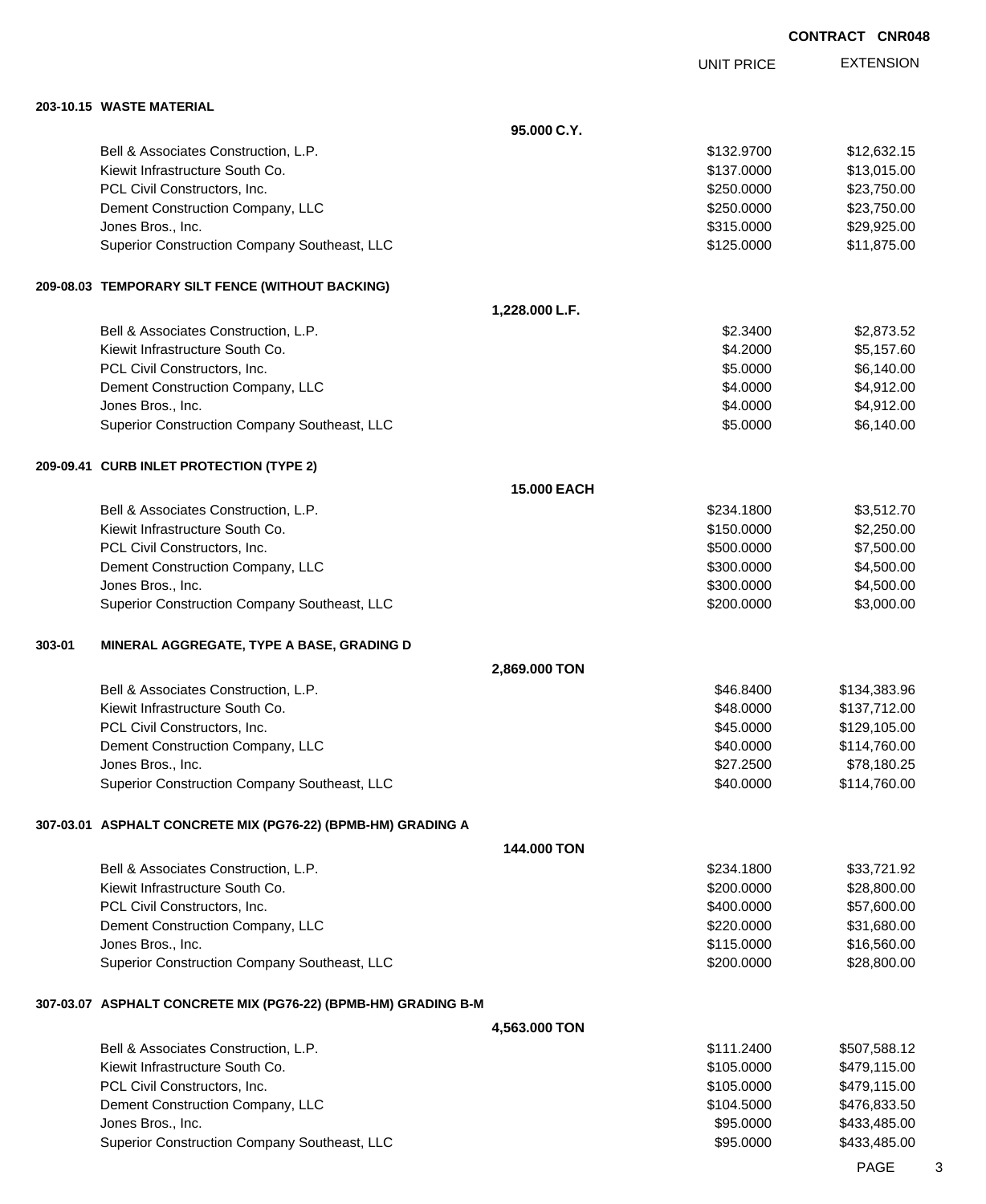EXTENSION UNIT PRICE

#### **307-03.08 ASPHALT CONCRETE MIX (PG76-22) (BPMB-HM) GRADING B-M2**

|        |                                                       | 3,457.000 TON     |                              |                            |
|--------|-------------------------------------------------------|-------------------|------------------------------|----------------------------|
|        | Bell & Associates Construction, L.P.                  |                   | \$111.2400                   | \$384,556.68               |
|        | Kiewit Infrastructure South Co.                       |                   | \$105.0000                   | \$362,985.00               |
|        | PCL Civil Constructors, Inc.                          |                   | \$105.0000                   | \$362,985.00               |
|        | Dement Construction Company, LLC                      |                   | \$104.5000                   | \$361,256.50               |
|        | Jones Bros., Inc.                                     |                   | \$95.0000                    | \$328,415.00               |
|        | Superior Construction Company Southeast, LLC          |                   | \$95.0000                    | \$328,415.00               |
| 403-01 | BITUMINOUS MATERIAL FOR TACK COAT (TC)                |                   |                              |                            |
|        |                                                       | 110.000 TON       |                              |                            |
|        | Bell & Associates Construction, L.P.                  |                   | \$1,170.9000                 | \$128,799.00               |
|        | Kiewit Infrastructure South Co.                       |                   | \$1,200.0000                 | \$132,000.00               |
|        | PCL Civil Constructors, Inc.                          |                   | \$1,100.0000                 | \$121,000.00               |
|        | Dement Construction Company, LLC                      |                   | \$1,100.0000                 | \$121,000.00               |
|        | Jones Bros., Inc.                                     |                   | \$725.0000                   | \$79,750.00                |
|        | Superior Construction Company Southeast, LLC          |                   | \$1,000.0000                 | \$110,000.00               |
| 403-02 | <b>ASPHALT CEMENT FOR TACK COAT (TC)</b>              |                   |                              |                            |
|        |                                                       | <b>10.000 TON</b> |                              |                            |
|        | Bell & Associates Construction, L.P.                  |                   | \$1,756.3600                 | \$17,563.60                |
|        | Kiewit Infrastructure South Co.                       |                   | \$1,800.0000                 | \$18,000.00                |
|        | PCL Civil Constructors, Inc.                          |                   | \$1,700.0000                 | \$17,000.00                |
|        | Dement Construction Company, LLC<br>Jones Bros., Inc. |                   | \$1,650.0000<br>\$1,000.0000 | \$16,500.00<br>\$10,000.00 |
|        | Superior Construction Company Southeast, LLC          |                   | \$1,500.0000                 | \$15,000.00                |
|        |                                                       |                   |                              |                            |
|        | 411-01.07 ACS MIX (PG64-22) GRADING E SHOULDER        |                   |                              |                            |
|        | Bell & Associates Construction, L.P.                  | 43,000 TON        | \$134.6500                   | \$5,789.95                 |
|        | Kiewit Infrastructure South Co.                       |                   | \$138.0000                   | \$5,934.00                 |
|        | PCL Civil Constructors, Inc.                          |                   | \$125.0000                   | \$5,375.00                 |
|        | Dement Construction Company, LLC                      |                   | \$126.5000                   | \$5,439.50                 |
|        | Jones Bros., Inc.                                     |                   | \$115.0000                   | \$4,945.00                 |
|        | Superior Construction Company Southeast, LLC          |                   | \$115.0000                   | \$4,945.00                 |
|        | 411-03.09 ACS MIX(PG76-22) THIN LIFT ASPHALT          |                   |                              |                            |
|        |                                                       | 1,465.000 TON     |                              |                            |
|        | Bell & Associates Construction, L.P.                  |                   | \$146.3600                   | \$214,417.40               |
|        | Kiewit Infrastructure South Co.                       |                   | \$150.0000                   | \$219,750.00               |
|        | PCL Civil Constructors, Inc.                          |                   | \$140.0000                   | \$205,100.00               |
|        | Dement Construction Company, LLC                      |                   | \$137.5000                   | \$201,437.50               |
|        | Jones Bros., Inc.                                     |                   | \$115.0000                   | \$168,475.00               |
|        | Superior Construction Company Southeast, LLC          |                   | \$125.0000                   | \$183,125.00               |
|        | 411-03.10 ACS MIX(PG76-22) GRADING D                  |                   |                              |                            |
|        |                                                       | 15,755.000 TON    |                              |                            |
|        | Bell & Associates Construction, L.P.                  |                   | \$134.6500                   | \$2,121,410.75             |
|        | Kiewit Infrastructure South Co.                       |                   | \$145.0000                   | \$2,284,475.00             |
|        | PCL Civil Constructors, Inc.                          |                   | \$125.0000                   | \$1,969,375.00             |
|        | Dement Construction Company, LLC                      |                   | \$126.5000                   | \$1,993,007.50             |
|        | Jones Bros., Inc.                                     |                   | \$107.5000                   | \$1,693,662.50             |
|        | Superior Construction Company Southeast, LLC          |                   | \$115.0000                   | \$1,811,825.00             |

PAGE 4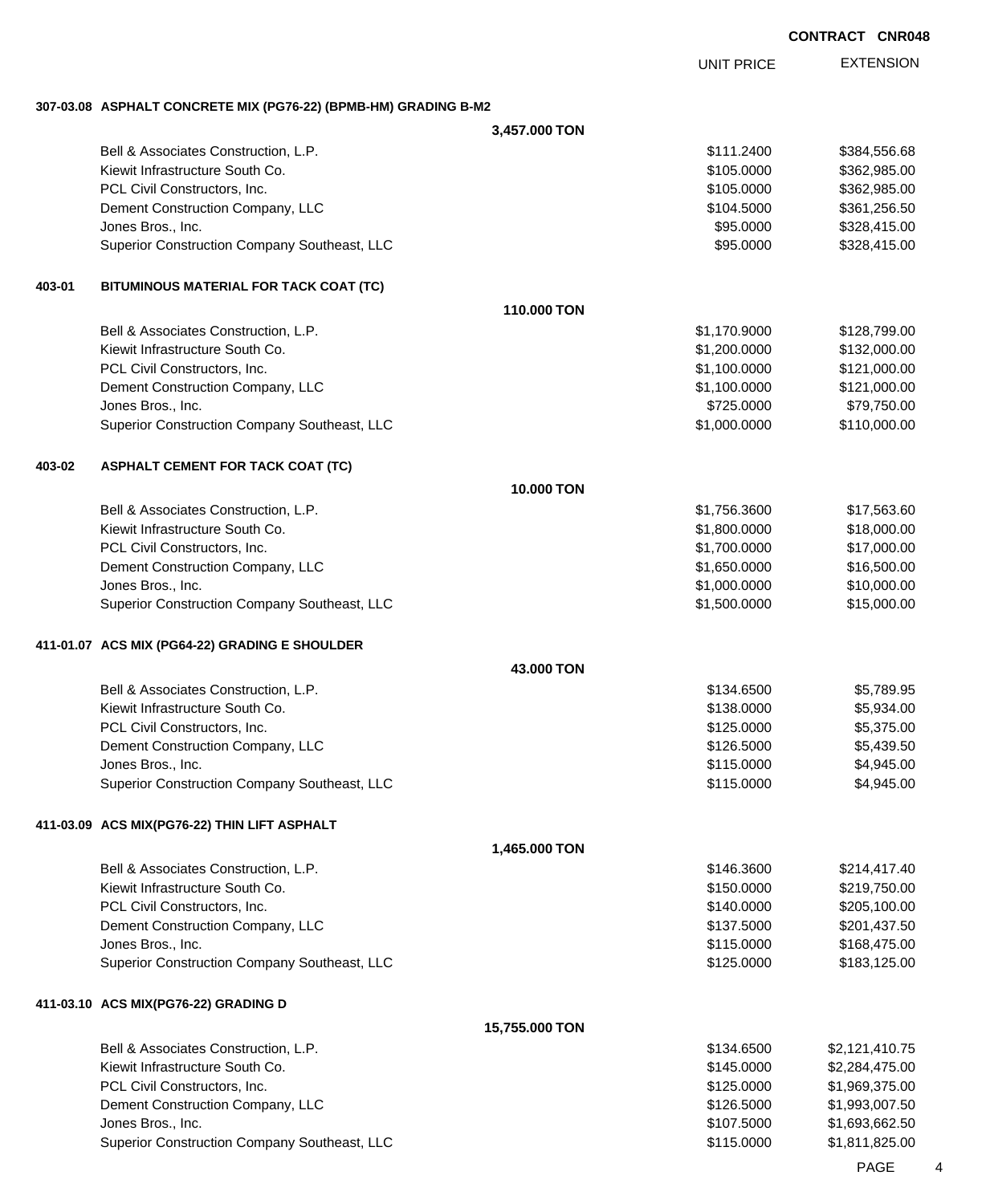| <b>CONTRACT CNR048</b> |  |
|------------------------|--|
|------------------------|--|

|                                                                    |                | <b>UNIT PRICE</b> | <b>EXTENSION</b> |
|--------------------------------------------------------------------|----------------|-------------------|------------------|
| 411-12.01 SCORING SHOULDERS (CONTINUOUS) (16IN WIDTH)              |                |                   |                  |
|                                                                    | 4.000 L.M.     |                   |                  |
| Bell & Associates Construction, L.P.                               |                | \$1,258.7200      | \$5,034.88       |
| Kiewit Infrastructure South Co.                                    |                | \$3,600.0000      | \$14,400.00      |
| PCL Civil Constructors, Inc.                                       |                | \$4,200.0000      | \$16,800.00      |
| Dement Construction Company, LLC                                   |                | \$2,200.0000      | \$8,800.00       |
| Jones Bros., Inc.                                                  |                | \$1,500.0000      | \$6,000.00       |
| Superior Construction Company Southeast, LLC                       |                | \$2,218.7500      | \$8,875.00       |
| 415-01.01 COLD PLANING BITUMINOUS PAVEMENT                         |                |                   |                  |
|                                                                    | 23,161.000 TON |                   |                  |
| Bell & Associates Construction, L.P.                               |                | \$35.1300         | \$813,645.93     |
| Kiewit Infrastructure South Co.                                    |                | \$35.0000         | \$810,635.00     |
| PCL Civil Constructors, Inc.                                       |                | \$31.0000         | \$717,991.00     |
| Dement Construction Company, LLC                                   |                | \$33.0000         | \$764,313.00     |
| Jones Bros., Inc.                                                  |                | \$35.0000         | \$810,635.00     |
| Superior Construction Company Southeast, LLC                       |                | \$30.0000         | \$694,830.00     |
| 501-01.13 PORTLAND CEMENT CONCRETE PAVEMENT (PLAIN) 10" FAST TRACK |                |                   |                  |
|                                                                    | 680.000 S.Y.   |                   |                  |
| Bell & Associates Construction, L.P.                               |                | \$169.7800        | \$115,450.40     |
| Kiewit Infrastructure South Co.                                    |                | \$155.0000        | \$105,400.00     |
| PCL Civil Constructors, Inc.                                       |                | \$150.0000        | \$102,000.00     |
| Dement Construction Company, LLC                                   |                | \$145.0000        | \$98,600.00      |
| Jones Bros., Inc.                                                  |                | \$255.0000        | \$173,400.00     |
| Superior Construction Company Southeast, LLC                       |                | \$145.0000        | \$98,600.00      |
| 502-04.01 SAWING CONCRETE PAVEMENT (FULL DEPTH)                    |                |                   |                  |
|                                                                    | 600.000 L.F.   |                   |                  |
| Bell & Associates Construction, L.P.                               |                | \$16.1000         | \$9,660.00       |
| Kiewit Infrastructure South Co.                                    |                | \$15.0000         | \$9,000.00       |
| PCL Civil Constructors, Inc.                                       |                | \$15.0000         | \$9,000.00       |
| Dement Construction Company, LLC                                   |                | \$13.7500         | \$8,250.00       |
| Jones Bros., Inc.                                                  |                | \$16.0000         | \$9,600.00       |
| Superior Construction Company Southeast, LLC                       |                | \$13.7500         | \$8,250.00       |
| 502-04.02 LOAD TRANSFER DOWELS                                     |                |                   |                  |
|                                                                    | 432.000 EACH   |                   |                  |
| Bell & Associates Construction, L.P.                               |                | \$14.6400         | \$6,324.48       |
| Kiewit Infrastructure South Co.                                    |                | \$15.0000         | \$6,480.00       |
| PCL Civil Constructors, Inc.                                       |                | \$13.0000         | \$5,616.00       |
| Dement Construction Company, LLC                                   |                | \$12.5000         | \$5,400.00       |
| Jones Bros., Inc.                                                  |                | \$16.0000         | \$6,912.00       |
| Superior Construction Company Southeast, LLC                       |                | \$12.5000         | \$5,400.00       |
| 502-04.03 TRANSVERSE TIE-BARS                                      |                |                   |                  |
|                                                                    | 510.000 EACH   |                   |                  |
| Bell & Associates Construction, L.P.                               |                | \$11.7100         | \$5,972.10       |
| Kiewit Infrastructure South Co.                                    |                | \$12.0000         | \$6,120.00       |
| PCL Civil Constructors, Inc.                                       |                | \$11.0000         | \$5,610.00       |
| Dement Construction Company, LLC                                   |                | \$10.0000         | \$5,100.00       |
| Jones Bros., Inc.                                                  |                | \$12.0000         | \$6,120.00       |
| Superior Construction Company Southeast, LLC                       |                | \$10.0000         | \$5,100.00       |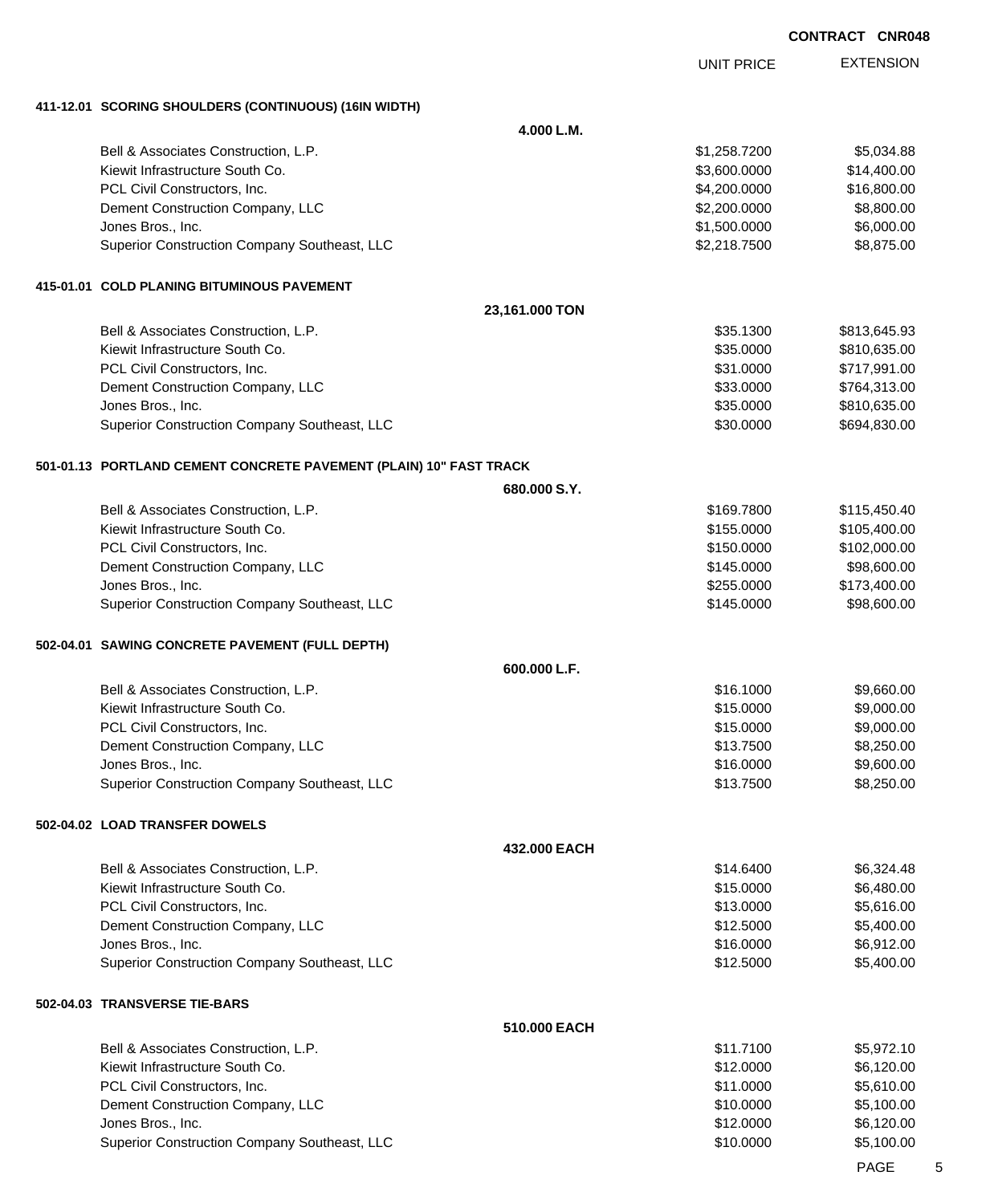UNIT PRICE EXTENSION

**611-09.01 ADJUSTMENT OF EXISTING CATCHBASIN**

|        | 611-09.01 ADJUSIMENI OF EXISIING CAICHBASIN  |                    |              |             |
|--------|----------------------------------------------|--------------------|--------------|-------------|
|        |                                              | <b>12.000 EACH</b> |              |             |
|        | Bell & Associates Construction, L.P.         |                    | \$2,120.8000 | \$25,449.60 |
|        | Kiewit Infrastructure South Co.              |                    | \$650.0000   | \$7,800.00  |
|        | PCL Civil Constructors, Inc.                 |                    | \$1,500.0000 | \$18,000.00 |
|        | Dement Construction Company, LLC             |                    | \$1,000.0000 | \$12,000.00 |
|        | Jones Bros., Inc.                            |                    | \$1,600.0000 | \$19,200.00 |
|        | Superior Construction Company Southeast, LLC |                    | \$500.0000   | \$6,000.00  |
|        | 611-09.02 REWORK CATCHBASIN                  |                    |              |             |
|        |                                              | 3.000 EACH         |              |             |
|        | Bell & Associates Construction, L.P.         |                    | \$2,120.8000 | \$6,362.40  |
|        | Kiewit Infrastructure South Co.              |                    | \$1,100.0000 | \$3,300.00  |
|        | PCL Civil Constructors, Inc.                 |                    | \$1,500.0000 | \$4,500.00  |
|        | Dement Construction Company, LLC             |                    | \$1,500.0000 | \$4,500.00  |
|        | Jones Bros., Inc.                            |                    | \$1,600.0000 | \$4,800.00  |
|        | Superior Construction Company Southeast, LLC |                    | \$1,350.0000 | \$4,050.00  |
|        | 701-01.01 CONCRETE SIDEWALK (4 ")            |                    |              |             |
|        |                                              | 3,900.000 S.F.     |              |             |
|        | Bell & Associates Construction, L.P.         |                    | \$8.0800     | \$31,512.00 |
|        | Kiewit Infrastructure South Co.              |                    | \$21.0000    | \$81,900.00 |
|        | PCL Civil Constructors, Inc.                 |                    | \$10.0000    | \$39,000.00 |
|        | Dement Construction Company, LLC             |                    | \$5.0000     | \$19,500.00 |
|        | Jones Bros., Inc.                            |                    | \$6.0000     | \$23,400.00 |
|        | Superior Construction Company Southeast, LLC |                    | \$7.0000     | \$27,300.00 |
|        | 701-02.03 CONCRETE CURB RAMP                 |                    |              |             |
|        |                                              | 100.000 S.F.       |              |             |
|        | Bell & Associates Construction, L.P.         |                    | \$22.2900    | \$2,229.00  |
|        | Kiewit Infrastructure South Co.              |                    | \$24.0000    | \$2,400.00  |
|        | PCL Civil Constructors, Inc.                 |                    | \$20.0000    | \$2,000.00  |
|        | Dement Construction Company, LLC             |                    | \$20.0000    | \$2,000.00  |
|        | Jones Bros., Inc.                            |                    | \$15.0000    | \$1,500.00  |
|        | Superior Construction Company Southeast, LLC |                    | \$16,0000    | \$1,600.00  |
| 702-03 | <b>CONCRETE COMBINED CURB &amp; GUTTER</b>   |                    |              |             |
|        |                                              | 40.000 C.Y.        |              |             |
|        | Bell & Associates Construction, L.P.         |                    | \$435.9400   | \$17,437.60 |
|        | Kiewit Infrastructure South Co.              |                    | \$410.0000   | \$16,400.00 |
|        | PCL Civil Constructors, Inc.                 |                    | \$300.0000   | \$12,000.00 |
|        | Dement Construction Company, LLC             |                    | \$350.0000   | \$14,000.00 |
|        | Jones Bros., Inc.                            |                    | \$375.0000   | \$15,000.00 |
|        | Superior Construction Company Southeast, LLC |                    | \$300.0000   | \$12,000.00 |
|        | 705-01.01 GUARDRAIL AT BRIDGE ENDS           |                    |              |             |
|        |                                              | 215.200 L.F.       |              |             |
|        | Bell & Associates Construction, L.P.         |                    | \$93.1500    | \$20,045.88 |
|        | Kiewit Infrastructure South Co.              |                    | \$70.0000    | \$15,064.00 |
|        | PCL Civil Constructors, Inc.                 |                    | \$62.0000    | \$13,342.40 |
|        | Dement Construction Company, LLC             |                    | \$61.1300    | \$13,155.18 |
|        | Jones Bros., Inc.                            |                    | \$61.1300    | \$13,155.18 |
|        | Superior Construction Company Southeast, LLC |                    | \$64.8700    | \$13,960.02 |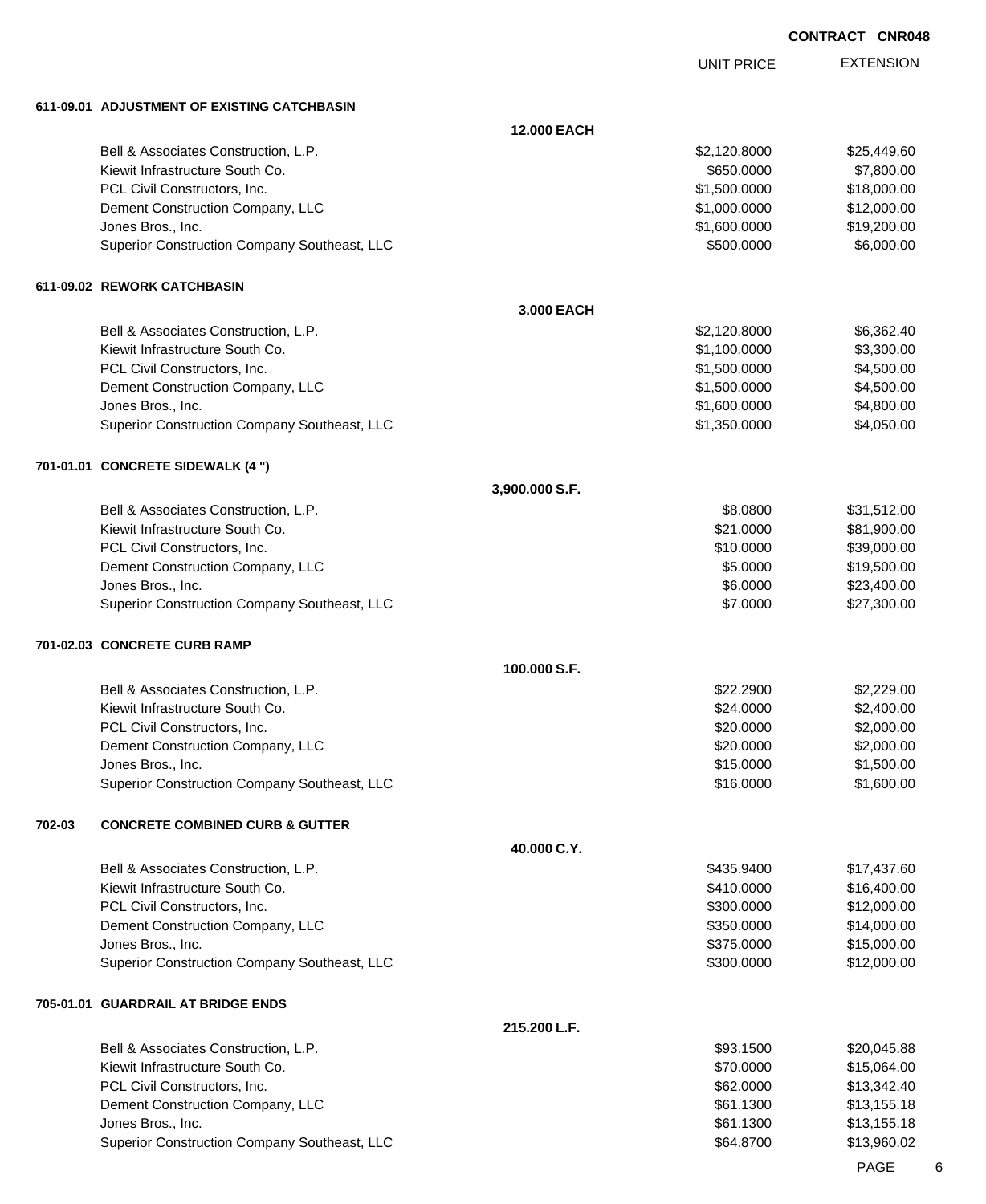EXTENSION **CONTRACT CNR048** UNIT PRICE

#### **705-02.02 SINGLE GUARDRAIL (TYPE 2)**

|        | 705-02.02 SINGLE GUARDRAIL (TYPE 2)                |                   |               |             |
|--------|----------------------------------------------------|-------------------|---------------|-------------|
|        |                                                    | 184.800 L.F.      |               |             |
|        | Bell & Associates Construction, L.P.               |                   | \$21.6000     | \$3,991.68  |
|        | Kiewit Infrastructure South Co.                    |                   | \$18.7500     | \$3,465.00  |
|        | PCL Civil Constructors, Inc.                       |                   | \$22.0000     | \$4,065.60  |
|        | Dement Construction Company, LLC                   |                   | \$19.0200     | \$3,514.90  |
|        | Jones Bros., Inc.                                  |                   | \$19.0200     | \$3,514.90  |
|        | Superior Construction Company Southeast, LLC       |                   | \$20.1800     | \$3,729.26  |
|        | 705-04.50 PORTABLE BARRIER RAIL DELINEATOR         |                   |               |             |
|        |                                                    | 36.000 EACH       |               |             |
|        | Bell & Associates Construction, L.P.               |                   | \$12.8800     | \$463.68    |
|        | Kiewit Infrastructure South Co.                    |                   | \$13.0000     | \$468.00    |
|        | PCL Civil Constructors, Inc.                       |                   | \$20.0000     | \$720.00    |
|        | Dement Construction Company, LLC                   |                   | \$11.0000     | \$396.00    |
|        | Jones Bros., Inc.                                  |                   | \$11.0000     | \$396.00    |
|        | Superior Construction Company Southeast, LLC       |                   | \$11.0000     | \$396.00    |
|        |                                                    |                   |               |             |
|        | 705-08.11 PORTABLE IMPACT ATTENUATOR NCHRP350 TL-3 | <b>4.000 EACH</b> |               |             |
|        | Bell & Associates Construction, L.P.               |                   | \$7,493.7900  | \$29,975.16 |
|        | Kiewit Infrastructure South Co.                    |                   | \$8,500.0000  | \$34,000.00 |
|        | PCL Civil Constructors, Inc.                       |                   | \$11,000.0000 | \$44,000.00 |
|        | Dement Construction Company, LLC                   |                   | \$4,200.0000  | \$16,800.00 |
|        | Jones Bros., Inc.                                  |                   | \$6,400.0000  | \$25,600.00 |
|        | Superior Construction Company Southeast, LLC       |                   | \$6,400.0000  | \$25,600.00 |
| 706-01 | <b>GUARDRAIL REMOVED</b>                           |                   |               |             |
|        |                                                    | 400.000 L.F.      |               |             |
|        | Bell & Associates Construction, L.P.               |                   | \$1.1100      | \$444.00    |
|        | Kiewit Infrastructure South Co.                    |                   | \$1.0000      | \$400.00    |
|        | PCL Civil Constructors, Inc.                       |                   | \$5.0000      | \$2,000.00  |
|        | Dement Construction Company, LLC                   |                   | \$4.8800      | \$1,952.00  |
|        | Jones Bros., Inc.                                  |                   | \$4.8800      | \$1,952.00  |
|        | Superior Construction Company Southeast, LLC       |                   | \$5.1700      | \$2,068.00  |
|        | 709-05.05 MACHINED RIP-RAP (CLASS A-3)             |                   |               |             |
|        |                                                    | 900.000 TON       |               |             |
|        | Bell & Associates Construction, L.P.               |                   | \$43.9800     | \$39,582.00 |
|        | Kiewit Infrastructure South Co.                    |                   | \$66.0000     | \$59,400.00 |
|        | PCL Civil Constructors, Inc.                       |                   | \$50.0000     | \$45,000.00 |
|        | Dement Construction Company, LLC                   |                   | \$35.0000     | \$31,500.00 |
|        | Jones Bros., Inc.                                  |                   | \$43.0000     | \$38,700.00 |
|        | Superior Construction Company Southeast, LLC       |                   | \$50.0000     | \$45,000.00 |
|        | 711-01.01 CONCRETE MEDIAN BARRIER (MODIFIED)       |                   |               |             |
|        |                                                    | 40.000 L.F.       |               |             |
|        | Bell & Associates Construction, L.P.               |                   | \$207.0300    | \$8,281.20  |
|        | Kiewit Infrastructure South Co.                    |                   | \$300.0000    | \$12,000.00 |
|        | PCL Civil Constructors, Inc.                       |                   | \$270.0000    | \$10,800.00 |
|        | Dement Construction Company, LLC                   |                   | \$440.0000    | \$17,600.00 |
|        | Jones Bros., Inc.                                  |                   | \$350.0000    | \$14,000.00 |
|        | Superior Construction Company Southeast, LLC       |                   | \$330.0000    | \$13,200.00 |
|        |                                                    |                   |               |             |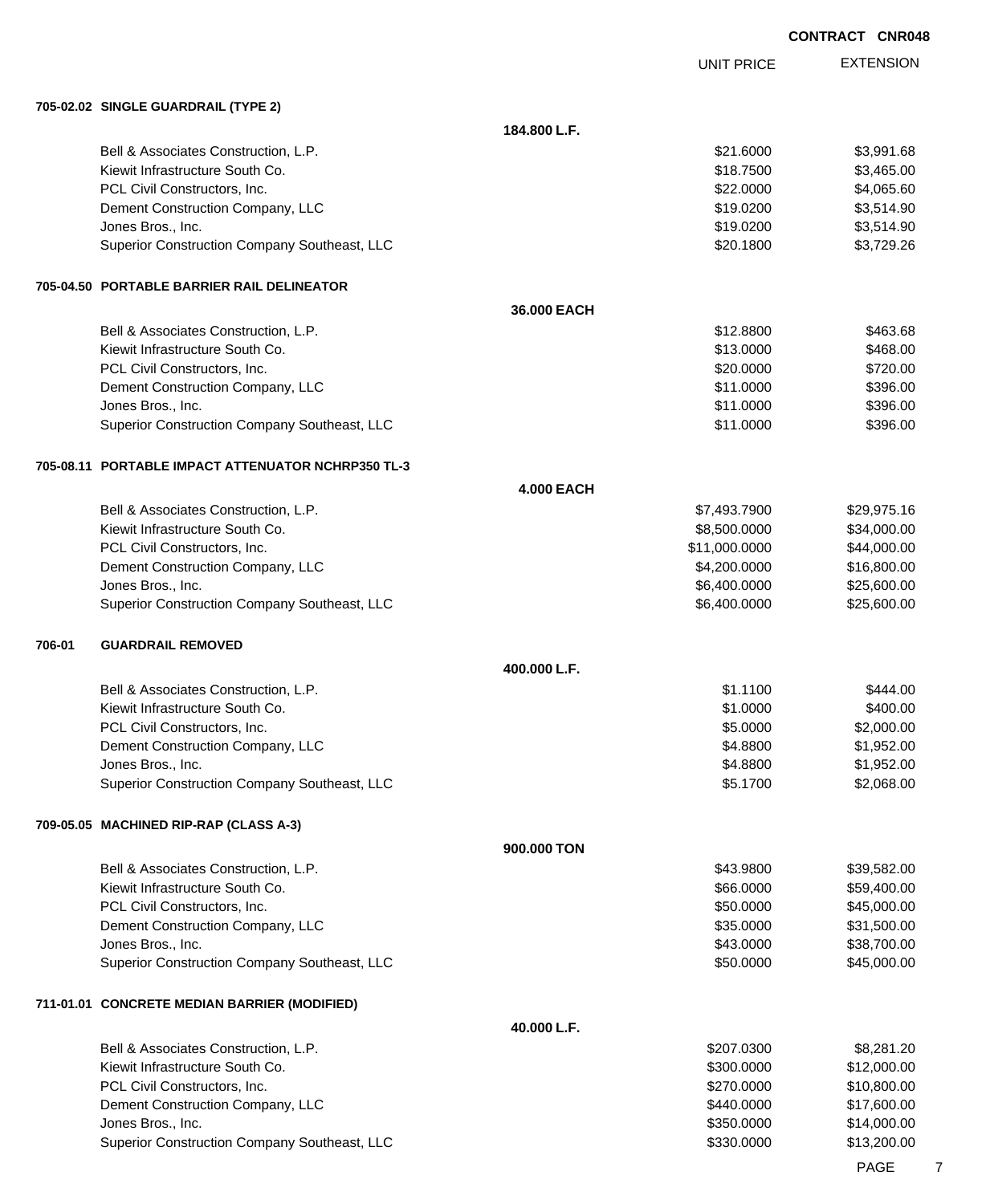|        |                                                               |                | <b>UNIT PRICE</b> | <b>EXTENSION</b> |
|--------|---------------------------------------------------------------|----------------|-------------------|------------------|
|        | 711-04.03 CONCRETE GLARE SCREEN (TAPER TO 32")                |                |                   |                  |
|        |                                                               | 30.000 L.F.    |                   |                  |
|        | Bell & Associates Construction, L.P.                          |                | \$345.4200        | \$10,362.60      |
|        | Kiewit Infrastructure South Co.                               |                | \$307.0000        | \$9,210.00       |
|        | PCL Civil Constructors, Inc.                                  |                | \$260.0000        | \$7,800.00       |
|        | Dement Construction Company, LLC                              |                | \$324.5000        | \$9,735.00       |
|        | Jones Bros., Inc.                                             |                | \$250.0000        | \$7,500.00       |
|        | Superior Construction Company Southeast, LLC                  |                | \$295.0000        | \$8,850.00       |
|        | 711-05.01 REMOVAL & DISPOSAL OF CONCRETE MEDIAN BARRIER       |                |                   |                  |
|        |                                                               | 80.000 L.F.    |                   |                  |
|        | Bell & Associates Construction, L.P.                          |                | \$38.3500         | \$3,068.00       |
|        | Kiewit Infrastructure South Co.                               |                | \$130.0000        | \$10,400.00      |
|        | PCL Civil Constructors, Inc.                                  |                | \$70.0000         | \$5,600.00       |
|        | Dement Construction Company, LLC                              |                | \$200.0000        | \$16,000.00      |
|        | Jones Bros., Inc.                                             |                | \$50.0000         | \$4,000.00       |
|        | Superior Construction Company Southeast, LLC                  |                | \$32.7500         | \$2,620.00       |
| 712-01 | <b>TRAFFIC CONTROL</b>                                        |                |                   |                  |
|        |                                                               | 1.000 LS       |                   |                  |
|        | Bell & Associates Construction, L.P.                          |                | \$401,000.0000    | \$401,000.00     |
|        | Kiewit Infrastructure South Co.                               |                | \$550,000.0000    | \$550,000.00     |
|        | PCL Civil Constructors, Inc.                                  |                | \$400,000.0000    | \$400,000.00     |
|        | Dement Construction Company, LLC                              |                | \$500,000.0000    | \$500,000.00     |
|        | Jones Bros., Inc.                                             |                | \$170,000.0000    | \$170,000.00     |
|        | Superior Construction Company Southeast, LLC                  |                | \$2,190,445.3200  | \$2,190,445.32   |
|        | 712-02.02 INTERCONNECTED PORTABLE BARRIER RAIL                |                |                   |                  |
|        |                                                               | 1,200.000 L.F. |                   |                  |
|        | Bell & Associates Construction, L.P.                          |                | \$75.0000         | \$90,000.00      |
|        | Kiewit Infrastructure South Co.                               |                | \$100.0000        | \$120,000.00     |
|        | PCL Civil Constructors, Inc.                                  |                | \$90.0000         | \$108,000.00     |
|        | Dement Construction Company, LLC                              |                | \$50.0000         | \$60,000.00      |
|        | Jones Bros., Inc.                                             |                | \$45.0000         | \$54,000.00      |
|        | Superior Construction Company Southeast, LLC                  |                | \$50.0000         | \$60,000.00      |
|        | 712-02.47 BRIDGE MOUNTED INTERCONNECTED PORTABLE BARRIER RAIL |                |                   |                  |
|        |                                                               | 1,000.000 L.F. |                   |                  |
|        | Bell & Associates Construction, L.P.                          |                | \$100.0000        | \$100,000.00     |
|        | Kiewit Infrastructure South Co.                               |                | \$125.0000        | \$125,000.00     |
|        | PCL Civil Constructors, Inc.                                  |                | \$125.0000        | \$125,000.00     |
|        | Dement Construction Company, LLC                              |                | \$75.0000         | \$75,000.00      |
|        | Jones Bros., Inc.                                             |                | \$80.0000         | \$80,000.00      |
|        | Superior Construction Company Southeast, LLC                  |                | \$55.0000         | \$55,000.00      |
|        | 712-04.01 FLEXIBLE DRUMS (CHANNELIZING)                       |                |                   |                  |
|        |                                                               | 618.000 EACH   |                   |                  |
|        | Bell & Associates Construction, L.P.                          |                | \$44.4900         | \$27,494.82      |
|        | Kiewit Infrastructure South Co.                               |                | \$75.0000         | \$46,350.00      |
|        | PCL Civil Constructors, Inc.                                  |                | \$60.0000         | \$37,080.00      |
|        | Dement Construction Company, LLC                              |                | \$38.0000         | \$23,484.00      |
|        | Jones Bros., Inc.                                             |                | \$38.0000         | \$23,484.00      |
|        | Superior Construction Company Southeast, LLC                  |                | \$38.0000         | \$23,484.00      |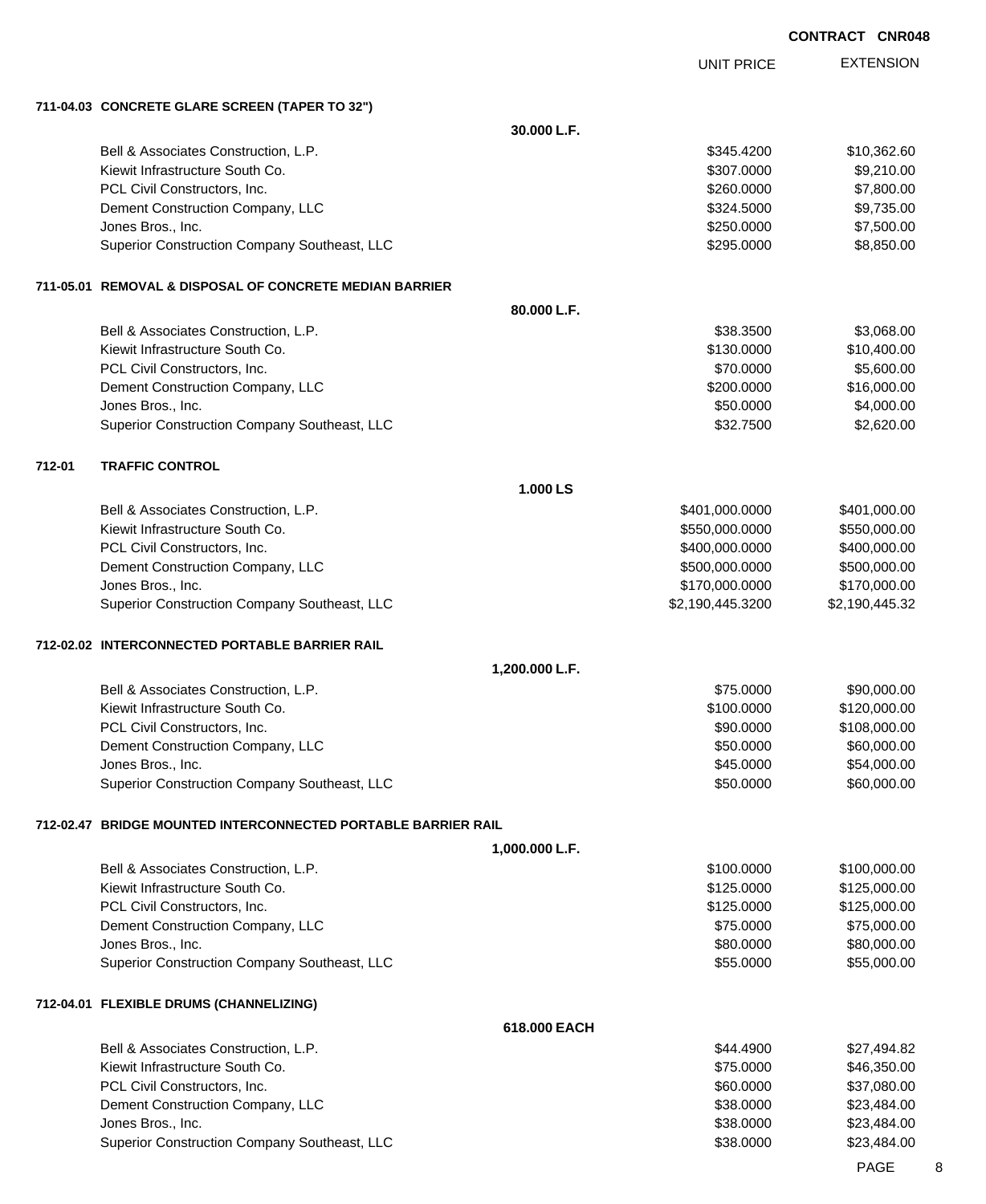UNIT PRICE

EXTENSION

**712-04.50 PORTABLE BARRIER RAIL DELINEATOR**

|        | 712-04.50 PORTABLE BARRIER RAIL DELINEATOR            |                   |                |              |
|--------|-------------------------------------------------------|-------------------|----------------|--------------|
|        |                                                       | 55,000 EACH       |                |              |
|        | Bell & Associates Construction, L.P.                  |                   | \$12,8800      | \$708.40     |
|        | Kiewit Infrastructure South Co.                       |                   | \$13.0000      | \$715.00     |
|        | PCL Civil Constructors, Inc.                          |                   | \$20.0000      | \$1,100.00   |
|        | Dement Construction Company, LLC                      |                   | \$11.0000      | \$605.00     |
|        | Jones Bros., Inc.                                     |                   | \$11.0000      | \$605.00     |
|        | Superior Construction Company Southeast, LLC          |                   | \$11.0000      | \$605.00     |
|        | 712-05.01 WARNING LIGHTS (TYPE A)                     |                   |                |              |
|        |                                                       | 44.000 EACH       |                |              |
|        | Bell & Associates Construction, L.P.                  |                   | \$85.0000      | \$3,740.00   |
|        | Kiewit Infrastructure South Co.                       |                   | \$52.0000      | \$2,288.00   |
|        | PCL Civil Constructors, Inc.                          |                   | \$40.0000      | \$1,760.00   |
|        | Dement Construction Company, LLC                      |                   | \$43.0000      | \$1,892.00   |
|        | Jones Bros., Inc.                                     |                   | \$43.0000      | \$1,892.00   |
|        | Superior Construction Company Southeast, LLC          |                   | \$43.0000      | \$1,892.00   |
| 712-06 | <b>SIGNS (CONSTRUCTION)</b>                           |                   |                |              |
|        |                                                       | 4,022.000 S.F.    |                |              |
|        | Bell & Associates Construction, L.P.                  |                   | \$8.7800       | \$35,313.16  |
|        | Kiewit Infrastructure South Co.                       |                   | \$9.0000       | \$36,198.00  |
|        | PCL Civil Constructors, Inc.                          |                   | \$15.0000      | \$60,330.00  |
|        | Dement Construction Company, LLC                      |                   | \$7.5000       | \$30,165.00  |
|        | Jones Bros., Inc.                                     |                   | \$7.5000       | \$30,165.00  |
|        | Superior Construction Company Southeast, LLC          |                   | \$7.5000       | \$30,165.00  |
|        | 712-06.16 SIGNS (CONSTRUCTION)(REDUCED SPEED WARNING) |                   |                |              |
|        |                                                       | 3.000 EACH        |                |              |
|        | Bell & Associates Construction, L.P.                  |                   | \$913.3100     | \$2,739.93   |
|        | Kiewit Infrastructure South Co.                       |                   | \$935.0000     | \$2,805.00   |
|        | PCL Civil Constructors, Inc.                          |                   | \$800.0000     | \$2,400.00   |
|        | Dement Construction Company, LLC                      |                   | \$780.0000     | \$2,340.00   |
|        | Jones Bros., Inc.                                     |                   | \$780.0000     | \$2,340.00   |
|        | Superior Construction Company Southeast, LLC          |                   | \$780.0000     | \$2,340.00   |
|        | 712-07.03 TEMPORARY BARRICADES (TYPE III)             |                   |                |              |
|        |                                                       | 432.000 L.F.      |                |              |
|        | Bell & Associates Construction, L.P.                  |                   | \$16.9800      | \$7,335.36   |
|        | Kiewit Infrastructure South Co.                       |                   | \$17.0000      | \$7,344.00   |
|        | PCL Civil Constructors, Inc.                          |                   | \$25.0000      | \$10,800.00  |
|        | Dement Construction Company, LLC                      |                   | \$14.5000      | \$6,264.00   |
|        | Jones Bros., Inc.                                     |                   | \$14.5000      | \$6,264.00   |
|        | Superior Construction Company Southeast, LLC          |                   | \$14.5000      | \$6,264.00   |
|        | 712-08.01 UNIFORMED POLICE OFFICER                    |                   |                |              |
|        |                                                       | <b>1.000 DOLL</b> |                |              |
|        | Bell & Associates Construction, L.P.                  |                   | \$250,000.0000 | \$250,000.00 |
|        | Kiewit Infrastructure South Co.                       |                   | \$250,000.0000 | \$250,000.00 |
|        | PCL Civil Constructors, Inc.                          |                   | \$250,000.0000 | \$250,000.00 |
|        | Dement Construction Company, LLC                      |                   | \$250,000.0000 | \$250,000.00 |
|        | Jones Bros., Inc.                                     |                   | \$250,000.0000 | \$250,000.00 |
|        | Superior Construction Company Southeast, LLC          |                   | \$250,000.0000 | \$250,000.00 |

PAGE 9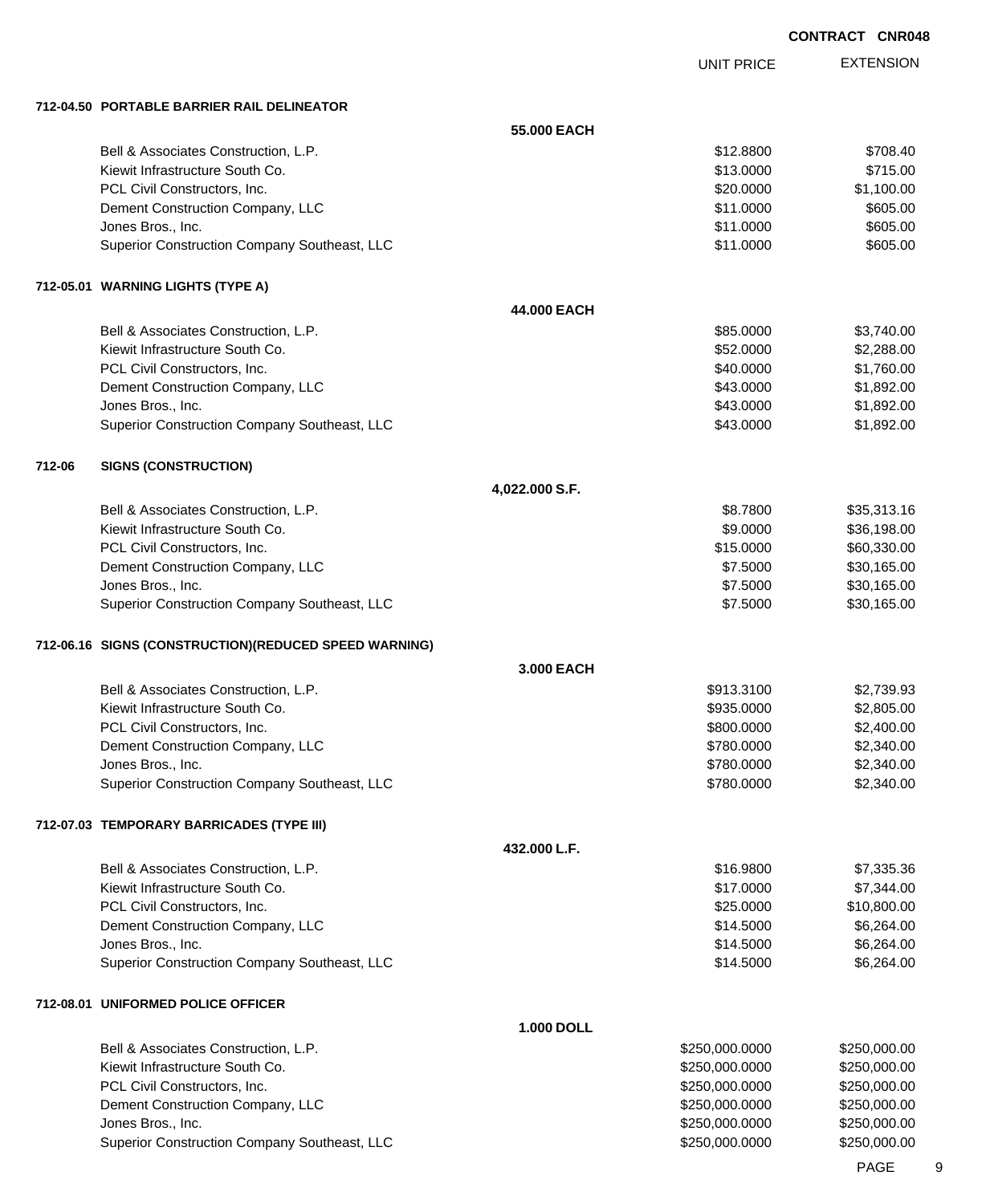UNIT PRICE

EXTENSION

**712-08.03 ARROW BOARD (TYPE C)**

|        |                                                                 | <b>19,000 EACH</b> |              |              |
|--------|-----------------------------------------------------------------|--------------------|--------------|--------------|
|        | Bell & Associates Construction, L.P.                            |                    | \$995.2700   | \$18,910.13  |
|        | Kiewit Infrastructure South Co.                                 |                    | \$1,060.0000 | \$20,140.00  |
|        | PCL Civil Constructors, Inc.                                    |                    | \$8,000.0000 | \$152,000.00 |
|        | Dement Construction Company, LLC                                |                    | \$850.0000   | \$16,150.00  |
|        | Jones Bros., Inc.                                               |                    | \$850.0000   | \$16,150.00  |
|        | Superior Construction Company Southeast, LLC                    |                    | \$850.0000   | \$16,150.00  |
|        | 712-08.10 MOBILE MESSAGE SIGN UNIT W/ATTENUATOR                 |                    |              |              |
|        |                                                                 | 4,800.000 HOUR     |              |              |
|        | Bell & Associates Construction, L.P.                            |                    | \$105.3800   | \$505,824.00 |
|        | Kiewit Infrastructure South Co.                                 |                    | \$113.0000   | \$542,400.00 |
|        | PCL Civil Constructors, Inc.                                    |                    | \$95.0000    | \$456,000.00 |
|        | Dement Construction Company, LLC                                |                    | \$90.0000    | \$432,000.00 |
|        | Jones Bros., Inc.                                               |                    | \$75.0000    | \$360,000.00 |
|        | Superior Construction Company Southeast, LLC                    |                    | \$90.0000    | \$432,000.00 |
|        | 712-09.01 REMOVABLE PAVEMENT MARKING LINE                       |                    |              |              |
|        |                                                                 | 20,800.000 L.F.    |              |              |
|        | Bell & Associates Construction, L.P.                            |                    | \$2.9300     | \$60,944.00  |
|        | Kiewit Infrastructure South Co.                                 |                    | \$3.0000     | \$62,400.00  |
|        | PCL Civil Constructors, Inc.                                    |                    | \$3.0000     | \$62,400.00  |
|        | Dement Construction Company, LLC                                |                    | \$2.5000     | \$52,000.00  |
|        | Jones Bros., Inc.                                               |                    | \$2.5000     | \$52,000.00  |
|        | Superior Construction Company Southeast, LLC                    |                    | \$2.5000     | \$52,000.00  |
|        | 713-01.01 CLASS A CONCRETE (FOUNDATION FOR SIGN SUPPORTS)       |                    |              |              |
|        |                                                                 | 5.000 C.Y.         |              |              |
|        | Bell & Associates Construction, L.P.                            |                    | \$673.2700   | \$3,366.35   |
|        | Kiewit Infrastructure South Co.                                 |                    | \$720.0000   | \$3,600.00   |
|        | PCL Civil Constructors, Inc.                                    |                    | \$700.0000   | \$3,500.00   |
|        | Dement Construction Company, LLC                                |                    | \$575.0000   | \$2,875.00   |
|        | Jones Bros., Inc.                                               |                    | \$575.0000   | \$2,875.00   |
|        | Superior Construction Company Southeast, LLC                    |                    | \$575.0000   | \$2,875.00   |
|        | 713-01.02 STEEL BAR REINFORCEMENT(FOUNDATION FOR SIGN SUPPORTS) |                    |              |              |
|        |                                                                 | 1,302.000 LB.      |              |              |
|        | Bell & Associates Construction, L.P.                            |                    | \$3.3400     | \$4,348.68   |
|        | Kiewit Infrastructure South Co.                                 |                    | \$3.5000     | \$4,557.00   |
|        | PCL Civil Constructors, Inc.                                    |                    | \$3.5000     | \$4,557.00   |
|        | Dement Construction Company, LLC                                |                    | \$2.8500     | \$3,710.70   |
|        | Jones Bros., Inc.                                               |                    | \$2.8500     | \$3,710.70   |
|        | Superior Construction Company Southeast, LLC                    |                    | \$2.8500     | \$3,710.70   |
| 713-06 | STEEL I-BEAMS & WF-BEAMS(BREAKAWAY) SIGN SUPPORT                |                    |              |              |
|        |                                                                 | 2,716.000 LB.      |              |              |
|        | Bell & Associates Construction, L.P.                            |                    | \$5.0900     | \$13,824.44  |
|        | Kiewit Infrastructure South Co.                                 |                    | \$5.4500     | \$14,802.20  |
|        | PCL Civil Constructors, Inc.                                    |                    | \$5.0000     | \$13,580.00  |
|        | Dement Construction Company, LLC                                |                    | \$4.3500     | \$11,814.60  |
|        | Jones Bros., Inc.                                               |                    | \$4.3500     | \$11,814.60  |
|        | Superior Construction Company Southeast, LLC                    |                    | \$4.3500     | \$11,814.60  |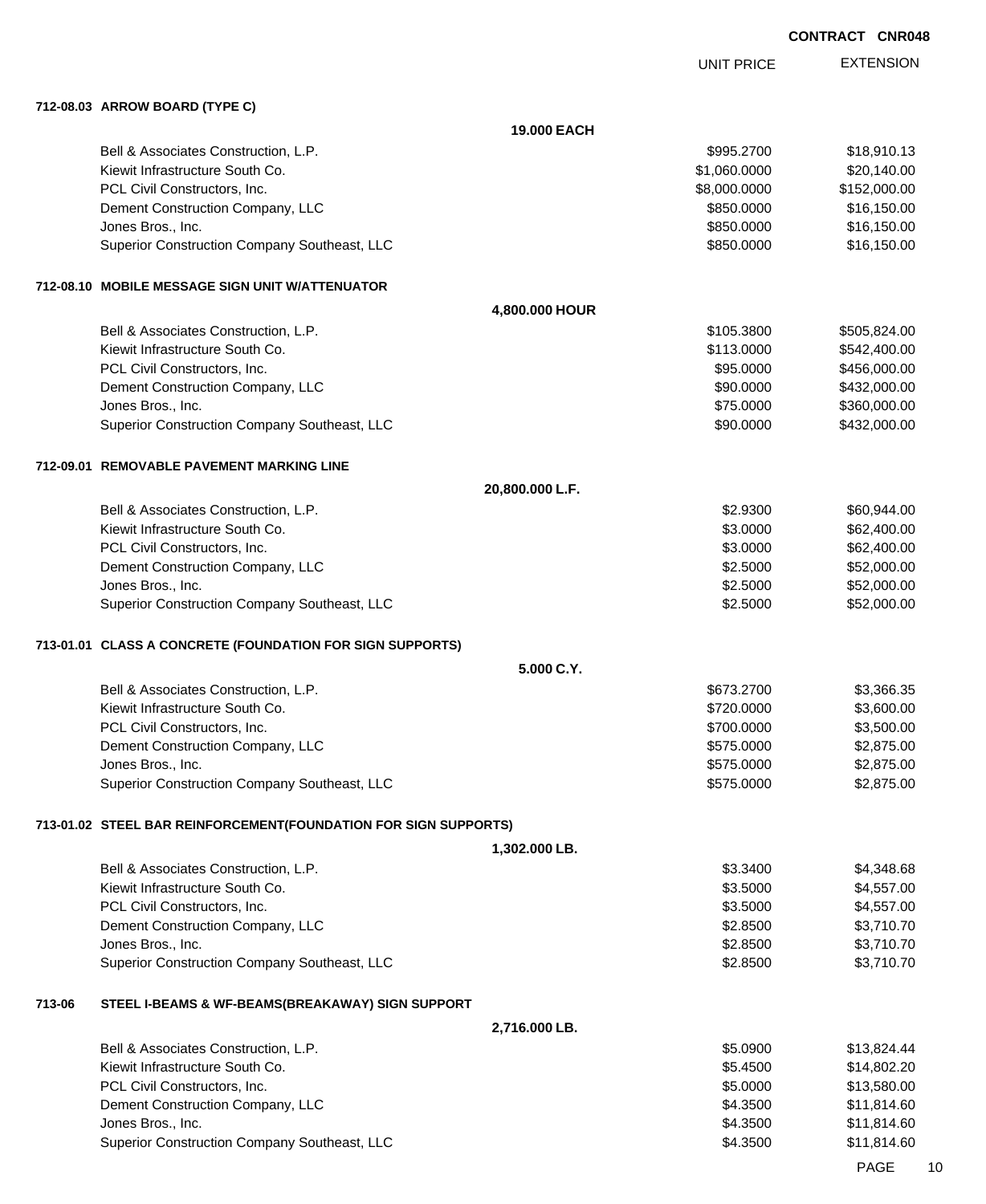|        |                                                                   |                   | <b>UNIT PRICE</b>            | <b>EXTENSION</b>         |
|--------|-------------------------------------------------------------------|-------------------|------------------------------|--------------------------|
|        | 713-09.01 STEEL OVERHEAD SIGN STRUCTURE (SPAN=92'-0"+-)           |                   |                              |                          |
|        |                                                                   | <b>1.000 EACH</b> |                              |                          |
|        | Bell & Associates Construction, L.P.                              |                   | \$90,628.0000                | \$90,628.00              |
|        | Kiewit Infrastructure South Co.                                   |                   | \$97,000.0000                | \$97,000.00              |
|        | PCL Civil Constructors, Inc.                                      |                   | \$90,000.0000                | \$90,000.00              |
|        | Dement Construction Company, LLC                                  |                   | \$77,400.0000                | \$77,400.00              |
|        | Jones Bros., Inc.                                                 |                   | \$77,400.0000                | \$77,400.00              |
|        | Superior Construction Company Southeast, LLC                      |                   | \$77,400.0000                | \$77,400.00              |
|        | 713-09.02 STEEL OVERHEAD SIGN STRUCTURE (SEE PALNS)               |                   |                              |                          |
|        |                                                                   | <b>1.000 EACH</b> |                              |                          |
|        | Bell & Associates Construction, L.P.                              |                   | \$76,108.7800                | \$76,108.78              |
|        | Kiewit Infrastructure South Co.                                   |                   | \$81,500.0000                | \$81,500.00              |
|        | PCL Civil Constructors, Inc.                                      |                   | \$75,000.0000                | \$75,000.00              |
|        | Dement Construction Company, LLC                                  |                   | \$65,000.0000                | \$65,000.00              |
|        | Jones Bros., Inc.                                                 |                   | \$63,700.0000                | \$63,700.00              |
|        | Superior Construction Company Southeast, LLC                      |                   | \$65,000.0000                | \$65,000.00              |
|        | 713-13.02 FLAT SHEET ALUMINUM SIGNS (0.080" THICK)                |                   |                              |                          |
|        |                                                                   | 4.000 S.F.        |                              |                          |
|        | Bell & Associates Construction, L.P.                              |                   | \$15.2200                    | \$60.88                  |
|        | Kiewit Infrastructure South Co.                                   |                   | \$16.2500                    | \$65.00                  |
|        | PCL Civil Constructors, Inc.                                      |                   | \$20.0000                    | \$80.00                  |
|        | Dement Construction Company, LLC                                  |                   | \$13.0000                    | \$52.00<br>\$52.00       |
|        | Jones Bros., Inc.<br>Superior Construction Company Southeast, LLC |                   | \$13.0000<br>\$13.0000       | \$52.00                  |
|        | 713-13.03 FLAT SHEET ALUMINUM SIGNS (0.100" THICK)                |                   |                              |                          |
|        |                                                                   | 248.000 S.F.      |                              |                          |
|        | Bell & Associates Construction, L.P.                              |                   | \$15.5100                    | \$3,846.48               |
|        | Kiewit Infrastructure South Co.                                   |                   | \$16.7000                    | \$4,141.60               |
|        | PCL Civil Constructors, Inc.                                      |                   | \$20.0000                    | \$4,960.00               |
|        | Dement Construction Company, LLC                                  |                   | \$13.2500                    | \$3,286.00               |
|        | Jones Bros., Inc.                                                 |                   | \$13.2500                    | \$3,286.00               |
|        | Superior Construction Company Southeast, LLC                      |                   | \$13.2500                    | \$3,286.00               |
| 713-14 | <b>EXTRUDED ALUMINUM PANEL SIGNS</b>                              |                   |                              |                          |
|        |                                                                   | 816.000 S.F.      |                              |                          |
|        | Bell & Associates Construction, L.P.                              |                   | \$26.0500                    | \$21,256.80              |
|        | Kiewit Infrastructure South Co.                                   |                   | \$28.0000                    | \$22,848.00              |
|        | PCL Civil Constructors, Inc.                                      |                   | \$28.0000                    | \$22,848.00              |
|        | Dement Construction Company, LLC                                  |                   | \$22.2500                    | \$18,156.00              |
|        | Jones Bros., Inc.                                                 |                   | \$22.2500                    | \$18,156.00              |
|        | Superior Construction Company Southeast, LLC                      |                   | \$22.2500                    | \$18,156.00              |
| 713-15 | <b>REMOVAL OF SIGNS, POSTS AND FOOTINGS</b>                       |                   |                              |                          |
|        |                                                                   | 1.000 LS          |                              |                          |
|        | Bell & Associates Construction, L.P.                              |                   | \$3,366.3500                 | \$3,366.35               |
|        | Kiewit Infrastructure South Co.                                   |                   | \$5,000.0000                 | \$5,000.00               |
|        | PCL Civil Constructors, Inc.                                      |                   | \$3,500.0000                 | \$3,500.00               |
|        | Dement Construction Company, LLC<br>Jones Bros., Inc.             |                   | \$2,875.0000<br>\$2,875.0000 | \$2,875.00<br>\$2,875.00 |
|        |                                                                   |                   |                              |                          |

Superior Construction Company Southeast, LLC \$2,875.0000 \$2,875.0000 \$2,875.0000

PAGE 11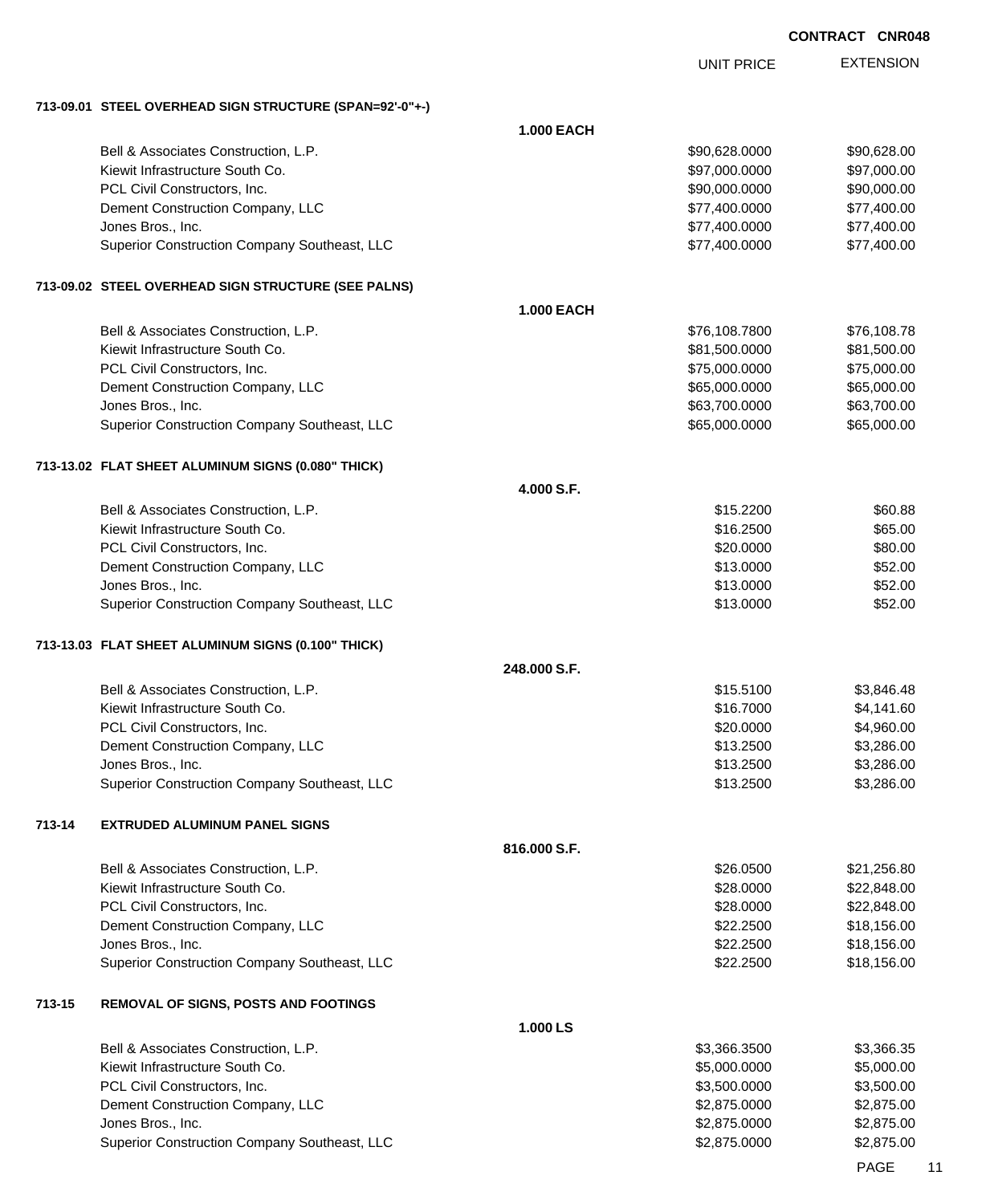UNIT PRICE EXTENSION

**713-15.02 REMOVAL & RELOCATION OF SIGN & SUPPORT**

| 713-15.02 REMOVAL & RELOCATION OF SIGN & SUPPORT          |                    |              |              |
|-----------------------------------------------------------|--------------------|--------------|--------------|
|                                                           | <b>17.000 EACH</b> |              |              |
| Bell & Associates Construction, L.P.                      |                    | \$333.7100   | \$5,673.07   |
| Kiewit Infrastructure South Co.                           |                    | \$360.0000   | \$6,120.00   |
| PCL Civil Constructors, Inc.                              |                    | \$350.0000   | \$5,950.00   |
| Dement Construction Company, LLC                          |                    | \$285.0000   | \$4,845.00   |
| Jones Bros., Inc.                                         |                    | \$285.0000   | \$4,845.00   |
| Superior Construction Company Southeast, LLC              |                    | \$285.0000   | \$4,845.00   |
|                                                           |                    |              |              |
| 713-16.01 CHANGEABLE MESSAGE SIGN UNIT                    |                    |              |              |
|                                                           | 23.000 EACH        |              |              |
| Bell & Associates Construction, L.P.                      |                    | \$7,903.6000 | \$181,782.80 |
| Kiewit Infrastructure South Co.                           |                    | \$8,500.0000 | \$195,500.00 |
| PCL Civil Constructors, Inc.                              |                    | \$8,000.0000 | \$184,000.00 |
| Dement Construction Company, LLC                          |                    | \$6,750.0000 | \$155,250.00 |
| Jones Bros., Inc.                                         |                    | \$6,750.0000 | \$155,250.00 |
| Superior Construction Company Southeast, LLC              |                    | \$6,750.0000 | \$155,250.00 |
| 713-17.02 INSTALL AUXILIARY SUPPORT FOR EXIT NUMBER PANEL |                    |              |              |
|                                                           | <b>2.000 EACH</b>  |              |              |
| Bell & Associates Construction, L.P.                      |                    | \$146.3600   | \$292.72     |
| Kiewit Infrastructure South Co.                           |                    | \$160.0000   | \$320.00     |
| PCL Civil Constructors, Inc.                              |                    | \$150.0000   | \$300.00     |
| Dement Construction Company, LLC                          |                    | \$125.0000   | \$250.00     |
| Jones Bros., Inc.                                         |                    | \$125.0000   | \$250.00     |
| Superior Construction Company Southeast, LLC              |                    | \$125.0000   | \$250.00     |
| 713-17.29 MDFY EXIST BRIDGE MOUNT SIGN SUPPORT            |                    |              |              |
|                                                           | 1.000 LS           |              |              |
| Bell & Associates Construction, L.P.                      |                    | \$3,512.7100 | \$3,512.71   |
| Kiewit Infrastructure South Co.                           |                    | \$5,000.0000 | \$5,000.00   |
| PCL Civil Constructors, Inc.                              |                    | \$3,800.0000 | \$3,800.00   |
| Dement Construction Company, LLC                          |                    | \$3,000.0000 | \$3,000.00   |
| Jones Bros., Inc.                                         |                    | \$3,000.0000 | \$3,000.00   |
| Superior Construction Company Southeast, LLC              |                    | \$3,000.0000 | \$3,000.00   |
| 713-17.30 MODIFY EXISTING OVERHEAD SIGN STRUCTURE         |                    |              |              |
|                                                           | 1.000 LS           |              |              |
| Bell & Associates Construction, L.P.                      |                    | \$3,512.7100 | \$3,512.71   |
| Kiewit Infrastructure South Co.                           |                    | \$5,000.0000 | \$5,000.00   |
| PCL Civil Constructors, Inc.                              |                    | \$3,800.0000 | \$3,800.00   |
| Dement Construction Company, LLC                          |                    | \$3,000.0000 | \$3,000.00   |
| Jones Bros., Inc.                                         |                    | \$3,000.0000 | \$3,000.00   |
| Superior Construction Company Southeast, LLC              |                    | \$3,000.0000 | \$3,000.00   |
| 713-17.31 MODIFY EXISTING OVERHEAD SIGN STRUCTURE         |                    |              |              |
|                                                           | 1.000 LS           |              |              |
| Bell & Associates Construction, L.P.                      |                    | \$3,512.7100 | \$3,512.71   |
| Kiewit Infrastructure South Co.                           |                    | \$5,000.0000 | \$5,000.00   |
| PCL Civil Constructors, Inc.                              |                    | \$3,800.0000 | \$3,800.00   |
| Dement Construction Company, LLC                          |                    | \$3,000.0000 | \$3,000.00   |
| Jones Bros., Inc.                                         |                    | \$3,000.0000 | \$3,000.00   |
| Superior Construction Company Southeast, LLC              |                    | \$3,000.0000 | \$3,000.00   |
|                                                           |                    |              |              |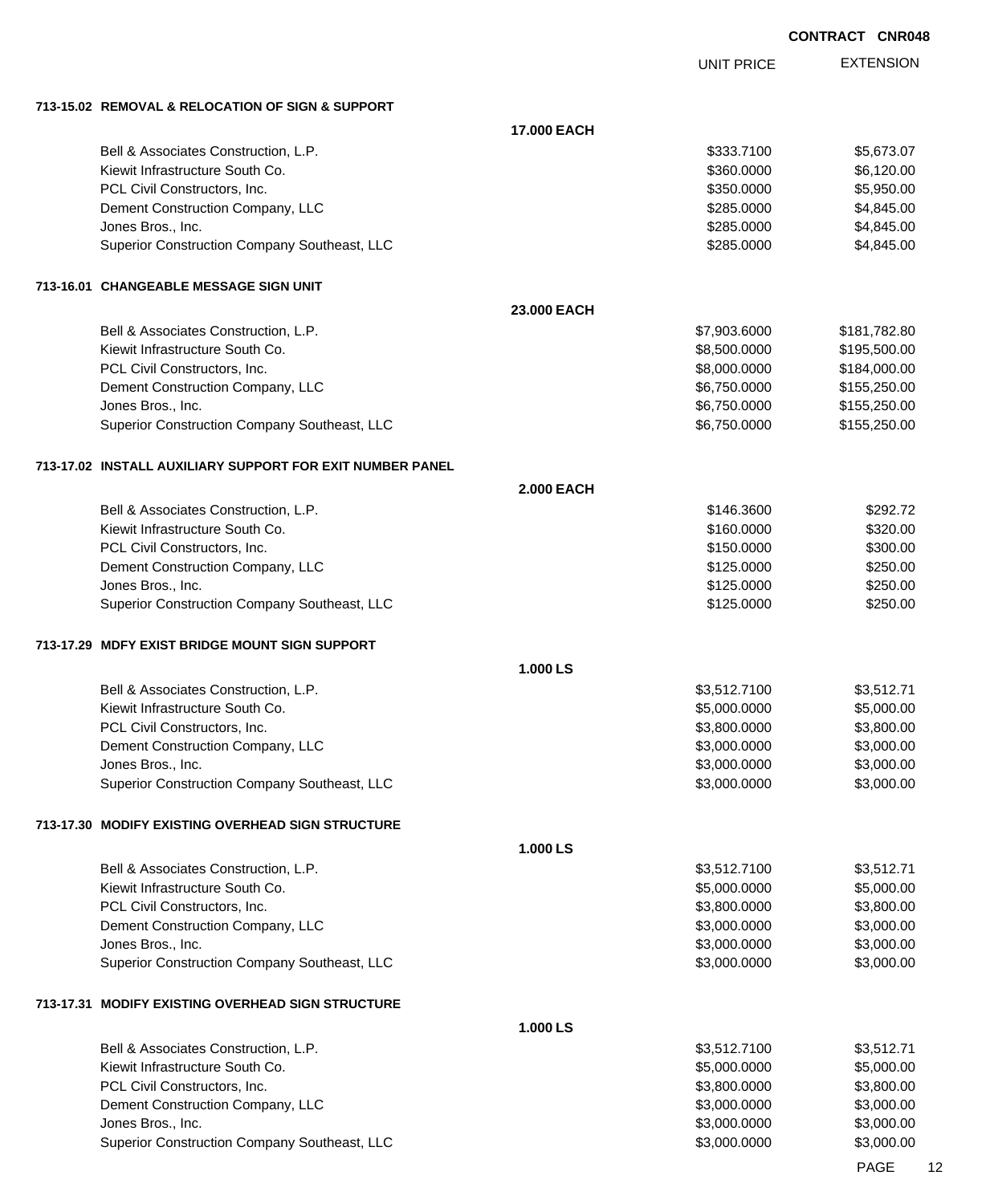|                                                       |                | <b>UNIT PRICE</b> | <b>EXTENSION</b> |
|-------------------------------------------------------|----------------|-------------------|------------------|
|                                                       |                |                   |                  |
| 714-03.03 DIRECT BURIAL CONDUIT (2" FLEX CONDUIT)     |                |                   |                  |
| Bell & Associates Construction, L.P.                  | 150.000 L.F.   | \$19.9100         | \$2,986.50       |
| Kiewit Infrastructure South Co.                       |                | \$21.0000         | \$3,150.00       |
| PCL Civil Constructors, Inc.                          |                | \$18.0000         | \$2,700.00       |
| Dement Construction Company, LLC                      |                | \$17.0000         | \$2,550.00       |
| Jones Bros., Inc.                                     |                | \$17.0000         | \$2,550.00       |
| Superior Construction Company Southeast, LLC          |                | \$17.0000         | \$2,550.00       |
|                                                       |                |                   |                  |
| 714-03.05 DIRECT BURIAL CONDUIT (2" PVC, SCHEDULE 80) |                |                   |                  |
|                                                       | 240.000 L.F.   |                   |                  |
| Bell & Associates Construction, L.P.                  |                | \$12.8800         | \$3,091.20       |
| Kiewit Infrastructure South Co.                       |                | \$14.0000         | \$3,360.00       |
| PCL Civil Constructors, Inc.                          |                | \$12.0000         | \$2,880.00       |
| Dement Construction Company, LLC                      |                | \$11.0000         | \$2,640.00       |
| Jones Bros., Inc.                                     |                | \$11.0000         | \$2,640.00       |
| Superior Construction Company Southeast, LLC          |                | \$11.0000         | \$2,640.00       |
| 714-04.01 CONDUIT (STRUCTURES - 1" RGS)               |                |                   |                  |
|                                                       | 335.000 L.F.   |                   |                  |
| Bell & Associates Construction, L.P.                  |                | \$17.5600         | \$5,882.60       |
| Kiewit Infrastructure South Co.                       |                | \$19.0000         | \$6,365.00       |
| PCL Civil Constructors, Inc.                          |                | \$15.0000         | \$5,025.00       |
| Dement Construction Company, LLC                      |                | \$15.0000         | \$5,025.00       |
| Jones Bros., Inc.                                     |                | \$15.0000         | \$5,025.00       |
| Superior Construction Company Southeast, LLC          |                | \$15.0000         | \$5,025.00       |
| 714-04.02 CONDUIT (STRUCTURES - 2" RGS)               |                |                   |                  |
|                                                       | 100.000 L.F.   |                   |                  |
| Bell & Associates Construction, L.P.                  |                | \$23.4200         | \$2,342.00       |
| Kiewit Infrastructure South Co.                       |                | \$25.0000         | \$2,500.00       |
| PCL Civil Constructors, Inc.                          |                | \$20.0000         | \$2,000.00       |
| Dement Construction Company, LLC                      |                | \$20.0000         | \$2,000.00       |
| Jones Bros., Inc.                                     |                | \$20.0000         | \$2,000.00       |
| Superior Construction Company Southeast, LLC          |                | \$20.0000         | \$2,000.00       |
|                                                       |                |                   |                  |
| 714-04.03 CONDUIT (2" IN BRIDGE PARAPET WALL)         | 1,180.000 L.F. |                   |                  |
| Bell & Associates Construction, L.P.                  |                | \$14.0500         | \$16,579.00      |
| Kiewit Infrastructure South Co.                       |                | \$15.0000         | \$17,700.00      |
| PCL Civil Constructors, Inc.                          |                | \$13.0000         | \$15,340.00      |
| Dement Construction Company, LLC                      |                | \$12.0000         | \$14,160.00      |
| Jones Bros., Inc.                                     |                | \$12.0000         | \$14,160.00      |
| Superior Construction Company Southeast, LLC          |                | \$12.0000         | \$14,160.00      |
| 714-05.05 PULL BOXES (NES ELECTRICAL PULL BOX)        |                |                   |                  |
|                                                       | 13.000 EACH    |                   |                  |
| Bell & Associates Construction, L.P.                  |                | \$860.6100        | \$11,187.93      |
| Kiewit Infrastructure South Co.                       |                | \$920.0000        | \$11,960.00      |
| PCL Civil Constructors, Inc.                          |                | \$800.0000        | \$10,400.00      |
| Dement Construction Company, LLC                      |                | \$735.0000        | \$9,555.00       |
| Jones Bros., Inc.                                     |                | \$735.0000        | \$9,555.00       |
| Superior Construction Company Southeast, LLC          |                | \$735.0000        | \$9,555.00       |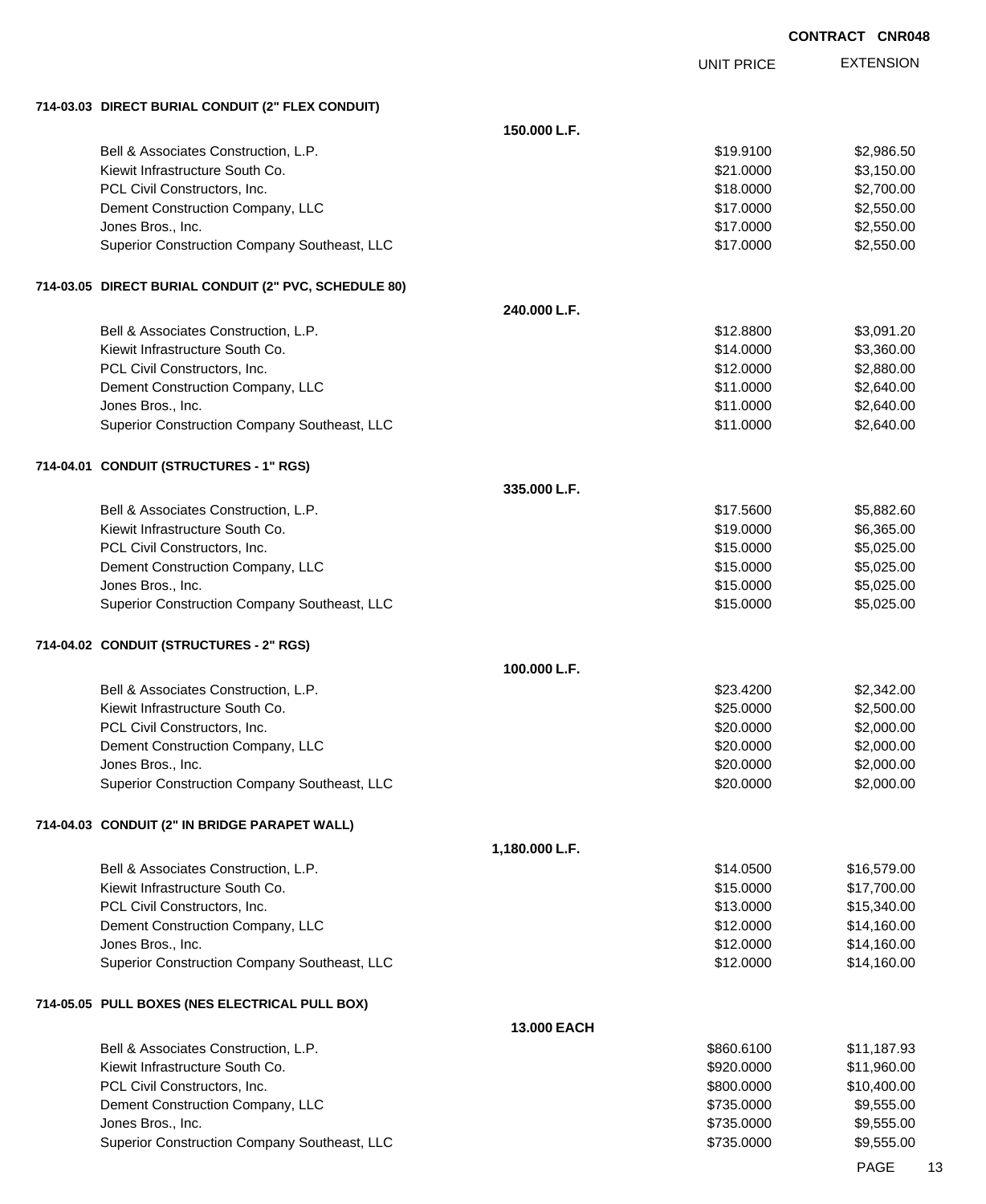|                                                                                      |                   |                   | <b>CONTRACT CNR048</b> |
|--------------------------------------------------------------------------------------|-------------------|-------------------|------------------------|
|                                                                                      |                   | <b>UNIT PRICE</b> | <b>EXTENSION</b>       |
| 714-06.03 CABLE (1/C # 10 AWG)                                                       |                   |                   |                        |
|                                                                                      | 1,350.000 L.F.    |                   |                        |
| Bell & Associates Construction, L.P.                                                 |                   | \$1.5200          | \$2,052.00             |
| Kiewit Infrastructure South Co.                                                      |                   | \$1.7500          | \$2,362.50             |
| PCL Civil Constructors, Inc.                                                         |                   | \$2.0000          | \$2,700.00             |
| Dement Construction Company, LLC                                                     |                   | \$1.3000          | \$1,755.00             |
| Jones Bros., Inc.                                                                    |                   | \$1.3000          | \$1,755.00             |
| Superior Construction Company Southeast, LLC                                         |                   | \$1.3000          | \$1,755.00             |
| 714-06.08 CABLE (CURRENT SIZE 1/C LIGHTING CABLE)                                    |                   |                   |                        |
|                                                                                      | 1,600.000 L.F.    |                   |                        |
| Bell & Associates Construction, L.P.                                                 |                   | \$2,9300          | \$4,688.00             |
| Kiewit Infrastructure South Co.                                                      |                   | \$13.0000         | \$20,800.00            |
| PCL Civil Constructors, Inc.                                                         |                   | \$4.0000          | \$6,400.00             |
| Dement Construction Company, LLC                                                     |                   | \$2.5000          | \$4,000.00             |
| Jones Bros., Inc.                                                                    |                   | \$2.5000          | \$4,000.00             |
| Superior Construction Company Southeast, LLC                                         |                   | \$2.5000          | \$4,000.00             |
| 714-08.09 LIGHT STANDARDS (REINSTALL EXISTING LIGHT POLE AND FIXTURE)                |                   |                   |                        |
|                                                                                      | 21.000 EACH       |                   |                        |
| Bell & Associates Construction, L.P.                                                 |                   | \$468.3600        | \$9,835.56             |
| Kiewit Infrastructure South Co.                                                      |                   | \$500.0000        | \$10,500.00            |
| PCL Civil Constructors, Inc.                                                         |                   | \$500.0000        | \$10,500.00            |
| Dement Construction Company, LLC                                                     |                   | \$400.0000        | \$8,400.00             |
| Jones Bros., Inc.                                                                    |                   | \$400.0000        | \$8,400.00             |
| Superior Construction Company Southeast, LLC                                         |                   | \$400.0000        | \$8,400.00             |
| 714-08.34 REMOVAL OF LIGHT STANDARD                                                  |                   |                   |                        |
|                                                                                      | 21.000 EACH       |                   |                        |
| Bell & Associates Construction, L.P.                                                 |                   | \$398.1100        | \$8,360.31             |
| Kiewit Infrastructure South Co.                                                      |                   | \$425.0000        | \$8,925.00             |
| PCL Civil Constructors, Inc.                                                         |                   | \$700.0000        | \$14,700.00            |
| Dement Construction Company, LLC                                                     |                   | \$340.0000        | \$7,140.00             |
| Jones Bros., Inc.                                                                    |                   | \$340.0000        | \$7,140.00             |
| Superior Construction Company Southeast, LLC                                         |                   | \$340.0000        | \$7,140.00             |
| 714-12.11 MODIFY EXIST CONTROL CENTER(REWIRE CONTROLLER CABINET AS<br><b>NEEDED)</b> |                   |                   |                        |
|                                                                                      | <b>1.000 EACH</b> |                   |                        |
| Bell & Associates Construction, L.P.                                                 |                   | \$3,852.2800      | \$3,852.28             |
| Kiewit Infrastructure South Co.                                                      |                   | \$4,120.0000      | \$4,120.00             |
| PCL Civil Constructors, Inc.                                                         |                   | \$3,300.0000      | \$3,300.00             |
| Dement Construction Company, LLC                                                     |                   | \$3,290.0000      | \$3,290.00             |
| Jones Bros., Inc.                                                                    |                   | \$3,290.0000      | \$3,290.00             |
| Superior Construction Company Southeast, LLC                                         |                   | \$3,290.0000      | \$3,290.00             |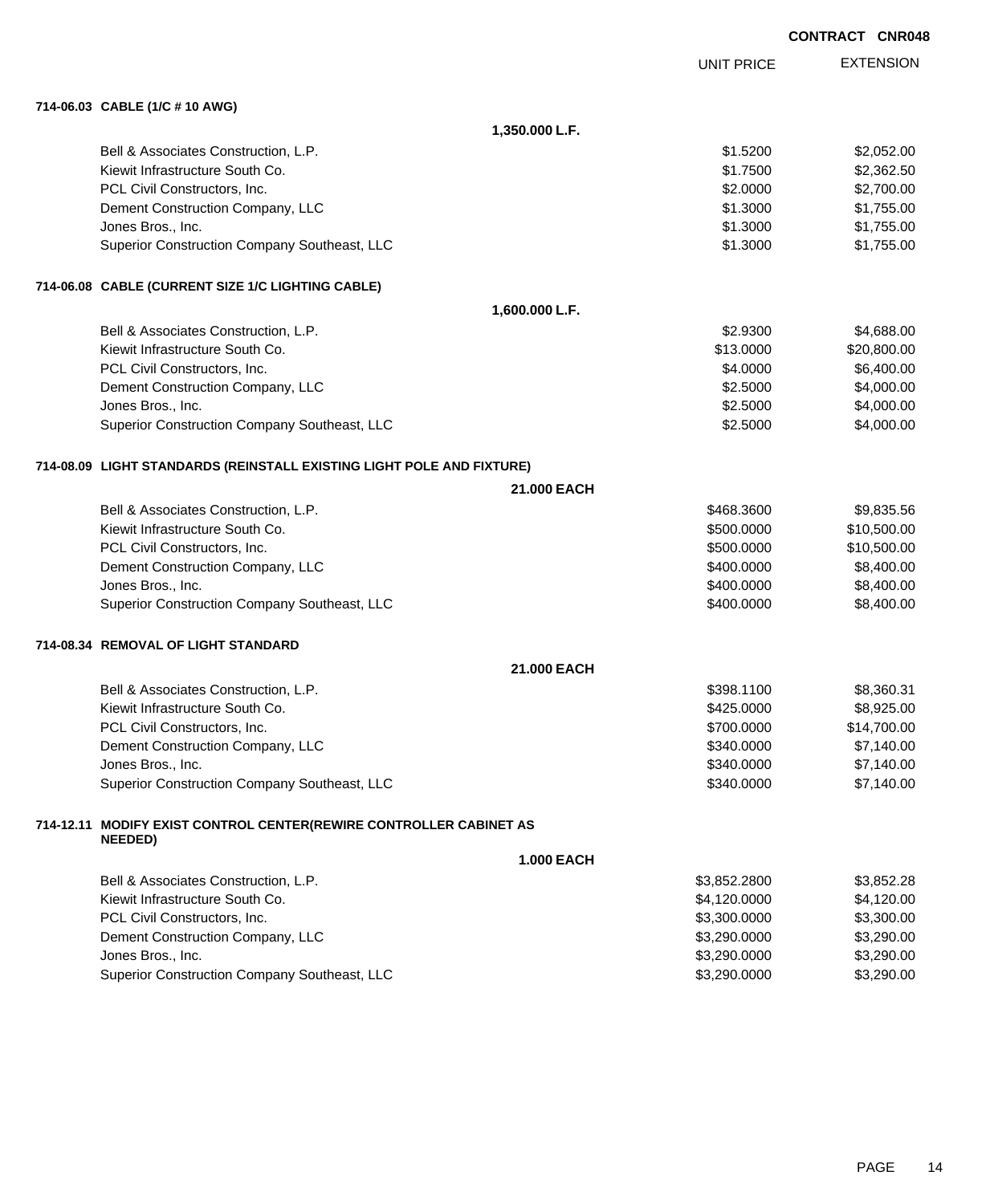UNIT PRICE

| 714-25 | <b>ELECTRICAL CONNECTION</b> |
|--------|------------------------------|
|        |                              |

| 714-25 | <b>ELECTRICAL CONNECTION</b>                                |                   |              |             |
|--------|-------------------------------------------------------------|-------------------|--------------|-------------|
|        |                                                             | <b>1.000 EACH</b> |              |             |
|        | Bell & Associates Construction, L.P.                        |                   | \$2,207.1500 | \$2,207.15  |
|        | Kiewit Infrastructure South Co.                             |                   | \$2,360.0000 | \$2,360.00  |
|        | PCL Civil Constructors, Inc.                                |                   | \$1,950.0000 | \$1,950.00  |
|        | Dement Construction Company, LLC                            |                   | \$1,885.0000 | \$1,885.00  |
|        | Jones Bros., Inc.                                           |                   | \$1,885.0000 | \$1,885.00  |
|        | Superior Construction Company Southeast, LLC                |                   | \$1,885.0000 | \$1,885.00  |
|        | 714-73.02 LUMINAIRE UNDERPASS HPS 150W                      |                   |              |             |
|        |                                                             | 9.000 EACH        |              |             |
|        | Bell & Associates Construction, L.P.                        |                   | \$1,299.7000 | \$11,697.30 |
|        | Kiewit Infrastructure South Co.                             |                   | \$1,400.0000 | \$12,600.00 |
|        | PCL Civil Constructors, Inc.                                |                   | \$1,300.0000 | \$11,700.00 |
|        | Dement Construction Company, LLC                            |                   | \$1,110.0000 | \$9,990.00  |
|        | Jones Bros., Inc.                                           |                   | \$1,110.0000 | \$9,990.00  |
|        | Superior Construction Company Southeast, LLC                |                   | \$1,110.0000 | \$9,990.00  |
|        | 716-01.23 Snwplwble Pvmt Mrkrs (Bi-Dir)(2 Color)            |                   |              |             |
|        |                                                             | 1,368.000 EACH    |              |             |
|        | Bell & Associates Construction, L.P.                        |                   | \$35.1300    | \$48,057.84 |
|        | Kiewit Infrastructure South Co.                             |                   | \$37.5000    | \$51,300.00 |
|        | PCL Civil Constructors, Inc.                                |                   | \$30.0000    | \$41,040.00 |
|        | Dement Construction Company, LLC                            |                   | \$30.0000    | \$41,040.00 |
|        | Jones Bros., Inc.                                           |                   | \$30.0000    | \$41,040.00 |
|        | Superior Construction Company Southeast, LLC                |                   | \$30.0000    | \$41,040.00 |
|        | 716-01.30 REMOVAL OF SNOWPLOWABLE REFLECTIVE MARKER         |                   |              |             |
|        |                                                             | 1,332.000 EACH    |              |             |
|        | Bell & Associates Construction, L.P.                        |                   | \$11.7100    | \$15,597.72 |
|        | Kiewit Infrastructure South Co.                             |                   | \$12.5000    | \$16,650.00 |
|        | PCL Civil Constructors, Inc.                                |                   | \$12.0000    | \$15,984.00 |
|        | Dement Construction Company, LLC                            |                   | \$10.0000    | \$13,320.00 |
|        | Jones Bros., Inc.                                           |                   | \$10.0000    | \$13,320.00 |
|        | Superior Construction Company Southeast, LLC                |                   | \$10.0000    | \$13,320.00 |
|        | 716-02.04 PLASTIC PAVEMENT MARKING(CHANNELIZATION STRIPING) |                   |              |             |
|        |                                                             | 1,679.000 S.Y.    |              |             |
|        | Bell & Associates Construction, L.P.                        |                   | \$11.7100    | \$19,661.09 |
|        | Kiewit Infrastructure South Co.                             |                   | \$12.5000    | \$20,987.50 |
|        | PCL Civil Constructors, Inc.                                |                   | \$15.0000    | \$25,185.00 |
|        | Dement Construction Company, LLC                            |                   | \$10.0000    | \$16,790.00 |
|        | Jones Bros., Inc.                                           |                   | \$10.0000    | \$16,790.00 |
|        | Superior Construction Company Southeast, LLC                |                   | \$10.0000    | \$16,790.00 |
|        | 716-04.08 PLASTIC PAVEMENT MARKING (OPTION LANE ARROW)      |                   |              |             |
|        |                                                             | <b>2.000 EACH</b> |              |             |
|        | Bell & Associates Construction, L.P.                        |                   | \$526.9100   | \$1,053.82  |
|        | Kiewit Infrastructure South Co.                             |                   | \$563.2400   | \$1,126.48  |
|        | PCL Civil Constructors, Inc.                                |                   | \$450.0000   | \$900.00    |
|        | Dement Construction Company, LLC                            |                   | \$450.0000   | \$900.00    |
|        | Jones Bros., Inc.                                           |                   | \$450.0000   | \$900.00    |
|        | Superior Construction Company Southeast, LLC                |                   | \$450.0000   | \$900.00    |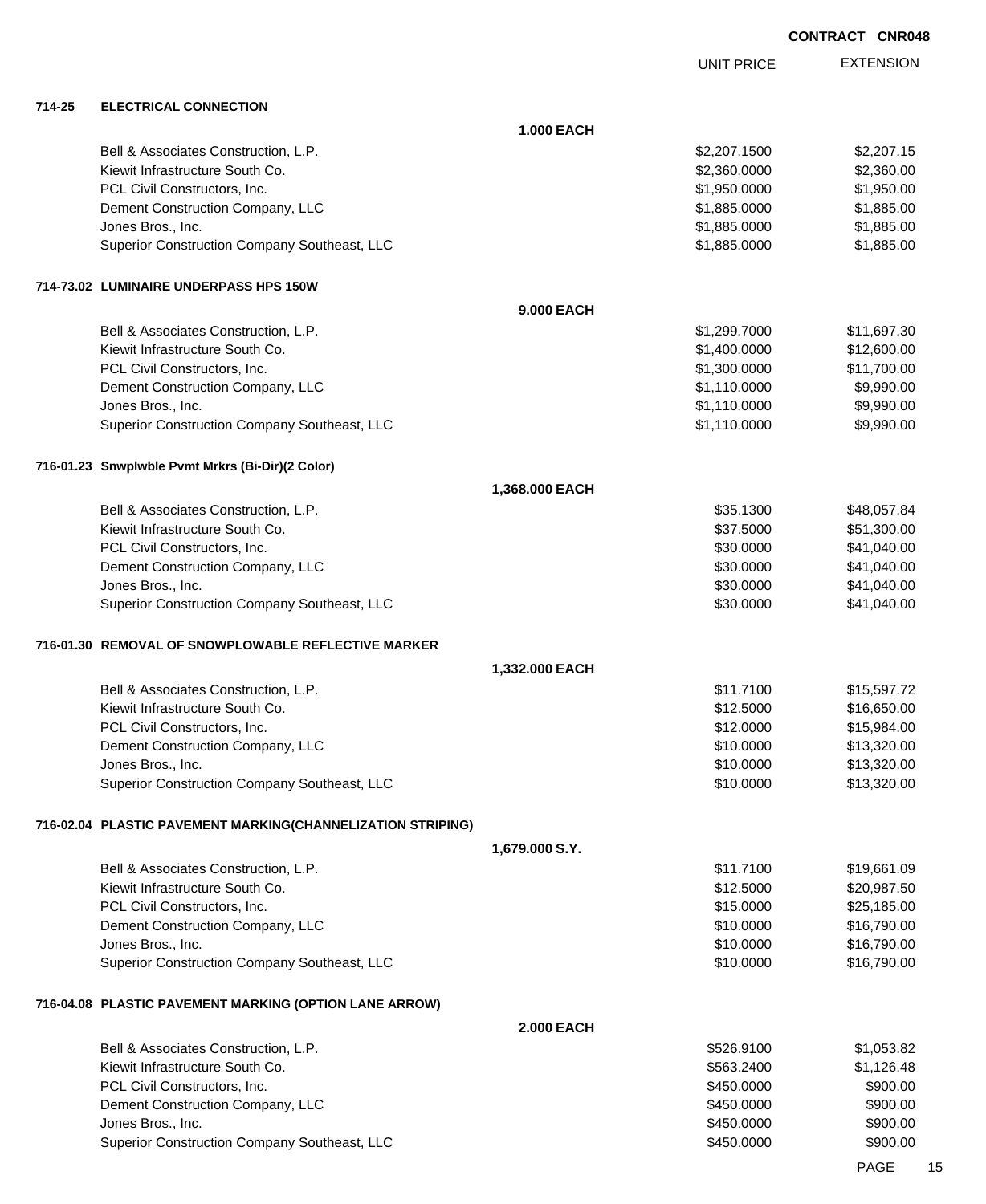EXTENSION UNIT PRICE **716-04.14 PLASTIC PAVEMENT MARKING (LANE REDUCTION ARROW) 7.000 EACH** Bell & Associates Construction, L.P. \$5,327.63 Kiewit Infrastructure South Co. **6. 1992 12:30 12:30 12:30 12:30 12:30 13:30 13:30 13:30 13:30 14:30 14:30 14:30** PCL Civil Constructors, Inc. 6. The constructors of the constructors of the constructors, Inc. 6. The constructors of the constructors of the constructors of the constructors of the constructors of the constructors of the Dement Construction Company, LLC 6650.000 \$4,550.000 \$4,550.000 Jones Bros., Inc. \$650.0000 \$4,550.00 Superior Construction Company Southeast, LLC  $$650.0000$  \$4,550.000 **716-05.20 PAINTED PAVEMENT MARKING (6" LINE) 15.000 L.M.** Bell & Associates Construction, L.P.  $$2,810.1700$   $$42,152.55$ Kiewit Infrastructure South Co. **\$3,000.000 \$45,000.000** \$45,000.000 \$45,000.000 \$45,000.00 PCL Civil Constructors, Inc. 6. The Constructors of the Constructors, Inc. 6. The Constructors, Inc. 6. The Constructors of the Constructors of the Constructors of the Constructors of the Constructors of the Constructors o Dement Construction Company, LLC 6.6000.000 \$2,400.0000 \$36,000.00 Jones Bros., Inc. \$2,400.0000 \$36,000.00 Superior Construction Company Southeast, LLC  $$2,400.0000$  \$36,000.00 **716-12.02 ENHANCED FLATLINE THERMO PVMT MRKNG (6IN LINE) 15.000 L.M.** Bell & Associates Construction, L.P. \$5,854.5200 \$87,817.80 Kiewit Infrastructure South Co. **\$6,250.000 \$93,750.00** \$93,750.00 PCL Civil Constructors, Inc. 6. The Civil Constructors, Inc. 6. The Civil Constructors, Inc. 6.100.000 \$76,500.00 Dement Construction Company, LLC 6.000.000 \$75,000.000 \$75,000.000 \$75,000.000 Jones Bros., Inc. \$5,000.0000 \$75,000.00 Superior Construction Company Southeast, LLC  $$5,000.0000$  \$75,000.000 \$75,000.00 **716-12.05 ENHANCED FLATLINE THERMO PVMT MRKNG (6IN DOTTED LINE) 5,915.000 L.F.** Bell & Associates Construction, L.P.  $$1.7600$   $$1.7600$   $$10.410.40$ Kiewit Infrastructure South Co. **\$2.0000 \$11,830.00** \$11,830.00 PCL Civil Constructors, Inc. 6. The extension of the extension of the state of the state of the state of the state of the state of the state of the state of the state of the state of the state of the state of the state of Dement Construction Company, LLC 6.6 and the state of the state of the state of the state of the state of the state of the state of the state of the state of the state of the state of the state of the state of the state of Jones Bros., Inc. \$1.5000 \$8,872.50 Superior Construction Company Southeast, LLC  $$1.5000$  \$8,872.50 **716-12.06 ENHANCED FLAT LINE THERMO (8IN LINE) 9,900.000 L.F.** Bell & Associates Construction, L.P.  $$34,749.00$ Kiewit Infrastructure South Co. **\$3.7500** \$37,125.00 PCL Civil Constructors, Inc. 6. The Constructors of the Constructors, Inc. 6. The Constructors, Inc. 6. The Constructors of the Constructors of the Constructors of the Constructors of the Constructors of the Constructors o Dement Construction Company, LLC 6 and the state of the state of the state  $$3.0000$  \$29,700.00 Jones Bros., Inc. \$3.0000 \$29,700.00 Superior Construction Company Southeast, LLC  $$3.0000$  \$29,700.00 **716-12.09 ENHANCED FLAT LINE THERMO (12IN LINE) 1,682.000 L.F.** Bell & Associates Construction, L.P. \$5.8500 \$9,839.70 Kiewit Infrastructure South Co. **\$10,512.50** \$10,512.50 PCL Civil Constructors, Inc. 68,410.00 Dement Construction Company, LLC 6.6 and the construction Company, LLC 6.6 and the construction Company, LLC Jones Bros., Inc. \$5.0000 \$8,410.00

Superior Construction Company Southeast, LLC  $$5.0000$  \$8,410.00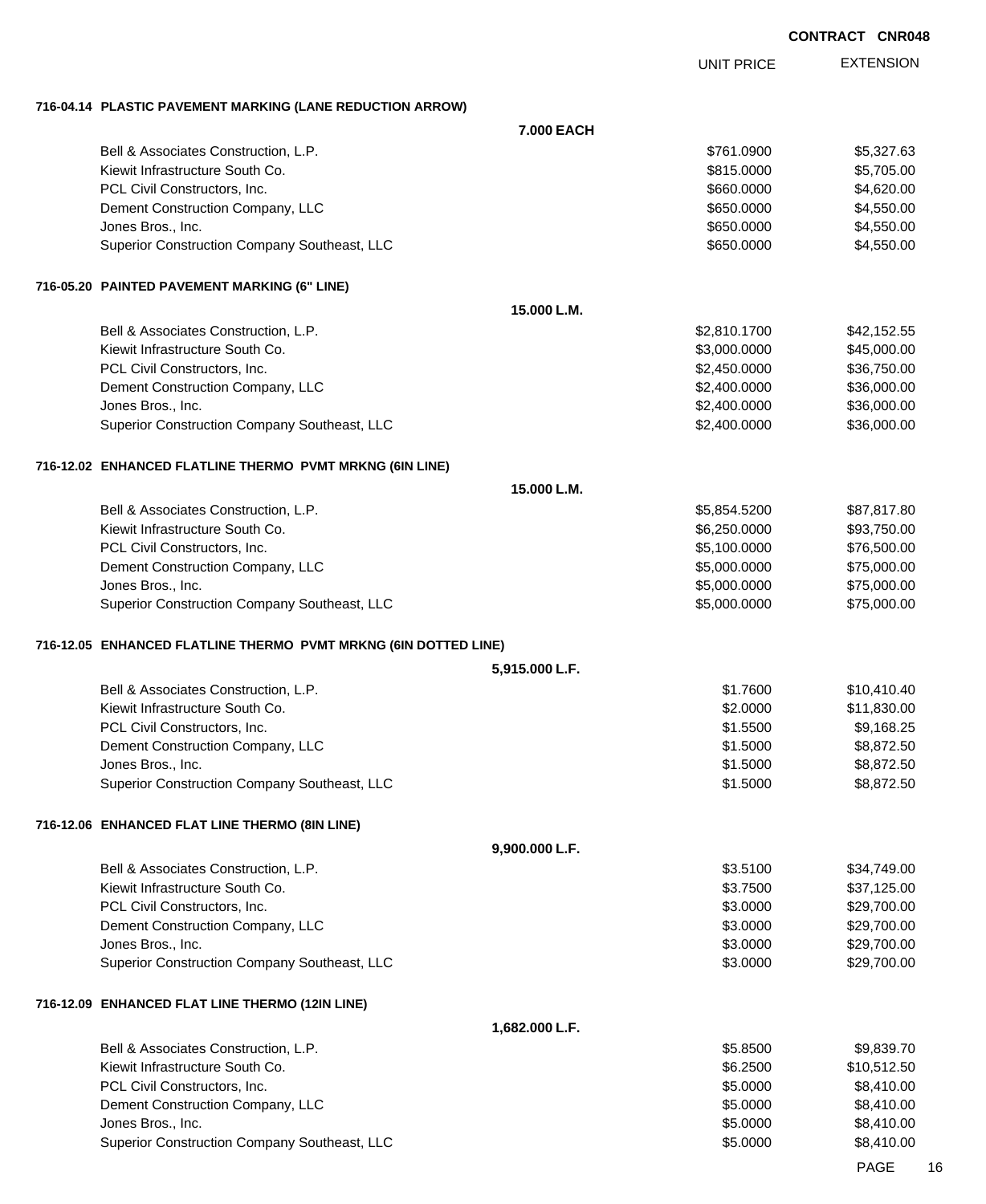|        |                                              |                   | <b>UNIT PRICE</b> | <b>EXTENSION</b> |
|--------|----------------------------------------------|-------------------|-------------------|------------------|
| 717-01 | <b>MOBILIZATION</b>                          |                   |                   |                  |
|        |                                              | 1.000 LS          |                   |                  |
|        | Bell & Associates Construction, L.P.         |                   | \$1,400,000.0000  | \$1,400,000.00   |
|        | Kiewit Infrastructure South Co.              |                   | \$1,485,000.0000  | \$1,485,000.00   |
|        | PCL Civil Constructors, Inc.                 |                   | \$1,450,000.0000  | \$1,450,000.00   |
|        | Dement Construction Company, LLC             |                   | \$1,400,000.0000  | \$1,400,000.00   |
|        | Jones Bros., Inc.                            |                   | \$1,500,000.0000  | \$1,500,000.00   |
|        | Superior Construction Company Southeast, LLC |                   | \$1,750,000.0000  | \$1,750,000.00   |
|        | 725-22.64 STRUCTURE CONDUIT BANK (TYPE 4)    |                   |                   |                  |
|        |                                              | 350.000 L.F.      |                   |                  |
|        | Bell & Associates Construction, L.P.         |                   | \$165.1000        | \$57,785.00      |
|        | Kiewit Infrastructure South Co.              |                   | \$175.0000        | \$61,250.00      |
|        | PCL Civil Constructors, Inc.                 |                   | \$150.0000        | \$52,500.00      |
|        | Dement Construction Company, LLC             |                   | \$141.0000        | \$49,350.00      |
|        | Jones Bros., Inc.                            |                   | \$141.0000        | \$49,350.00      |
|        | Superior Construction Company Southeast, LLC |                   | \$141.0000        | \$49,350.00      |
|        | 725-23.10 FIBER OPTIC CABLE (72 F)           |                   |                   |                  |
|        |                                              | 400.000 L.F.      |                   |                  |
|        | Bell & Associates Construction, L.P.         |                   | \$9.2500          | \$3,700.00       |
|        | Kiewit Infrastructure South Co.              |                   | \$10.0000         | \$4,000.00       |
|        | PCL Civil Constructors, Inc.                 |                   | \$9.0000          | \$3,600.00       |
|        | Dement Construction Company, LLC             |                   | \$7.9000          | \$3,160.00       |
|        | Jones Bros., Inc.                            |                   | \$7.9000          | \$3,160.00       |
|        | Superior Construction Company Southeast, LLC |                   | \$7.9000          | \$3,160.00       |
|        | 725-23.25 FIBER OPTIC CLOSURE (72 F)         |                   |                   |                  |
|        |                                              | <b>1.000 EACH</b> |                   |                  |
|        | Bell & Associates Construction, L.P.         |                   | \$1,399.2300      | \$1,399.23       |
|        | Kiewit Infrastructure South Co.              |                   | \$1,500.0000      | \$1,500.00       |
|        | PCL Civil Constructors, Inc.                 |                   | \$1,500.0000      | \$1,500.00       |
|        | Dement Construction Company, LLC             |                   | \$1,195.0000      | \$1,195.00       |
|        | Jones Bros., Inc.                            |                   | \$1,195.0000      | \$1,195.00       |
|        | Superior Construction Company Southeast, LLC |                   | \$1,195.0000      | \$1,195.00       |
|        | 725-23.28 FIBER OPTIC SPLICE FUSION          |                   |                   |                  |
|        |                                              | 72.000 EACH       |                   |                  |
|        | Bell & Associates Construction, L.P.         |                   | \$96.0100         | \$6,912.72       |
|        | Kiewit Infrastructure South Co.              |                   | \$103.0000        | \$7,416.00       |
|        | PCL Civil Constructors, Inc.                 |                   | \$85.0000         | \$6,120.00       |
|        | Dement Construction Company, LLC             |                   | \$82.0000         | \$5,904.00       |
|        | Jones Bros., Inc.                            |                   | \$82.0000         | \$5,904.00       |
|        | Superior Construction Company Southeast, LLC |                   | \$82.0000         | \$5,904.00       |
|        | 740-07.06 GEOGRID REINFORCEMENT TYPE 4       |                   |                   |                  |
|        |                                              | 680.000 S.Y.      |                   |                  |
|        | Bell & Associates Construction, L.P.         |                   | \$3.5100          | \$2,386.80       |
|        | Kiewit Infrastructure South Co.              |                   | \$5.0000          | \$3,400.00       |
|        | PCL Civil Constructors, Inc.                 |                   | \$4.0000          | \$2,720.00       |
|        | Dement Construction Company, LLC             |                   | \$20.0000         | \$13,600.00      |
|        | Jones Bros., Inc.                            |                   | \$10.0000         | \$6,800.00       |

Superior Construction Company Southeast, LLC  $$3.0000$  \$2,040.00

PAGE 17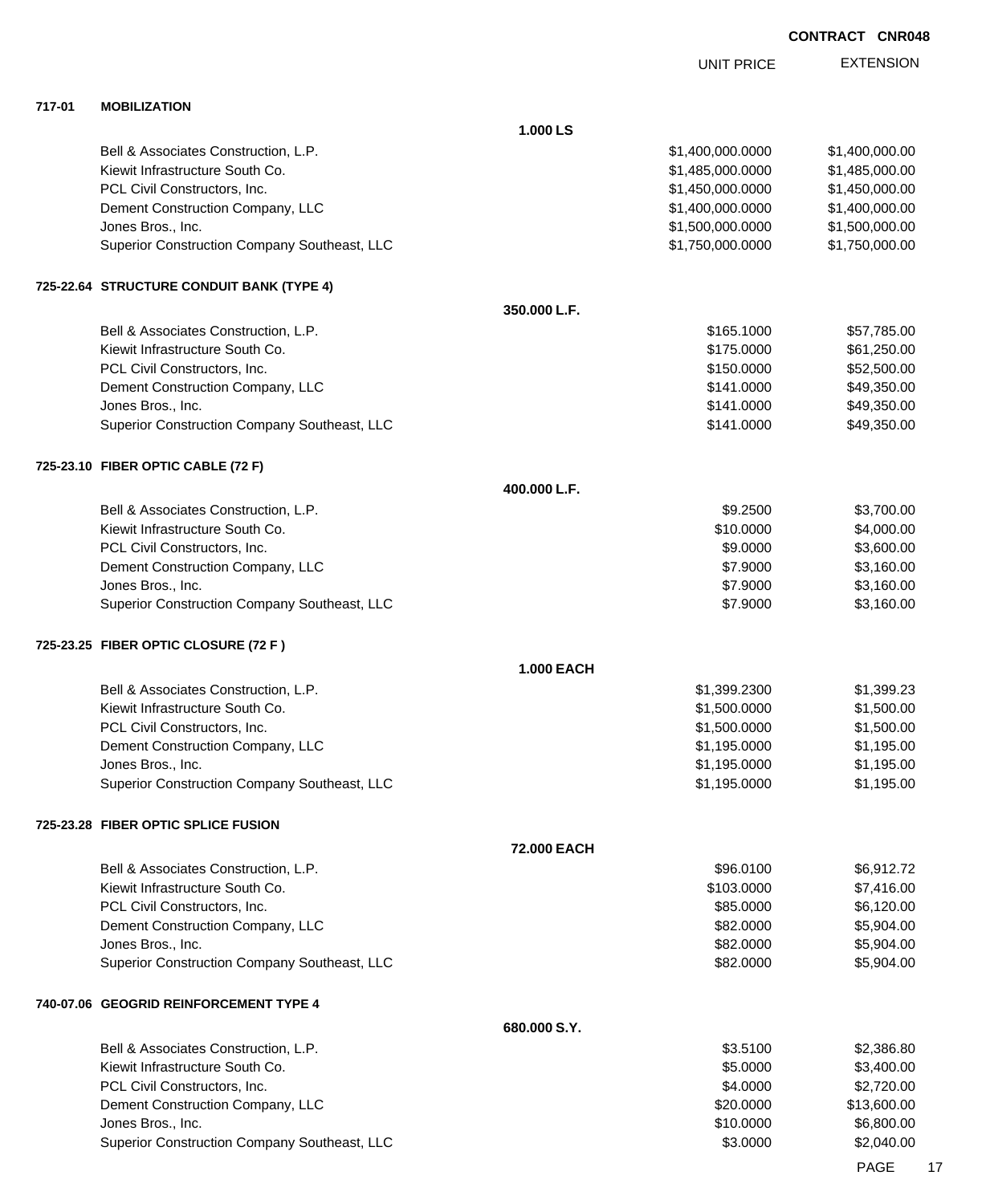|        |                                                  |                    |                   | <b>CONTRACT CNR048</b> |
|--------|--------------------------------------------------|--------------------|-------------------|------------------------|
|        |                                                  |                    | <b>UNIT PRICE</b> | <b>EXTENSION</b>       |
|        | 740-10.03 GEOTEXTILE (TYPE III)(EROSION CONTROL) |                    |                   |                        |
|        |                                                  | 1,500.000 S.Y.     |                   |                        |
|        | Bell & Associates Construction, L.P.             |                    | \$3.5500          | \$5,325.00             |
|        | Kiewit Infrastructure South Co.                  |                    | \$5.0000          | \$7,500.00             |
|        | PCL Civil Constructors, Inc.                     |                    | \$4.0000          | \$6,000.00             |
|        | Dement Construction Company, LLC                 |                    | \$2.5000          | \$3,750.00             |
|        | Jones Bros., Inc.                                |                    | \$5.2300          | \$7,845.00             |
|        | Superior Construction Company Southeast, LLC     |                    | \$4.0000          | \$6,000.00             |
|        | 740-10.04 GEOTEXTILE (TYPE IV)(STABILIZATION)    |                    |                   |                        |
|        |                                                  | 680.000 S.Y.       |                   |                        |
|        | Bell & Associates Construction, L.P.             |                    | \$2.0000          | \$1,360.00             |
|        | Kiewit Infrastructure South Co.                  |                    | \$1.0000          | \$680.00               |
|        | PCL Civil Constructors, Inc.                     |                    | \$2.0000          | \$1,360.00             |
|        | Dement Construction Company, LLC                 |                    | \$1.2500          | \$850.00               |
|        | Jones Bros., Inc.                                |                    | \$6.3100          | \$4,290.80             |
|        | Superior Construction Company Southeast, LLC     |                    | \$4.0000          | \$2,720.00             |
| 801-01 | <b>SEEDING (WITH MULCH)</b>                      |                    |                   |                        |
|        |                                                  | <b>18.000 UNIT</b> |                   |                        |
|        | Bell & Associates Construction, L.P.             |                    | \$58.5500         | \$1,053.90             |
|        | Kiewit Infrastructure South Co.                  |                    | \$34.0000         | \$612.00               |
|        | PCL Civil Constructors, Inc.                     |                    | \$50.0000         | \$900.00               |
|        | Dement Construction Company, LLC                 |                    | \$50.0000         | \$900.00               |
|        | Jones Bros., Inc.                                |                    | \$202.9500        | \$3,653.10             |
|        | Superior Construction Company Southeast, LLC     |                    | \$50.0000         | \$900.00               |
|        | 801-01.07 TEMPORARY SEEDING (WITH MULCH)         |                    |                   |                        |
|        |                                                  | 100.000 UNIT       |                   |                        |
|        | Bell & Associates Construction, L.P.             |                    | \$52.6900         | \$5,269.00             |
|        | Kiewit Infrastructure South Co.                  |                    | \$34.5000         | \$3,450.00             |
|        | PCL Civil Constructors, Inc.                     |                    | \$50.0000         | \$5,000.00             |
|        | Dement Construction Company, LLC                 |                    | \$45.0000         | \$4,500.00             |
|        | Jones Bros., Inc.                                |                    | \$44.8400         | \$4,484.00             |
|        | Superior Construction Company Southeast, LLC     |                    | \$67.5000         | \$6,750.00             |
| 801-03 | <b>WATER (SEEDING &amp; SODDING)</b>             |                    |                   |                        |
|        |                                                  | 2.000 M.G.         |                   |                        |
|        | Bell & Associates Construction, L.P.             |                    | \$58.5500         | \$117.10               |
|        | Kiewit Infrastructure South Co.                  |                    | \$1,850.0000      | \$3,700.00             |
|        | PCL Civil Constructors, Inc.                     |                    | \$100.0000        | \$200.00               |
|        | Dement Construction Company, LLC                 |                    | \$50.0000         | \$100.00               |
|        | Jones Bros., Inc.                                |                    | \$100.0000        | \$200.00               |
|        | Superior Construction Company Southeast, LLC     |                    | \$50.0000         | \$100.00               |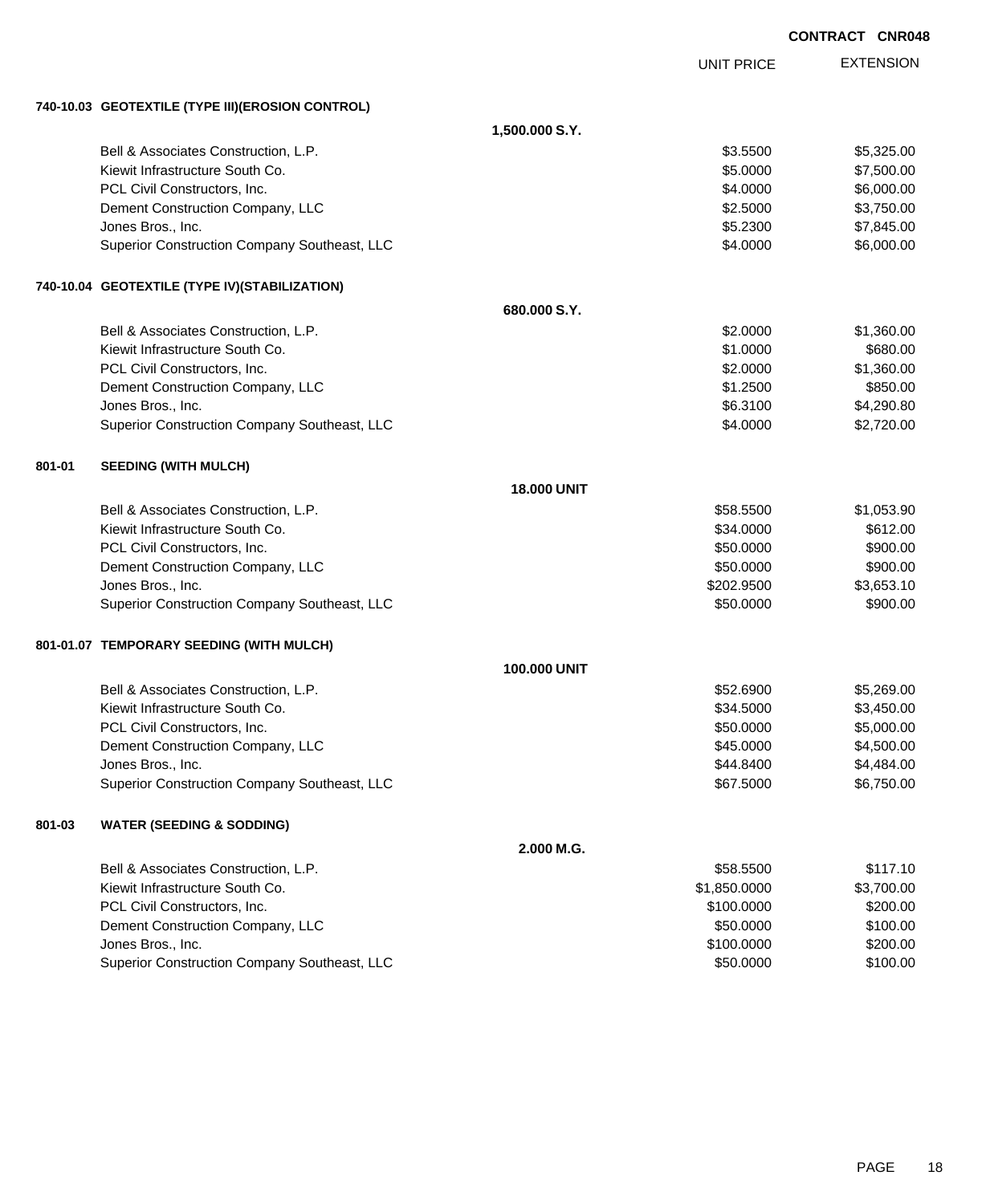|                                                                      |                   | <b>CONTRACT CNR048</b> |
|----------------------------------------------------------------------|-------------------|------------------------|
|                                                                      | <b>UNIT PRICE</b> | <b>EXTENSION</b>       |
| <b>BRIDGE CATEGORY</b>                                               |                   |                        |
| 202-04.01 REMOVAL OF STRUCTURES (PARTIAL, BRIDGE NO. 19-10024-14.22) |                   |                        |
|                                                                      | 1.000 LS          |                        |
| Bell & Associates Construction, L.P.                                 | \$1,479,500.0000  | \$1,479,500.00         |
| Kiewit Infrastructure South Co.                                      | \$1,500,000.0000  | \$1,500,000.00         |
| PCL Civil Constructors, Inc.                                         | \$1,240,000.0000  | \$1,240,000.00         |
| Dement Construction Company, LLC                                     | \$2,000,000.0000  | \$2,000,000.00         |
| Jones Bros., Inc.                                                    | \$2,600,000.0000  | \$2,600,000.00         |
| Superior Construction Company Southeast, LLC                         | \$3,000,000.0000  | \$3,000,000.00         |
| 202-04.02 REMOVAL OF STRUCTURES (PARTIAL, BRIDGE NO. 19-10024-14.41) |                   |                        |
|                                                                      | 1.000 LS          |                        |
| Bell & Associates Construction, L.P.                                 | \$1,750,000.0000  | \$1,750,000.00         |
| Kiewit Infrastructure South Co.                                      | \$2,000,000.0000  | \$2,000,000.00         |
| PCL Civil Constructors, Inc.                                         | \$2,000,000.0000  | \$2,000,000.00         |
| Dement Construction Company, LLC                                     | \$2,653,500.0000  | \$2,653,500.00         |
| Jones Bros., Inc.                                                    | \$3,200,000.0000  | \$3,200,000.00         |
| Superior Construction Company Southeast, LLC                         | \$4,000,000.0000  | \$4,000,000.00         |
| 204-02.01 DRY EXCAVATION (BRIDGES)                                   |                   |                        |
|                                                                      | 1,350.000 C.Y.    |                        |
| Bell & Associates Construction, L.P.                                 | \$25.0000         | \$33,750.00            |
| Kiewit Infrastructure South Co.                                      | \$40.0000         | \$54,000.00            |
| PCL Civil Constructors, Inc.                                         | \$110.0000        | \$148,500.00           |
| Dement Construction Company, LLC                                     | \$25.0000         | \$33,750.00            |
| Jones Bros., Inc.                                                    | \$90.0000         | \$121,500.00           |
| Superior Construction Company Southeast, LLC                         | \$50.0000         | \$67,500.00            |
| 602-02.10 STRUCTURAL STEEL (SHIMS - BRIDGE NO. 19-10024-14.22)       |                   |                        |
|                                                                      | 1.000 LS          |                        |
| Bell & Associates Construction, L.P.                                 | \$166,174.4600    | \$166,174.46           |
| Kiewit Infrastructure South Co.                                      | \$325,000.0000    | \$325,000.00           |
| PCL Civil Constructors, Inc.                                         | \$315,000.0000    | \$315,000.00           |
| Dement Construction Company, LLC                                     | \$105,000.0000    | \$105,000.00           |
| Jones Bros., Inc.                                                    | \$262,500.0000    | \$262,500.00           |
| Superior Construction Company Southeast, LLC                         | \$700,000.0000    | \$700,000.00           |
| 602-02.11 STRUCTURAL STEEL (SHIMS - BRIDGE NO. 19-10024-14.22)       |                   |                        |
|                                                                      | 1.000LS           |                        |
| Bell & Associates Construction, L.P.                                 | \$155,507.3200    | \$155,507.32           |
| Kiewit Infrastructure South Co.                                      | \$475,000.0000    | \$475,000.00           |
| PCL Civil Constructors, Inc.                                         | \$175,000.0000    | \$175,000.00           |
| Dement Construction Company, LLC                                     | \$97,000.0000     | \$97,000.00            |
| Jones Bros., Inc.                                                    | \$242,500.0000    | \$242,500.00           |
| Superior Construction Company Southeast, LLC                         | \$700,000.0000    | \$700,000.00           |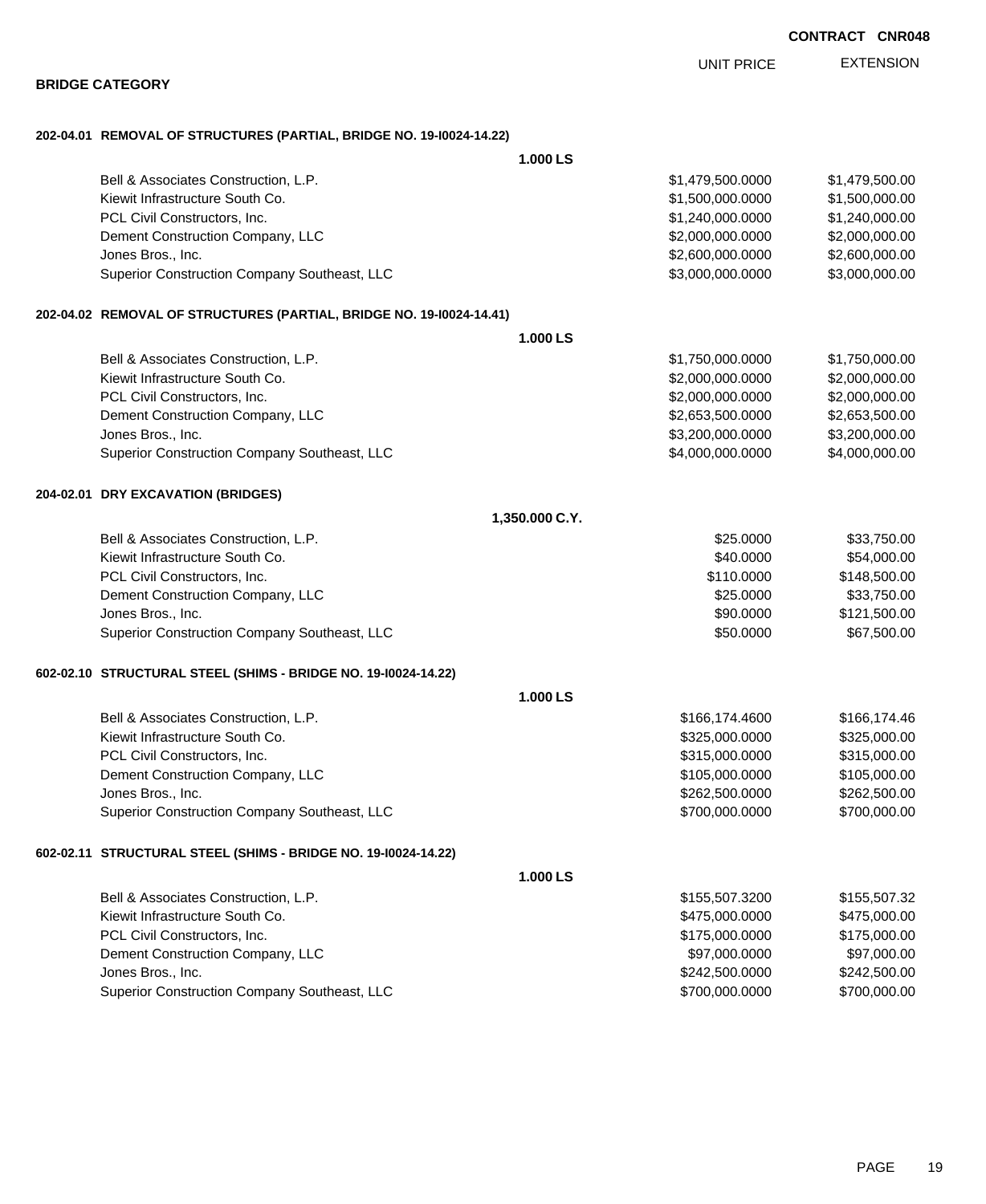|                                                                         |                | <b>UNIT PRICE</b>            | <b>EXTENSION</b>             |
|-------------------------------------------------------------------------|----------------|------------------------------|------------------------------|
| 602-10.05 BRACING REPAIRS                                               |                |                              |                              |
|                                                                         | 1.000 LS       |                              |                              |
| Bell & Associates Construction, L.P.                                    |                | \$67,915.7700                | \$67,915.77                  |
| Kiewit Infrastructure South Co.                                         |                | \$37,000.0000                | \$37,000.00                  |
| PCL Civil Constructors, Inc.                                            |                | \$10,000.0000                | \$10,000.00                  |
| Dement Construction Company, LLC                                        |                | \$5,000.0000                 | \$5,000.00                   |
| Jones Bros., Inc.                                                       |                | \$20,000.0000                | \$20,000.00                  |
| Superior Construction Company Southeast, LLC                            |                | \$25,000.0000                | \$25,000.00                  |
| 602-10.06 STRUCTURAL STEEL                                              |                |                              |                              |
|                                                                         | 100.000 LB.    |                              |                              |
| Bell & Associates Construction, L.P.                                    |                | \$14.3700                    | \$1,437.00                   |
| Kiewit Infrastructure South Co.                                         |                | \$67.0000                    | \$6,700.00                   |
| PCL Civil Constructors, Inc.                                            |                | \$150.0000                   | \$15,000.00                  |
| Dement Construction Company, LLC                                        |                | \$250.0000                   | \$25,000.00                  |
| Jones Bros., Inc.                                                       |                | \$30.0000                    | \$3,000.00                   |
| Superior Construction Company Southeast, LLC                            |                | \$250.0000                   | \$25,000.00                  |
| 602-10.81 HEAT STRAIGHTENING                                            |                |                              |                              |
|                                                                         | 1.000 LS       |                              |                              |
| Bell & Associates Construction, L.P.                                    |                | \$130,048.3700               | \$130,048.37                 |
| Kiewit Infrastructure South Co.                                         |                | \$80,000.0000                | \$80,000.00                  |
| PCL Civil Constructors, Inc.                                            |                | \$55,000.0000                | \$55,000.00                  |
| Dement Construction Company, LLC                                        |                | \$40,000.0000                | \$40,000.00                  |
| Jones Bros., Inc.                                                       |                | \$84,000.0000                | \$84,000.00                  |
| Superior Construction Company Southeast, LLC                            |                | \$150,000.0000               | \$150,000.00                 |
| 604-03.07 CLASS A CONCRETE (HIGH-EARLY STRENGTH)                        |                |                              |                              |
|                                                                         | 3,419.000 C.Y. |                              |                              |
| Bell & Associates Construction, L.P.                                    |                | \$1,050.0000                 | \$3,589,950.00               |
| Kiewit Infrastructure South Co.                                         |                | \$650.0000                   | \$2,222,350.00               |
| PCL Civil Constructors, Inc.                                            |                | \$800.0000                   | \$2,735,200.00               |
| Dement Construction Company, LLC                                        |                | \$1,250.0000                 | \$4,273,750.00               |
| Jones Bros., Inc.                                                       |                | \$1,325.0000<br>\$750.0000   | \$4,530,175.00               |
| Superior Construction Company Southeast, LLC                            |                |                              | \$2,564,250.00               |
| 604-03.09 CLASS D CONCRETE (BRIDGE DECK)                                |                |                              |                              |
|                                                                         | 315.000 C.Y.   |                              |                              |
| Bell & Associates Construction, L.P.                                    |                | \$950.0000                   | \$299,250.00                 |
| Kiewit Infrastructure South Co.                                         |                | \$1,250.0000                 | \$393,750.00                 |
| PCL Civil Constructors, Inc.                                            |                | \$1,200.0000                 | \$378,000.00                 |
| Dement Construction Company, LLC                                        |                | \$1,250.0000                 | \$393,750.00                 |
| Jones Bros., Inc.<br>Superior Construction Company Southeast, LLC       |                | \$1,000.0000<br>\$1,500.0000 | \$315,000.00<br>\$472,500.00 |
|                                                                         |                |                              |                              |
| 604-03.74 CLASS X CONCRETE                                              |                |                              |                              |
|                                                                         | 487.000 C.Y.   |                              |                              |
| Bell & Associates Construction, L.P.<br>Kiewit Infrastructure South Co. |                | \$1,050.0000                 | \$511,350.00                 |
|                                                                         |                | \$2,500.0000                 | \$1,217,500.00               |
| PCL Civil Constructors, Inc.                                            |                | \$1,500.0000                 | \$730,500.00                 |
| Dement Construction Company, LLC                                        |                | \$2,000.0000                 | \$974,000.00                 |
| Jones Bros., Inc.<br>Superior Construction Company Southeast, LLC       |                | \$1,500.0000<br>\$800.0000   | \$730,500.00<br>\$389,600.00 |
|                                                                         |                |                              |                              |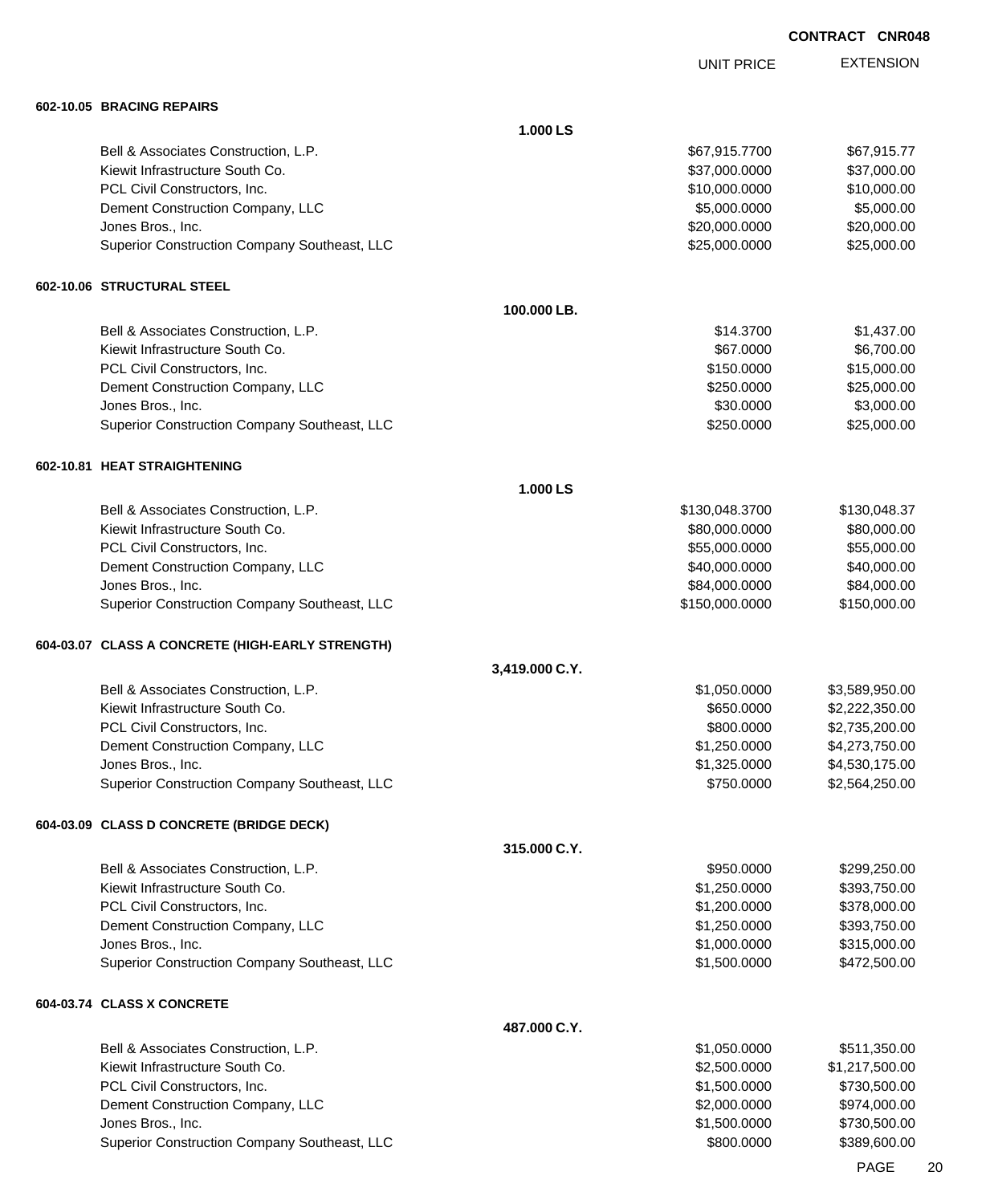|                                                        |                 |                      | <b>CONTRACT CNR048</b> |                            |
|--------------------------------------------------------|-----------------|----------------------|------------------------|----------------------------|
|                                                        |                 | <b>UNIT PRICE</b>    |                        | <b>EXTENSION</b>           |
| 604-04.02 APPLIED TEXTURE FINISH (EXISTING STRUCTURES) |                 |                      |                        |                            |
|                                                        | 25,350.000 S.Y. |                      |                        |                            |
| Bell & Associates Construction, L.P.                   |                 | \$6.9000             |                        | \$174,915.00               |
| Kiewit Infrastructure South Co.                        |                 | \$7.2500             |                        | \$183,787.50               |
| PCL Civil Constructors, Inc.                           |                 | \$5.7500             |                        | \$145,762.50               |
| Dement Construction Company, LLC                       |                 | \$7.0000             |                        | \$177,450.00               |
| Jones Bros., Inc.                                      |                 | \$5.2500             |                        | \$133,087.50               |
| Superior Construction Company Southeast, LLC           |                 | \$8.0000             |                        | \$202,800.00               |
| 604-04.41 THREE STAR STATE EMBLEM                      |                 |                      |                        |                            |
|                                                        | 8.000 EACH      |                      |                        |                            |
| Bell & Associates Construction, L.P.                   |                 | \$1,535.6200         |                        | \$12,284.96                |
| Kiewit Infrastructure South Co.                        |                 | \$1,440.0000         |                        | \$11,520.00                |
| PCL Civil Constructors, Inc.                           |                 | \$1,950.0000         |                        | \$15,600.00                |
| Dement Construction Company, LLC                       |                 | \$1,500.0000         |                        | \$12,000.00                |
| Jones Bros., Inc.                                      |                 | \$2,000.0000         |                        | \$16,000.00                |
| Superior Construction Company Southeast, LLC           |                 | \$600.0000           |                        | \$4,800.00                 |
| 604-05.32 BRIDGE DECK GRINDING AND GROOVING            |                 |                      |                        |                            |
|                                                        | 7,740.000 S.Y.  |                      |                        |                            |
| Bell & Associates Construction, L.P.                   |                 | \$3.0000             |                        | \$23,220.00                |
| Kiewit Infrastructure South Co.                        |                 | \$11.0000            |                        | \$85,140.00                |
| PCL Civil Constructors, Inc.                           |                 | \$7.0000             |                        | \$54,180.00                |
| Dement Construction Company, LLC<br>Jones Bros., Inc.  |                 | \$3.0000<br>\$6.0000 |                        | \$23,220.00<br>\$46,440.00 |
| Superior Construction Company Southeast, LLC           |                 | \$4.7900             |                        | \$37,074.60                |
| 604-10.05 CONCRETE                                     |                 |                      |                        |                            |
|                                                        | 10.000 S.F.     |                      |                        |                            |
| Bell & Associates Construction, L.P.                   |                 | \$250.0000           |                        | \$2,500.00                 |
| Kiewit Infrastructure South Co.                        |                 | \$1,500.0000         |                        | \$15,000.00                |
| PCL Civil Constructors, Inc.                           |                 | \$1,000.0000         |                        | \$10,000.00                |
| Dement Construction Company, LLC                       |                 | \$200.0000           |                        | \$2,000.00                 |
| Jones Bros., Inc.                                      |                 | \$1,000.0000         |                        | \$10,000.00                |
| Superior Construction Company Southeast, LLC           |                 | \$400.0000           |                        | \$4,000.00                 |
| 604-10.14 REMOVE EXISTING WEARING SURFACE              |                 |                      |                        |                            |
|                                                        | 1.000 LS        |                      |                        |                            |
| Bell & Associates Construction, L.P.                   |                 | \$250,000.0000       |                        | \$250,000.00               |
| Kiewit Infrastructure South Co.                        |                 | \$9,000.0000         |                        | \$9,000.00                 |
| PCL Civil Constructors, Inc.                           |                 | \$120,000.0000       |                        | \$120,000.00               |
| Dement Construction Company, LLC                       |                 | \$1.0000             |                        | \$1.00                     |
| Jones Bros., Inc.                                      |                 | \$100,000.0000       |                        | \$100,000.00               |
| Superior Construction Company Southeast, LLC           |                 | \$100,000.0000       |                        | \$100,000.00               |
| 604-10.18 REINFORCING STEEL (REPAIRS)                  |                 |                      |                        |                            |
|                                                        | 309,267.000 LB. |                      |                        |                            |
| Bell & Associates Construction, L.P.                   |                 | \$2.0000             |                        | \$618,534.00               |
| Kiewit Infrastructure South Co.                        |                 | \$1.3000             |                        | \$402,047.10               |
| PCL Civil Constructors, Inc.                           |                 | \$1.4000             |                        | \$432,973.80               |
| Dement Construction Company, LLC                       |                 | \$1.5000             |                        | \$463,900.50               |
| Jones Bros., Inc.                                      |                 | \$3.0000             |                        | \$927,801.00               |
| Superior Construction Company Southeast, LLC           |                 | \$1.0000             |                        | \$309,267.00               |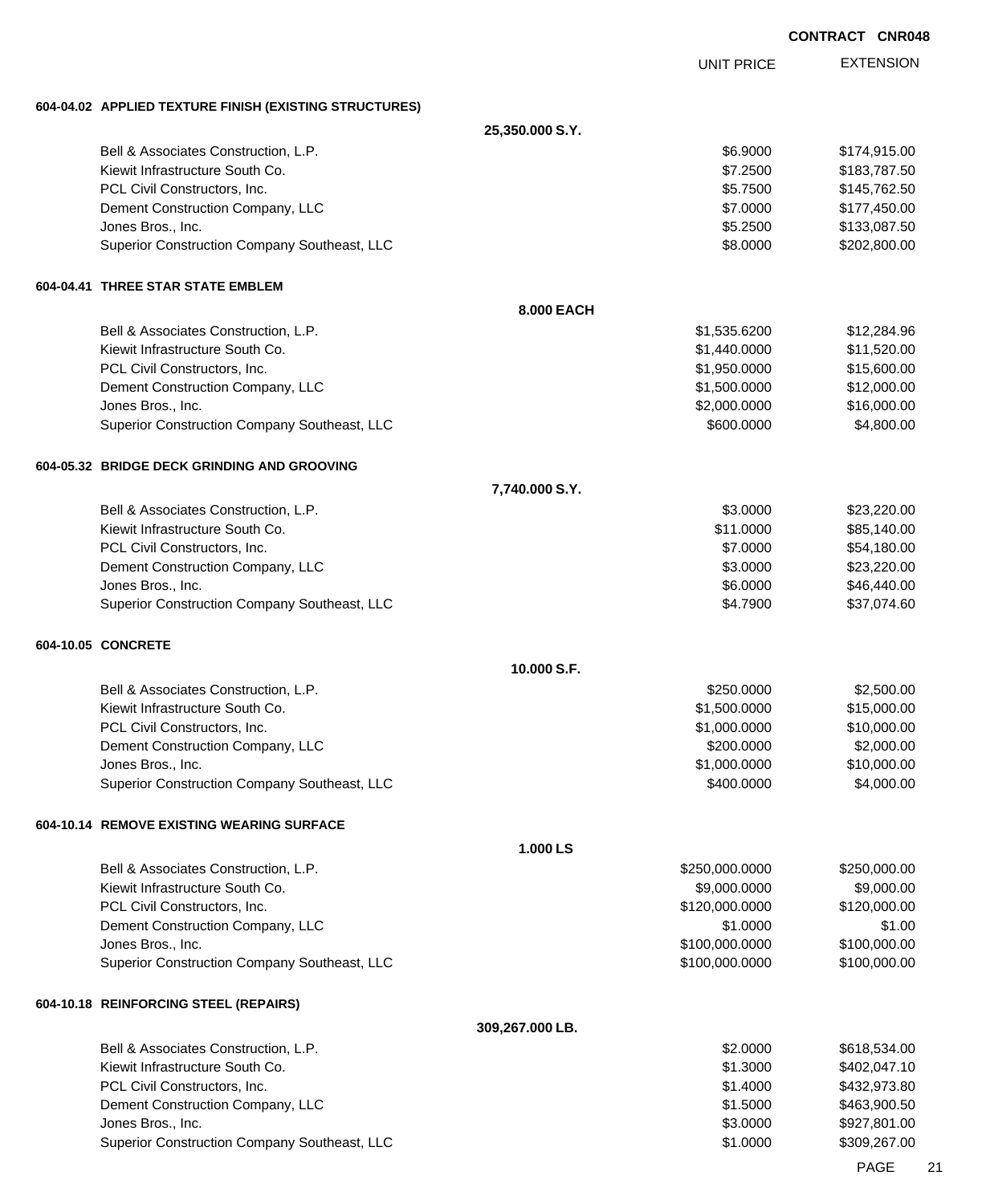UNIT PRICE

| 604-10.22 CONCRETE PARAPET REPAIR |
|-----------------------------------|
|                                   |

| 604-10.22 CONCRETE PARAPET REPAIR                                 |                |                              |                            |
|-------------------------------------------------------------------|----------------|------------------------------|----------------------------|
|                                                                   | 75.000 L.F.    |                              |                            |
| Bell & Associates Construction, L.P.                              |                | \$261.3000                   | \$19,597.50                |
| Kiewit Infrastructure South Co.                                   |                | \$830.0000                   | \$62,250.00                |
| PCL Civil Constructors, Inc.                                      |                | \$700,0000                   | \$52,500.00                |
| Dement Construction Company, LLC                                  |                | \$500.0000                   | \$37,500.00                |
| Jones Bros., Inc.                                                 |                | \$345.0000                   | \$25,875.00                |
| Superior Construction Company Southeast, LLC                      |                | \$750.0000                   | \$56,250.00                |
|                                                                   |                |                              |                            |
| 604-10.30 BRIDGE DECK REPAIRS (FULL DEPTH OF SLAB)                |                |                              |                            |
|                                                                   | 20.000 S.Y.    |                              |                            |
| Bell & Associates Construction, L.P.                              |                | \$1,000.0000                 | \$20,000.00                |
| Kiewit Infrastructure South Co.                                   |                | \$1,050.0000                 | \$21,000.00                |
| PCL Civil Constructors, Inc.                                      |                | \$5,000.0000                 | \$100,000.00               |
| Dement Construction Company, LLC                                  |                | \$900.0000                   | \$18,000.00                |
| Jones Bros., Inc.<br>Superior Construction Company Southeast, LLC |                | \$1,000.0000<br>\$3,600.0000 | \$20,000.00<br>\$72,000.00 |
|                                                                   |                |                              |                            |
| 604-10.42 CONCRETE REPAIRS                                        |                |                              |                            |
|                                                                   | 1,244.000 C.F. |                              |                            |
| Bell & Associates Construction, L.P.                              |                | \$300.0000                   | \$373,200.00               |
| Kiewit Infrastructure South Co.                                   |                | \$370.0000                   | \$460,280.00               |
| PCL Civil Constructors, Inc.                                      |                | \$140.0000                   | \$174,160.00               |
| Dement Construction Company, LLC                                  |                | \$400.0000                   | \$497,600.00               |
| Jones Bros., Inc.                                                 |                | \$900.0000                   | \$1,119,600.00             |
| Superior Construction Company Southeast, LLC                      |                | \$300.0000                   | \$373,200.00               |
| 604-10.50 BRIDGE DECK REPAIRS (PARTIAL DEPTH OF SLAB)             |                |                              |                            |
|                                                                   | 200.000 S.Y.   |                              |                            |
| Bell & Associates Construction, L.P.                              |                | \$650.0000                   | \$130,000.00               |
| Kiewit Infrastructure South Co.                                   |                | \$375.0000                   | \$75,000.00                |
| PCL Civil Constructors, Inc.                                      |                | \$900.0000                   | \$180,000.00               |
| Dement Construction Company, LLC                                  |                | \$800.0000                   | \$160,000.00               |
| Jones Bros., Inc.                                                 |                | \$625.0000                   | \$125,000.00               |
| Superior Construction Company Southeast, LLC                      |                | \$1,500.0000                 | \$300,000.00               |
| 604-10.54 CONCRETE REPAIRS                                        |                |                              |                            |
|                                                                   |                |                              |                            |
|                                                                   | 200,000 S.F.   |                              |                            |
| Bell & Associates Construction, L.P.                              |                | \$200.0000                   | \$40,000.00                |
| Kiewit Infrastructure South Co.                                   |                | \$250.0000                   | \$50,000.00                |
| PCL Civil Constructors, Inc.                                      |                | \$350.0000                   | \$70,000.00                |
| Dement Construction Company, LLC                                  |                | \$250.0000                   | \$50,000.00                |
| Jones Bros., Inc.                                                 |                | \$500.0000                   | \$100,000.00               |
| Superior Construction Company Southeast, LLC                      |                | \$350.0000                   | \$70,000.00                |
| 604-10.63 CONCRETE REPAIRS (CRACKS)                               |                |                              |                            |
|                                                                   | 90.000 L.F.    |                              |                            |
| Bell & Associates Construction, L.P.                              |                | \$62.6300                    | \$5,636.70                 |
| Kiewit Infrastructure South Co.                                   |                | \$250.0000                   | \$22,500.00                |
| PCL Civil Constructors, Inc.                                      |                | \$470.0000                   | \$42,300.00                |
| Dement Construction Company, LLC                                  |                | \$125.0000                   | \$11,250.00                |
| Jones Bros., Inc.                                                 |                | \$200.0000                   | \$18,000.00                |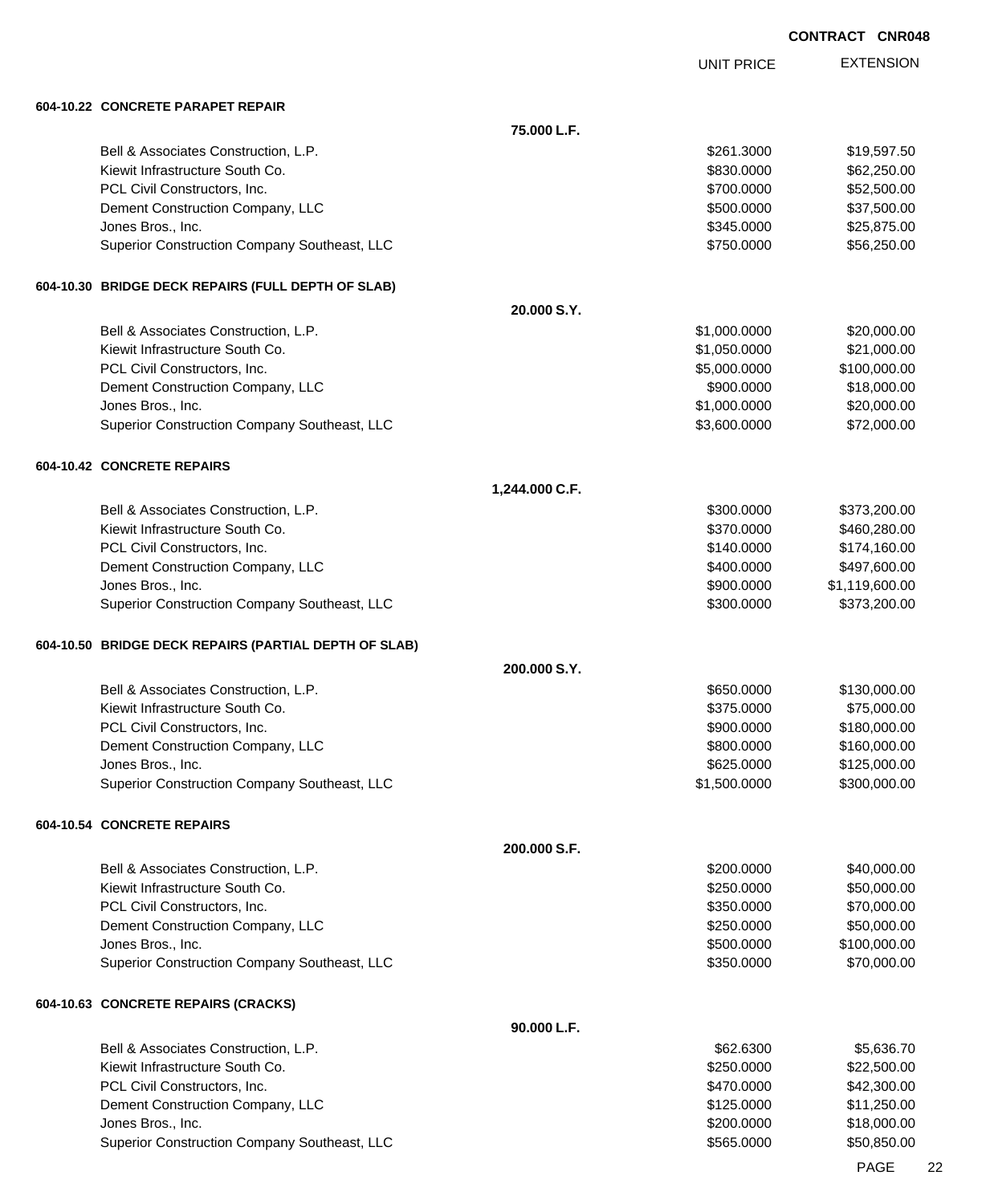UNIT PRICE

|  |  | 606-02.03 STEEL PILES (10 INCH) |  |
|--|--|---------------------------------|--|
|--|--|---------------------------------|--|

| 606-02.03 SIEEL PILES (10 INCH)                     |                |               |                |
|-----------------------------------------------------|----------------|---------------|----------------|
|                                                     | 3,192.000 L.F. |               |                |
| Bell & Associates Construction, L.P.                |                | \$40.0000     | \$127,680.00   |
| Kiewit Infrastructure South Co.                     |                | \$70.0000     | \$223,440.00   |
| PCL Civil Constructors, Inc.                        |                | \$100.0000    | \$319,200.00   |
| Dement Construction Company, LLC                    |                | \$40.0000     | \$127,680.00   |
| Jones Bros., Inc.                                   |                | \$56.0000     | \$178,752.00   |
| Superior Construction Company Southeast, LLC        |                | \$80.0000     | \$255,360.00   |
|                                                     |                |               |                |
| 606-02.06 PILE TIPS (STEEL PILES, 10 INCH)          |                |               |                |
|                                                     | 98.000 EACH    |               |                |
| Bell & Associates Construction, L.P.                |                | \$155.0000    | \$15,190.00    |
| Kiewit Infrastructure South Co.                     |                | \$165.0000    | \$16,170.00    |
| PCL Civil Constructors, Inc.                        |                | \$200.0000    | \$19,600.00    |
| Dement Construction Company, LLC                    |                | \$150.0000    | \$14,700.00    |
| Jones Bros., Inc.                                   |                | \$100.0000    | \$9,800.00     |
| Superior Construction Company Southeast, LLC        |                | \$100.0000    | \$9,800.00     |
| 610-10.40 BRIDGE DECK DRAINS                        |                |               |                |
|                                                     | 1.000 LS       |               |                |
| Bell & Associates Construction, L.P.                |                | \$19,427.9600 | \$19,427.96    |
| Kiewit Infrastructure South Co.                     |                | \$60,000.0000 | \$60,000.00    |
| PCL Civil Constructors, Inc.                        |                | \$60,000.0000 | \$60,000.00    |
| Dement Construction Company, LLC                    |                | \$25,000.0000 | \$25,000.00    |
| Jones Bros., Inc.                                   |                | \$25,000.0000 | \$25,000.00    |
| Superior Construction Company Southeast, LLC        |                | \$50,000.0000 | \$50,000.00    |
| 610-10.41 BRIDGE DECK DRAINS                        |                |               |                |
|                                                     | 1.000 LS       |               |                |
| Bell & Associates Construction, L.P.                |                | \$25,454.5900 | \$25,454.59    |
| Kiewit Infrastructure South Co.                     |                | \$65,000.0000 | \$65,000.00    |
| PCL Civil Constructors, Inc.                        |                | \$60,000.0000 | \$60,000.00    |
| Dement Construction Company, LLC                    |                | \$35,000.0000 | \$35,000.00    |
| Jones Bros., Inc.                                   |                | \$30,000.0000 | \$30,000.00    |
| Superior Construction Company Southeast, LLC        |                | \$50,000.0000 | \$50,000.00    |
| 615-02.17 PRESTRESSED CONCRETE BOX BEAM (36" X 36") |                |               |                |
|                                                     | 9,689.000 L.F. |               |                |
| Bell & Associates Construction, L.P.                |                | \$327.6800    | \$3,174,891.52 |
| Kiewit Infrastructure South Co.                     |                | \$460.0000    | \$4,456,940.00 |
| PCL Civil Constructors, Inc.                        |                | \$450.0000    | \$4,360,050.00 |
| Dement Construction Company, LLC                    |                | \$350.0000    | \$3,391,150.00 |
| Jones Bros., Inc.                                   |                | \$350.0000    | \$3,391,150.00 |
| Superior Construction Company Southeast, LLC        |                | \$450.0000    | \$4,360,050.00 |
| 615-04.04 FULL DEPTH PRECAST DECK PANEL (5000 PSI)  |                |               |                |
|                                                     | 6,026.000 S.Y. |               |                |
| Bell & Associates Construction, L.P.                |                | \$819.9500    | \$4,941,018.70 |
| Kiewit Infrastructure South Co.                     |                | \$750.0000    | \$4,519,500.00 |
| PCL Civil Constructors, Inc.                        |                | \$1,000.0000  | \$6,026,000.00 |
|                                                     |                |               |                |
| Dement Construction Company, LLC                    |                | \$800.0000    | \$4,820,800.00 |
| Jones Bros., Inc.                                   |                | \$750.0000    | \$4,519,500.00 |
| Superior Construction Company Southeast, LLC        |                | \$500.0000    | \$3,013,000.00 |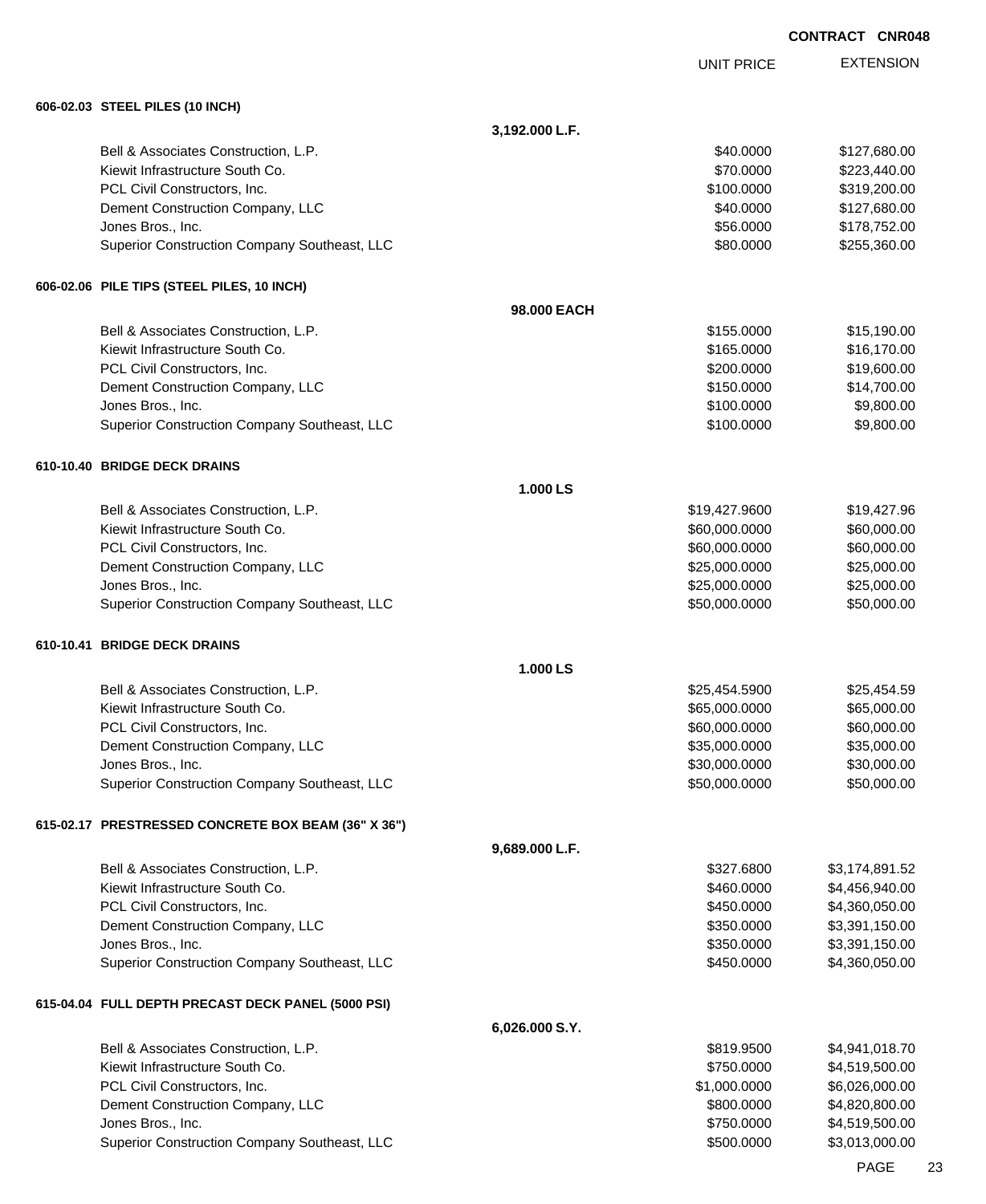UNIT PRICE

|        | 615-04.10 NON-SHRINK GROUT                               |                 |               |                |
|--------|----------------------------------------------------------|-----------------|---------------|----------------|
|        |                                                          | 38.000 C.F.     |               |                |
|        | Bell & Associates Construction, L.P.                     |                 | \$132.4700    | \$5,033.86     |
|        | Kiewit Infrastructure South Co.                          |                 | \$3,350.0000  | \$127,300.00   |
|        | PCL Civil Constructors, Inc.                             |                 | \$1,000.0000  | \$38,000.00    |
|        | Dement Construction Company, LLC                         |                 | \$150.0000    | \$5,700.00     |
|        | Jones Bros., Inc.                                        |                 | \$500.0000    | \$19,000.00    |
|        | Superior Construction Company Southeast, LLC             |                 | \$35.0000     | \$1,330.00     |
| 617-01 | <b>BRIDGE DECK SEALANT</b>                               |                 |               |                |
|        |                                                          | 53,290.000 S.Y. |               |                |
|        | Bell & Associates Construction, L.P.                     |                 | \$23.7300     | \$1,264,571.70 |
|        | Kiewit Infrastructure South Co.                          |                 | \$20.2000     | \$1,076,458.00 |
|        | PCL Civil Constructors, Inc.                             |                 | \$19.5000     | \$1,039,155.00 |
|        | Dement Construction Company, LLC                         |                 | \$17.7500     | \$945,897.50   |
|        | Jones Bros., Inc.                                        |                 | \$17.7500     | \$945,897.50   |
|        | Superior Construction Company Southeast, LLC             |                 | \$15.0000     | \$799,350.00   |
|        | 620-05.01 CONC PARAPET SINGLE SLOPE (STD-1-1SS)          |                 |               |                |
|        |                                                          | 1,205.000 L.F.  |               |                |
|        | Bell & Associates Construction, L.P.                     |                 | \$159.1500    | \$191,775.75   |
|        | Kiewit Infrastructure South Co.                          |                 | \$84.5000     | \$101,822.50   |
|        | PCL Civil Constructors, Inc.                             |                 | \$110.0000    | \$132,550.00   |
|        | Dement Construction Company, LLC                         |                 | \$100.0000    | \$120,500.00   |
|        | Jones Bros., Inc.                                        |                 | \$90.0000     | \$108,450.00   |
|        | Superior Construction Company Southeast, LLC             |                 | \$125.0000    | \$150,625.00   |
|        | 707-07.01 CHAIN-LINK FENCE (BRIDGES)                     |                 |               |                |
|        |                                                          | 2,500.000 S.F.  |               |                |
|        | Bell & Associates Construction, L.P.                     |                 | \$41.3700     | \$103,425.00   |
|        | Kiewit Infrastructure South Co.                          |                 | \$6.5000      | \$16,250.00    |
|        | PCL Civil Constructors, Inc.                             |                 | \$31.0000     | \$77,500.00    |
|        | Dement Construction Company, LLC                         |                 | \$20.0000     | \$50,000.00    |
|        | Jones Bros., Inc.                                        |                 | \$28.0000     | \$70,000.00    |
|        | Superior Construction Company Southeast, LLC             |                 | \$30.0000     | \$75,000.00    |
|        | 711-02.06 REINFORCED CONCRETE MEDIAN BARRIER (STD-1-3SS) |                 |               |                |
|        |                                                          | 640.000 L.F.    |               |                |
|        | Bell & Associates Construction, L.P.                     |                 | \$148.9300    | \$95,315.20    |
|        | Kiewit Infrastructure South Co.                          |                 | \$97.0000     | \$62,080.00    |
|        | PCL Civil Constructors, Inc.                             |                 | \$115.0000    | \$73,600.00    |
|        | Dement Construction Company, LLC                         |                 | \$150.0000    | \$96,000.00    |
|        | Jones Bros., Inc.                                        |                 | \$200.0000    | \$128,000.00   |
|        | Superior Construction Company Southeast, LLC             |                 | \$200.0000    | \$128,000.00   |
|        | 714-01.01 STRUCTURAL LIGHTING (BRIDGE NO. 1910024-14.22) |                 |               |                |
|        |                                                          | 1.000 LS        |               |                |
|        | Bell & Associates Construction, L.P.                     |                 | \$8,263.5200  | \$8,263.52     |
|        | Kiewit Infrastructure South Co.                          |                 | \$7,500.0000  | \$7,500.00     |
|        | PCL Civil Constructors, Inc.                             |                 | \$25,000.0000 | \$25,000.00    |
|        | Dement Construction Company, LLC                         |                 | \$5,992.0000  | \$5,992.00     |
|        | Jones Bros., Inc.                                        |                 | \$5,992.0000  | \$5,992.00     |
|        | Superior Construction Company Southeast, LLC             |                 | \$5,992.0000  | \$5,992.00     |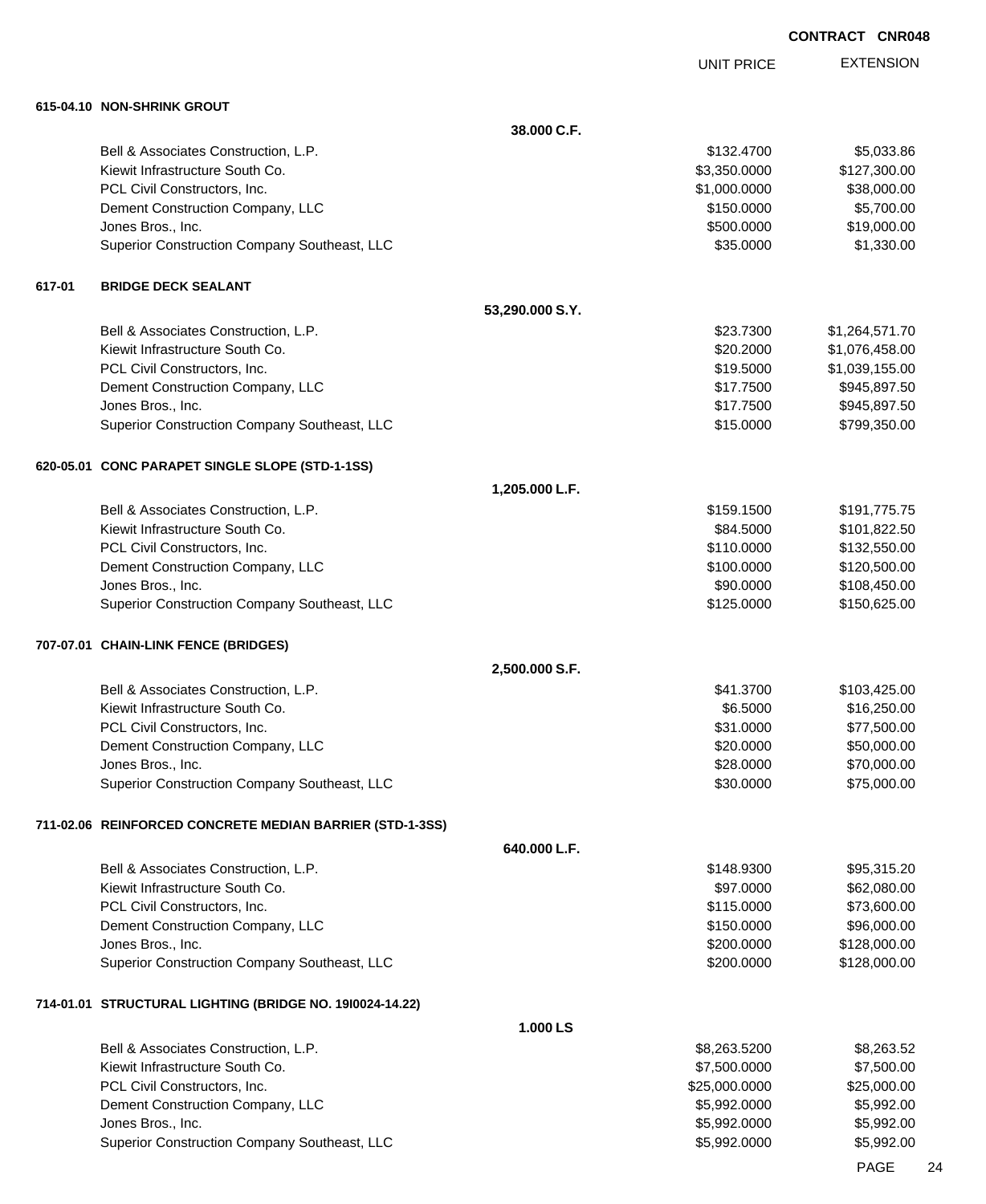EXTENSION UNIT PRICE

#### **714-01.02 STRUCTURAL LIGHTING (BRIDGE NO. 19I0024-14.41)**

| 1.000 LS                                     |               |             |
|----------------------------------------------|---------------|-------------|
| Bell & Associates Construction, L.P.         | \$12,753.8400 | \$12,753.84 |
| Kiewit Infrastructure South Co.              | \$12,000.0000 | \$12,000.00 |
| PCL Civil Constructors, Inc.                 | \$30,000.0000 | \$30,000.00 |
| Dement Construction Company, LLC             | \$9,248,0000  | \$9,248.00  |
| Jones Bros., Inc.                            | \$9,248.0000  | \$9,248.00  |
| Superior Construction Company Southeast, LLC | \$9,248.0000  | \$9,248.00  |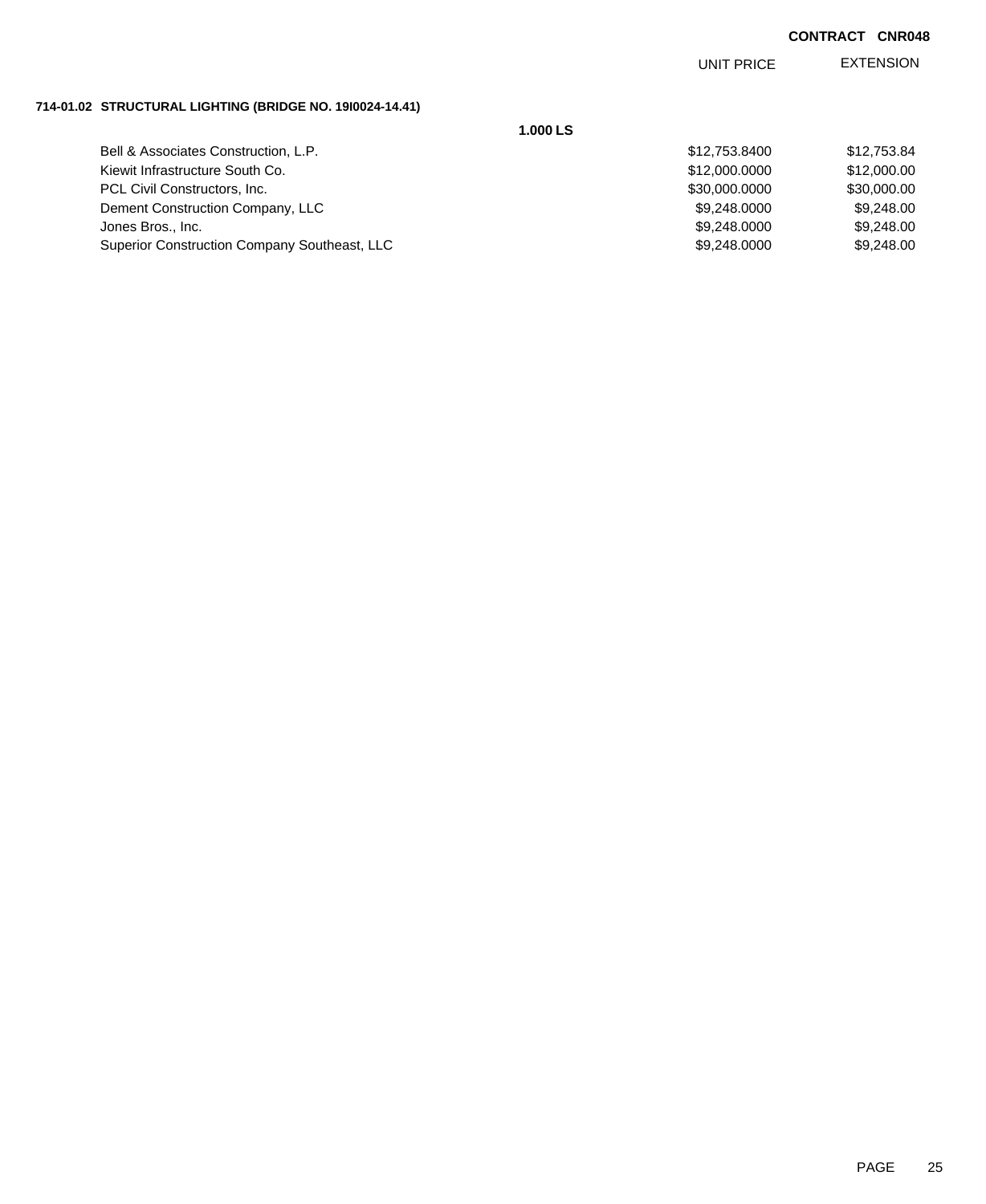#### **SUB-TOTAL ROADWAY**

| Bell & Associates Construction, L.P.         | \$8,649,736.14  |
|----------------------------------------------|-----------------|
| Kiewit Infrastructure South Co.              | \$9,279,726.38  |
| PCL Civil Constructors, Inc.                 | \$8,821,687.25  |
| Dement Construction Company, LLC             | \$8,175,888.38  |
| Jones Bros., Inc.                            | \$7,448,663.53  |
| Superior Construction Company Southeast, LLC | \$12.840.749.40 |
|                                              |                 |

## **SUB-TOTAL BRIDGE**

| Bell & Associates Construction, L.P.         | \$19,839,572.72 |
|----------------------------------------------|-----------------|
| Kiewit Infrastructure South Co.              | \$20,453,285.10 |
| PCL Civil Constructors, Inc.                 | \$21,460,331.30 |
| Dement Construction Company, LLC             | \$21,701,339.00 |
| Jones Bros., Inc.                            | \$24,191,768.00 |
| Superior Construction Company Southeast, LLC | \$22,581,846.60 |

## **TOTAL CONTRACT**

|                                              | COST(A)         | TIME(B)                 | <b>TOTAL CONTRACT</b> |
|----------------------------------------------|-----------------|-------------------------|-----------------------|
| Bell & Associates Construction, L.P.         | \$28,489,308.86 | \$3,796,200.00 (228 CD) | \$32,285,508.86       |
| Kiewit Infrastructure South Co.              | \$29,733,011.48 | \$3,796,200.00 (228 CD) | \$33,529,211.48       |
| PCL Civil Constructors, Inc.                 | \$30,282,018.55 | \$3,796,200.00 (228 CD) | \$34,078,218.55       |
| Dement Construction Company, LLC             | \$29,877,227.38 | \$5,694,300.00 (342 CD) | \$35,571,527.38       |
| Jones Bros., Inc.                            | \$31,640,431.53 | \$4,745,250.00 (285 CD) | \$36,385,681.53       |
| Superior Construction Company Southeast, LLC | \$35,422,596.00 | \$3,796,200.00 (228 CD) | \$39,218,796.00       |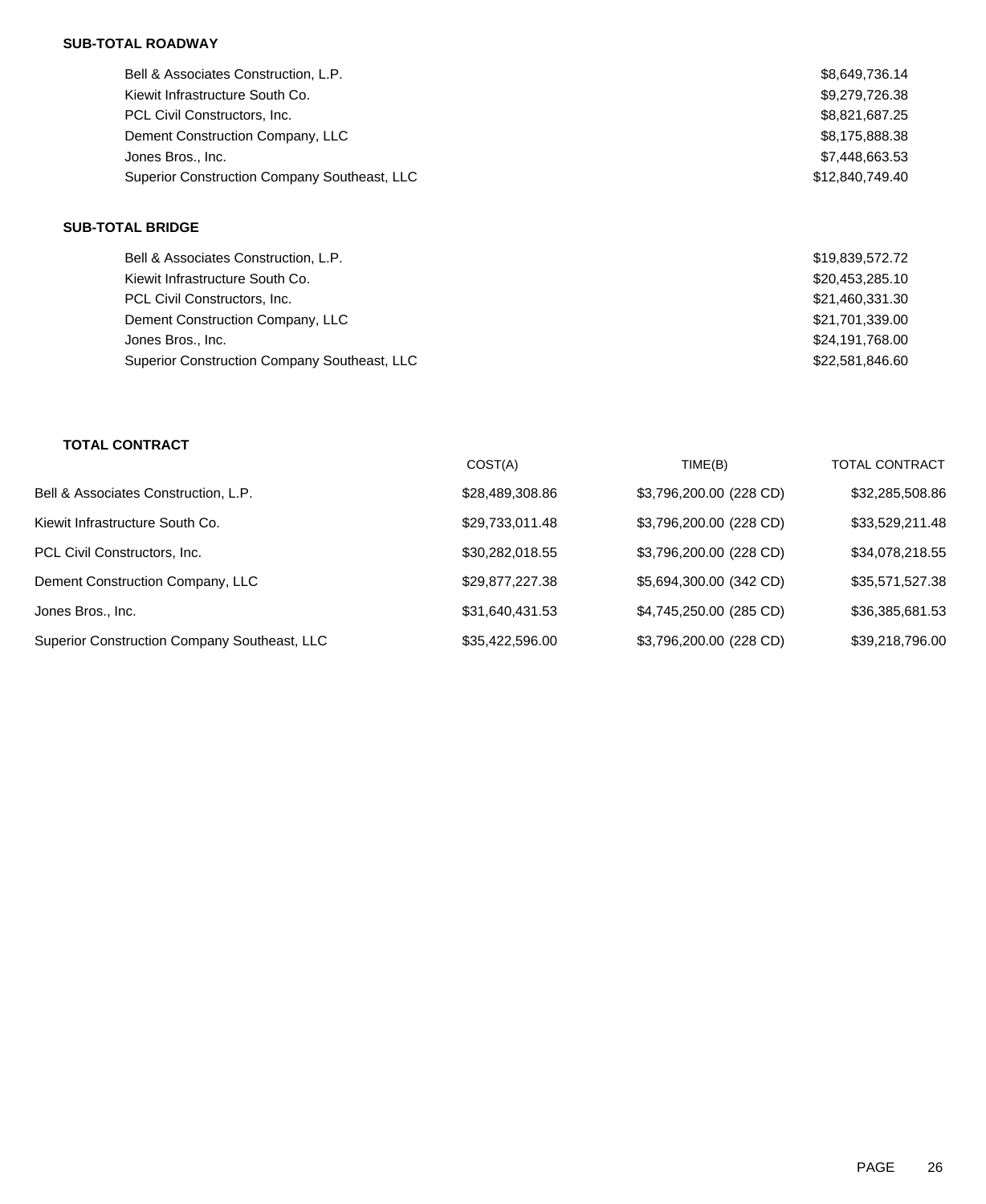# **DEPARTMENT OF TRANSPORTATION SUMMARY OF BIDS LETTING OF MARCH 10, 2017 STATE OF TENNESSEE**

#### MONTGOMERY COUNTY (Contract No. CNR110 Call 002)

63012-4217-04

THE REPAIR OF THE BRIDGE ON S.R. 13 OVER THE CUMBERLAND RIVER (L.M. 17.49).

PROJECT LENGTH - 0.0 MILES

COMPLETION TIME - ON OR BEFORE AUGUST 31, 2017

Concrete Structures, Inc.  $$275,988.00$ Thomson & Thomson, Inc. 6. Thomson & Thomson, Inc. 6. Thomson & Thomson, Inc. 6. Thomson & Thomson, Inc. 6. Thomson & Thomson, Inc. 6. Thomson & Thomson, Inc. 6. The Supervison of the Supervison of the Supervison of the Su

TOTAL CONTRACT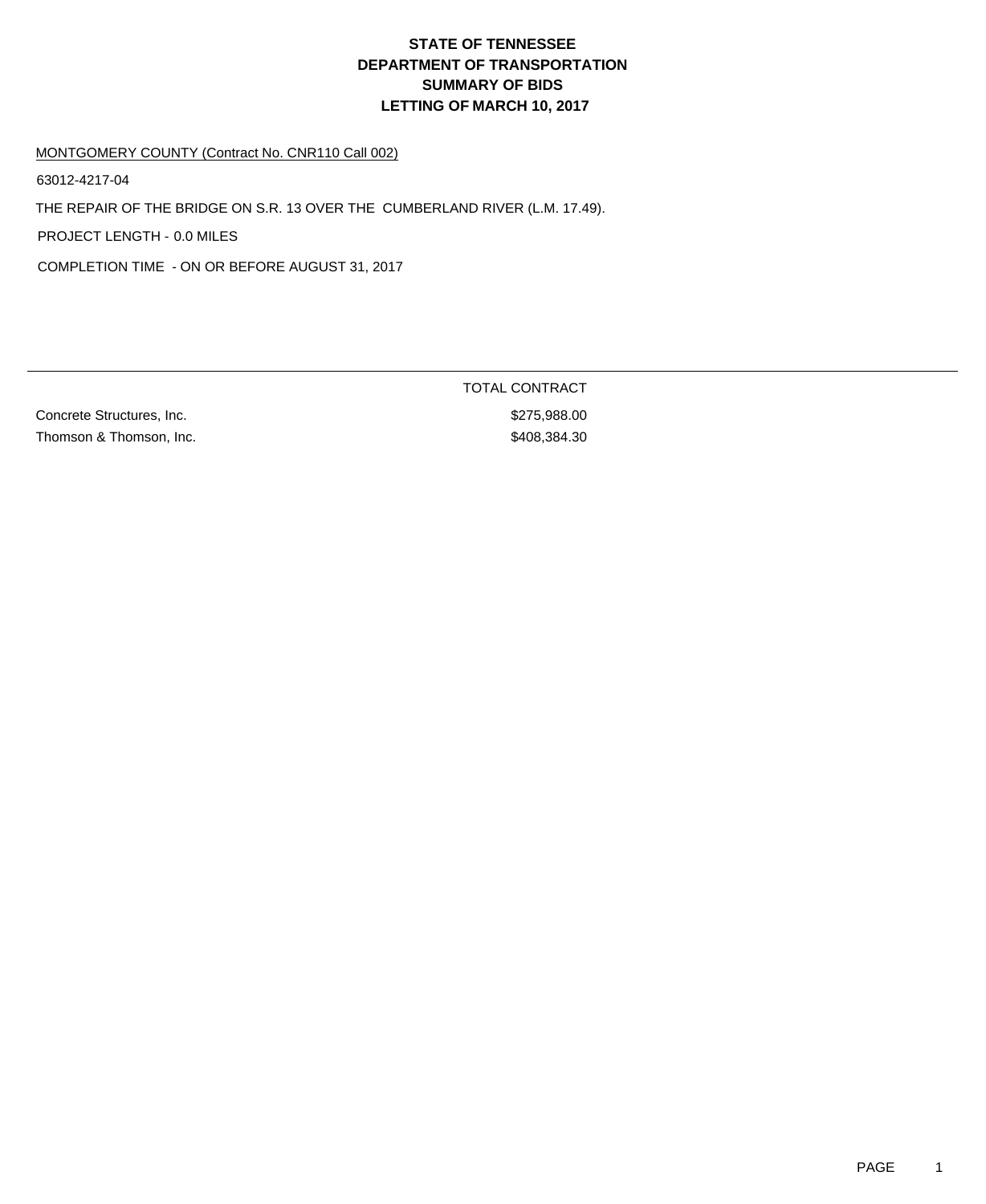EXTENSION **CONTRACT CNR110** UNIT PRICE **BRIDGE CATEGORY 303-01.01 GRANULAR BACKFILL (ROADWAY) 12.000 TON** Concrete Structures, Inc. 6672.00 Thomson & Thomson, Inc. 6. The Contract of the Contract of the Contract of the Contract of the Second Seconds of the Seconds of the Seconds of the Seconds of the Seconds of the Seconds of the Seconds of the Seconds of the **307-01.01 ASPHALT CONCRETE MIX (PG64-22) (BPMB-HM) GRADING A 4.000 TON** Concrete Structures, Inc. 6. The Concrete Structures, Inc. 6. The Concrete Structures, Inc. 6. The Concrete Structures, Inc. 6. The Concrete Structures, Inc. 6. The Concrete Structures, Inc. 6. The Concrete Structures, Inc Thomson & Thomson, Inc. 6. The Contract of the Contract of the Contract of the Contract of the Contract of the Contract of the Contract of the Contract of the Contract of the Contract of the Contract of the Contract of the **307-01.08 ASPHALT CONCRETE MIX (PG64-22) (BPMB-HM) GRADING B-M2 3.000 TON** Concrete Structures, Inc. 6. The Concrete Structures, Inc. 6. The Concrete Structures, Inc. 6. The Concrete Structures, Inc. 6. The Concrete Structures, Inc. 6. The Concrete Structures, Inc. 6. The Concrete Structures, Inc Thomson & Thomson, Inc. 6612.00 **402-01 BITUMINOUS MATERIAL FOR PRIME COAT (PC) 1.000 TON** Concrete Structures, Inc. 6. The Structures of the Structures of the Structures, Inc. 6. The Structures of the Structures of the Structures of the Structures of the Structures of the Structures of the Structures of the Str Thomson & Thomson, Inc. 66 (1992) 12:00:000 \$800.000 \$800.000 \$800.000 \$800.000 \$800.00 **403-01 BITUMINOUS MATERIAL FOR TACK COAT (TC) 12.000 TON** Concrete Structures, Inc. 6. The Concrete Structures, Inc. 6. The Concrete Structures, Inc. 6. The Concrete Structures, Inc. 6. The Concrete Structures, Inc. 6. The Concrete Structures, Inc. 6. The Concrete Structures, Inc Thomson & Thomson, Inc. 6. The matrix of the state of the state of the state of the state of the state of the state of the state of the state of the state of the state of the state of the state of the state of the state of **415-01.02 COLD PLANING BITUMINOUS PAVEMENT 4,934.000 S.Y.** Concrete Structures, Inc. 6. The Concrete Structures, Inc. 6. The Structures of the Structures, Inc. 6.19,736.00 Thomson & Thomson, Inc. 6. The matrix of the state of the state of the state of the state of the state of the state of the state of the state of the state of the state of the state of the state of the state of the state of **411-03.12 ACS MIX(PG64-22) THIN LIFT D ASPHALT 220.000 TON** Concrete Structures, Inc. 645,100.00 \$45,100.00 Thomson & Thomson, Inc. 6. The matrix of the state of the state of the state of the state of the state of the state of the state of the state of the state of the state of the state of the state of the state of the state of **602-10.32 STRUCTURAL STEEL (REPAIRS) 600.000 LB.** Concrete Structures, Inc. 6. The Concrete Structures, Inc. 6. The Concrete Structures, Inc. 6. The Concrete Structures, Inc. 6. The Concrete Structures, Inc. 6. The Concrete Structures, Inc. 6. The Concrete Structures, Inc Thomson & Thomson, Inc. 6. The state of the state of the state of the state of the state of the state of the state of the state of the state of the state of the state of the state of the state of the state of the state of **603-02.01 REPAINTING EXISTING STEEL STRUCTURES (Cross-frame @ Abutment No. 2) 1.000 LS** Concrete Structures, Inc. 66 and the Concrete Structures, Inc. 66 and the Concrete Structures, Inc. 64,500.000 \$4,500.00 Thomson & Thomson, Inc. 6. The matrix of the state of the state of the state of the state of the state of the state of the state of the state of the state of the state of the state of the state of the state of the state of **604-10.17 NON-PENETRATING CONCRETE SEAL 60.000 S.Y.** Concrete Structures, Inc. 6. The Concrete Structures, Inc. 6. The Concrete Structures, Inc. 6. The Concrete Structures, Inc. 6. The Concrete Structures, Inc. 6. The Concrete Structures, Inc. 6. The Concrete Structures, Inc Thomson & Thomson, Inc. 6. Thomson, Inc. 6. Thomson & Thomson, Inc. 6. Thomson & Thomson, Inc. 6. Thomson, Inc.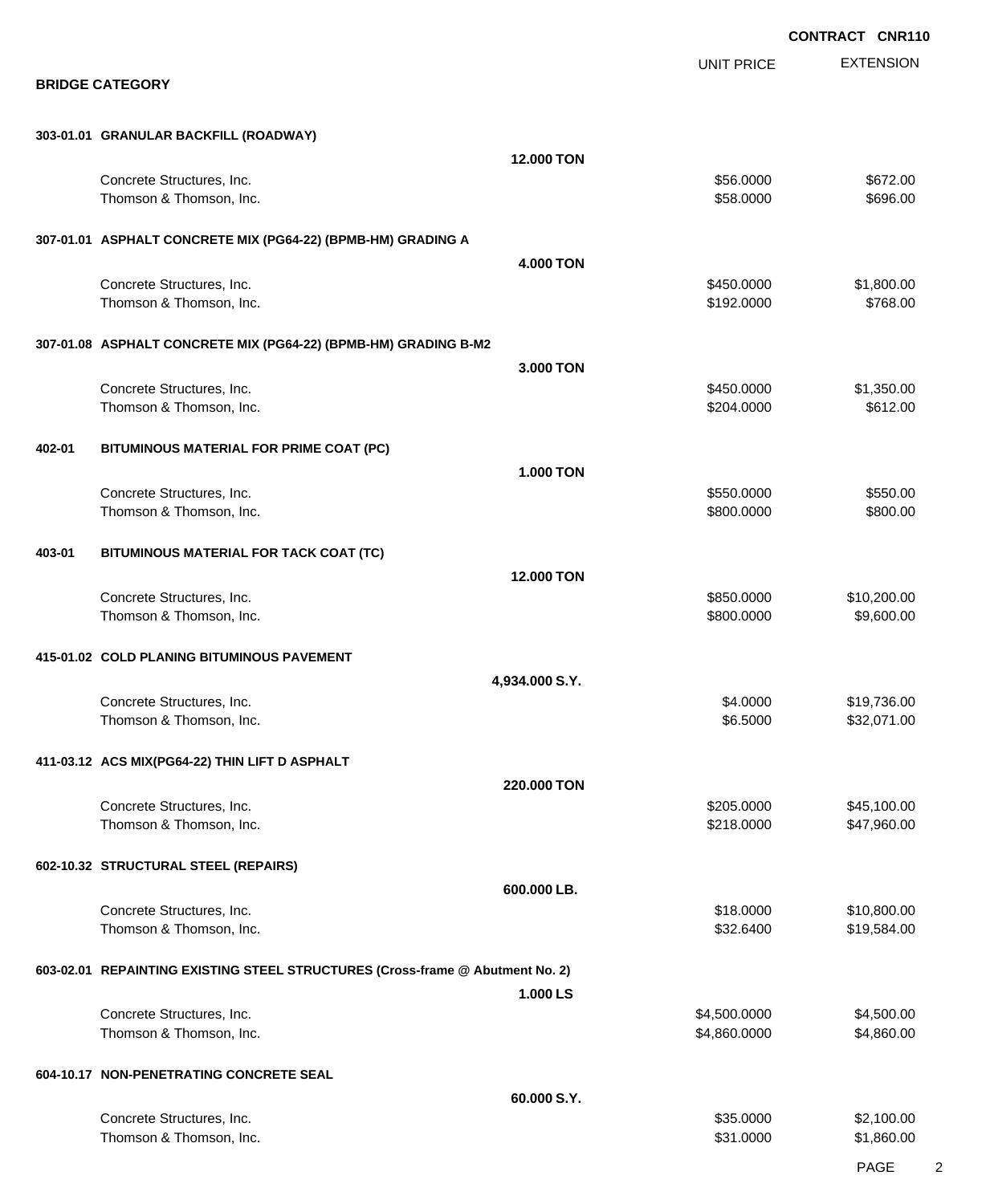|        |                                                    |                    | <b>UNIT PRICE</b> | <b>EXTENSION</b> |
|--------|----------------------------------------------------|--------------------|-------------------|------------------|
|        | 604-10.60 EXPANSION JOINT REPAIRS (MODULAR TYPE)   |                    |                   |                  |
|        |                                                    | 35.000 L.F.        |                   |                  |
|        | Concrete Structures, Inc.                          |                    | \$1,860.0000      | \$65,100.00      |
|        | Thomson & Thomson, Inc.                            |                    | \$3,680.0000      | \$128,800.00     |
|        | 705-04.50 PORTABLE BARRIER RAIL DELINEATOR         |                    |                   |                  |
|        |                                                    | <b>15.000 EACH</b> |                   |                  |
|        | Concrete Structures, Inc.                          |                    | \$50.0000         | \$750.00         |
|        | Thomson & Thomson, Inc.                            |                    | \$10.4000         | \$156.00         |
|        | 705-08.11 PORTABLE IMPACT ATTENUATOR NCHRP350 TL-3 |                    |                   |                  |
|        |                                                    | <b>2.000 EACH</b>  |                   |                  |
|        | Concrete Structures, Inc.                          |                    | \$5,500.0000      | \$11,000.00      |
|        | Thomson & Thomson, Inc.                            |                    | \$4,680.0000      | \$9,360.00       |
| 712-01 | <b>TRAFFIC CONTROL</b>                             |                    |                   |                  |
|        |                                                    | 1.000 LS           |                   |                  |
|        | Concrete Structures, Inc.                          |                    | \$23,000.0000     | \$23,000.00      |
|        | Thomson & Thomson, Inc.                            |                    | \$26,700.0000     | \$26,700.00      |
|        | 712-02.02 INTERCONNECTED PORTABLE BARRIER RAIL     |                    |                   |                  |
|        |                                                    | 400.000 L.F.       |                   |                  |
|        | Concrete Structures, Inc.                          |                    | \$35.0000         | \$14,000.00      |
|        | Thomson & Thomson, Inc.                            |                    | \$33.0000         | \$13,200.00      |
|        | 712-04.01 FLEXIBLE DRUMS (CHANNELIZING)            |                    |                   |                  |
|        |                                                    | 70.000 EACH        |                   |                  |
|        | Concrete Structures, Inc.                          |                    | \$40.0000         | \$2,800.00       |
|        | Thomson & Thomson, Inc.                            |                    | \$20.8000         | \$1,456.00       |
| 712-06 | <b>SIGNS (CONSTRUCTION)</b>                        |                    |                   |                  |
|        |                                                    | 369.000 S.F.       |                   |                  |
|        | Concrete Structures, Inc.                          |                    | \$12.0000         | \$4,428.00       |
|        | Thomson & Thomson, Inc.                            |                    | \$8.3000          | \$3,062.70       |
|        | 712-07.03 TEMPORARY BARRICADES (TYPE III)          |                    |                   |                  |
|        |                                                    | 30.000 L.F.        |                   |                  |
|        | Concrete Structures, Inc.                          |                    | \$51.0000         | \$1,530.00       |
|        | Thomson & Thomson, Inc.                            |                    | \$15.0000         | \$450.00         |
|        | 712-09.01 REMOVABLE PAVEMENT MARKING LINE          |                    |                   |                  |
|        |                                                    | 2,500.000 L.F.     |                   |                  |
|        | Concrete Structures, Inc.                          |                    | \$3.5000          | \$8,750.00       |
|        | Thomson & Thomson, Inc.                            |                    | \$3.2500          | \$8,125.00       |
|        | 712-09.04 REMOVABLE PAVEMENT MARKING (STOP LINE)   |                    |                   |                  |
|        |                                                    | 26.000 L.F.        |                   |                  |
|        | Concrete Structures, Inc.                          |                    | \$45.0000         | \$1,170.00       |
|        | Thomson & Thomson, Inc.                            |                    | \$41.6000         | \$1,081.60       |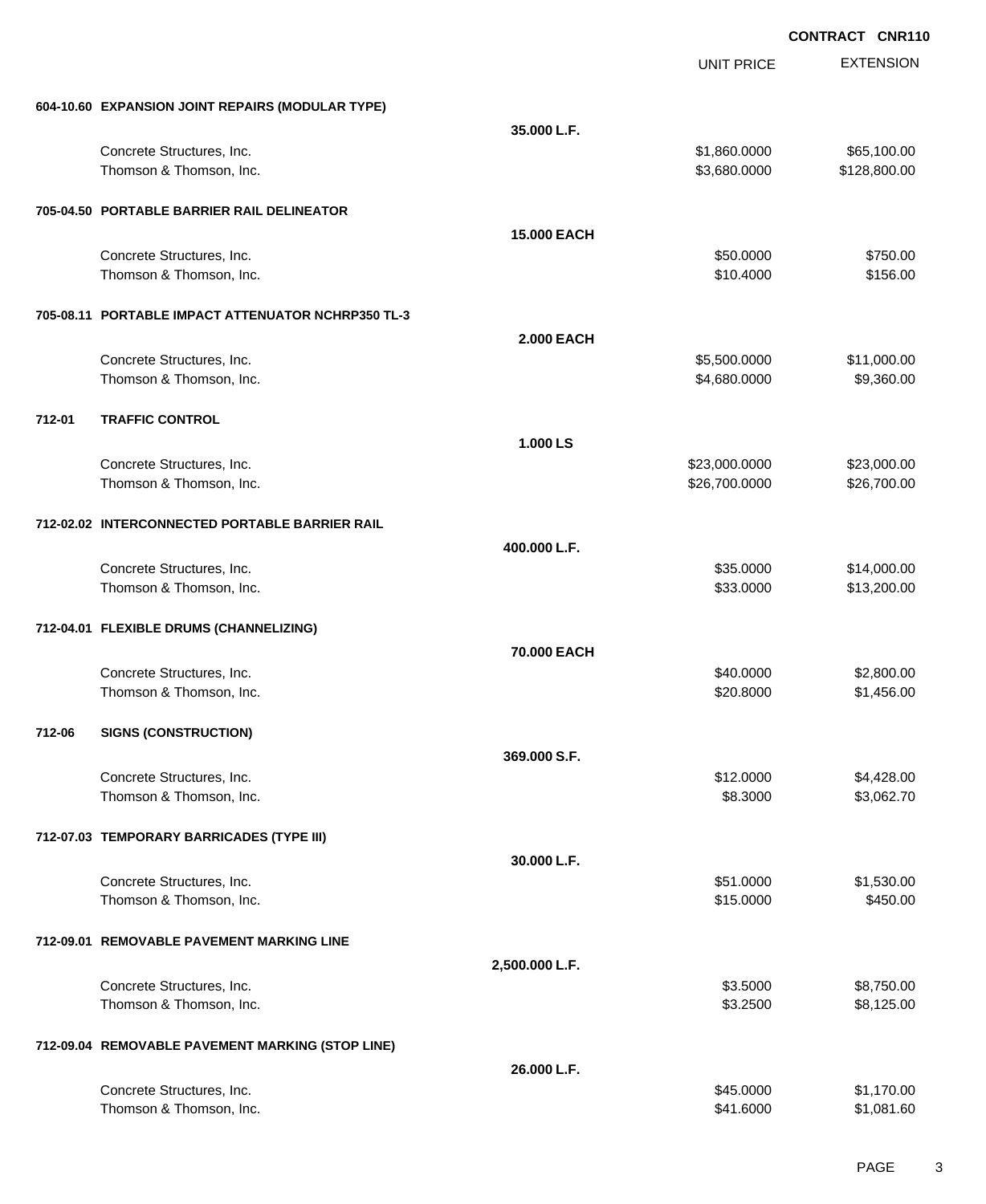| <b>CONTRACT CNR110</b> |  |
|------------------------|--|
|                        |  |

|        |                                                       |                   | <b>UNIT PRICE</b> | <b>EXTENSION</b> |  |
|--------|-------------------------------------------------------|-------------------|-------------------|------------------|--|
|        | 716-05.01 PAINTED PAVEMENT MARKING (4" LINE)          |                   |                   |                  |  |
|        |                                                       | 2.340 L.M.        |                   |                  |  |
|        | Concrete Structures, Inc.                             |                   | \$2,800.0000      | \$6,552.00       |  |
|        | Thomson & Thomson, Inc.                               |                   | \$2,600.0000      | \$6,084.00       |  |
|        | 716-13.01 SPRAY THERMO PVMT MRKNG (60 mil) (4IN LINE) |                   |                   |                  |  |
|        |                                                       | 0.660 L.M.        |                   |                  |  |
|        | Concrete Structures, Inc.                             |                   | \$10,000.0000     | \$6,600.00       |  |
|        | Thomson & Thomson, Inc.                               |                   | \$7,800.0000      | \$5,148.00       |  |
| 717-01 | <b>MOBILIZATION</b>                                   |                   |                   |                  |  |
|        |                                                       | 1.000 LS          |                   |                  |  |
|        | Concrete Structures, Inc.                             |                   | \$13,500.0000     | \$13,500.00      |  |
|        | Thomson & Thomson, Inc.                               |                   | \$43,950.0000     | \$43,950.00      |  |
| 730-40 | <b>TEMPORARY TRAFFIC SIGNAL SYSTEM</b>                |                   |                   |                  |  |
|        |                                                       | <b>1.000 EACH</b> |                   |                  |  |
|        | Concrete Structures, Inc.                             |                   | \$20,000.0000     | \$20,000.00      |  |
|        | Thomson & Thomson, Inc.                               |                   | \$42,000.0000     | \$42,000.00      |  |
|        |                                                       |                   |                   |                  |  |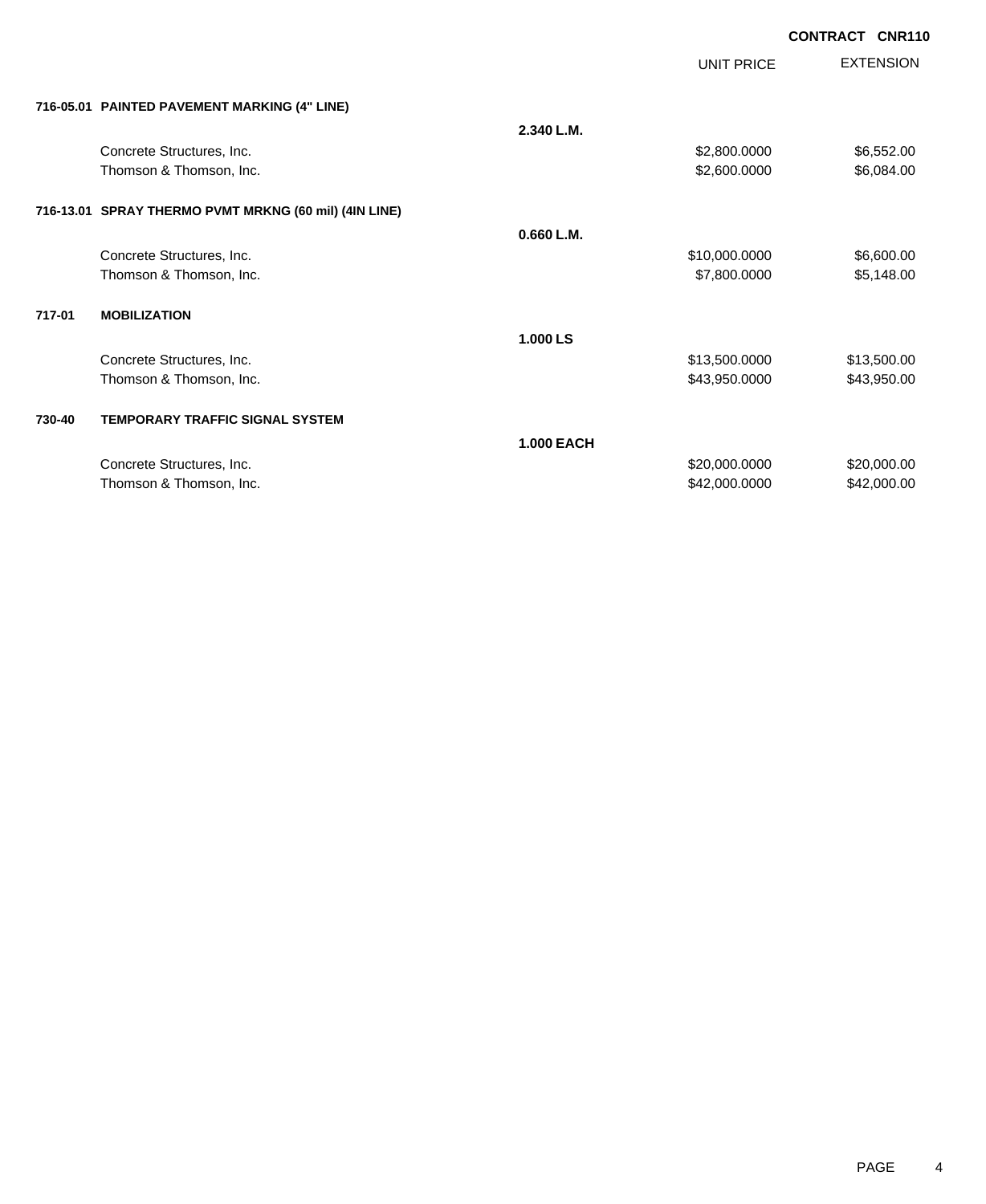Concrete Structures, Inc.  $$275,988.00$ Thomson & Thomson, Inc. 6. Thomson, Inc. 6. The Thomson & Thomson, Inc. 6. The Thomson & Thomson, Inc. 6. The Thomson  $\frac{1}{2}$ 

### **TOTAL CONTRACT**

Concrete Structures, Inc.  $$275,988.00$ Thomson & Thomson, Inc. 6. Thomson, Inc. 6. The state of the state of the state of the state of the state of the state of the state of the state of the state of the state of the state of the state of the state of the state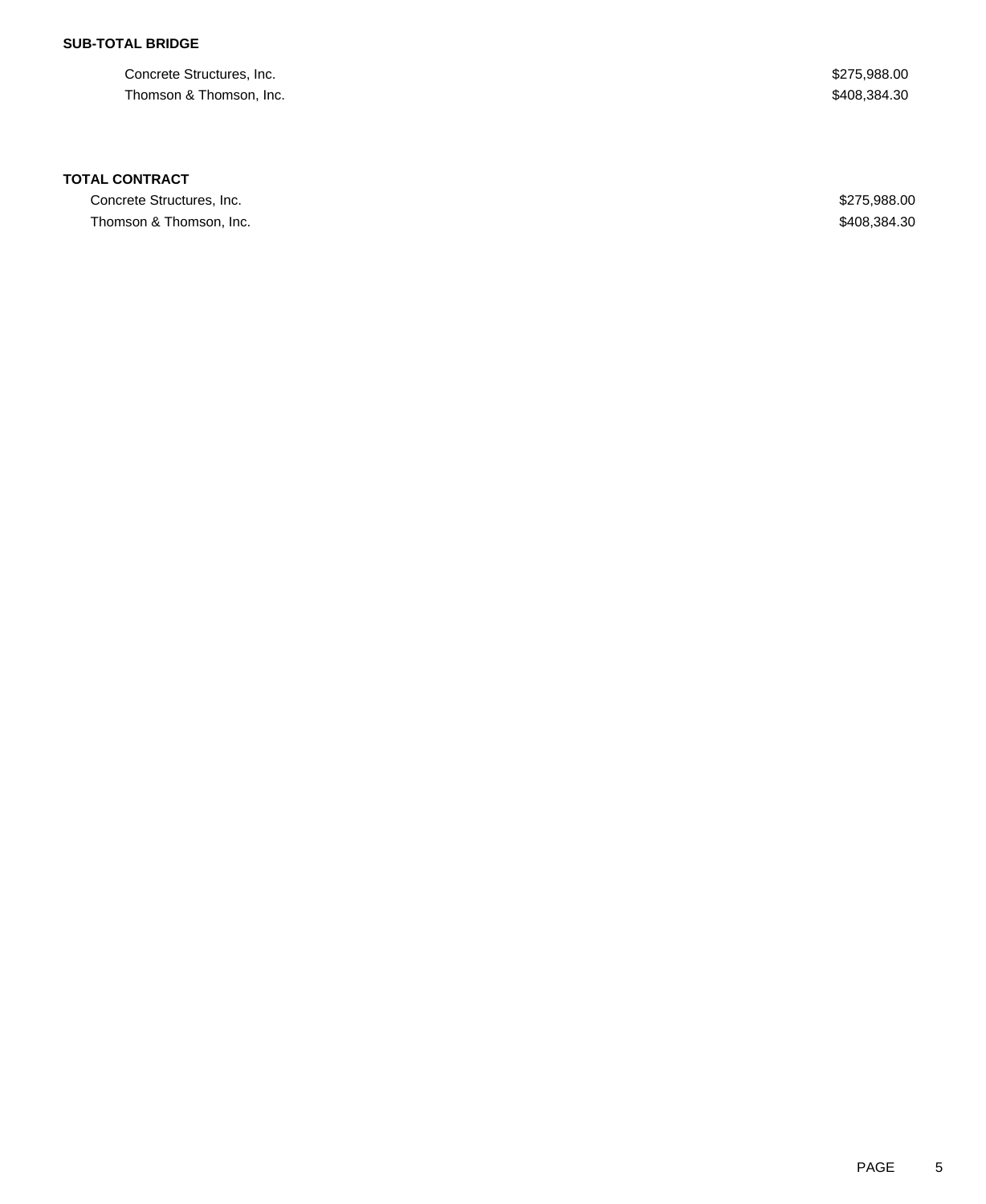# **DEPARTMENT OF TRANSPORTATION SUMMARY OF BIDS LETTING OF MARCH 10, 2017 STATE OF TENNESSEE**

COUNTIES COCKE, HAMBLEN, JEFFERSON, AND SEVIER (Contract No. CNR917 Call 003)

98019-4265-04

THE MOWING ON VARIOUS STATE ROUTES.

PROJECT LENGTH - 312.830 MILES

COMPLETION TIME - ON OR BEFORE DECEMBER 31, 2017

Orr Contracting, Inc.  $$242,430.00$ 

TOTAL CONTRACT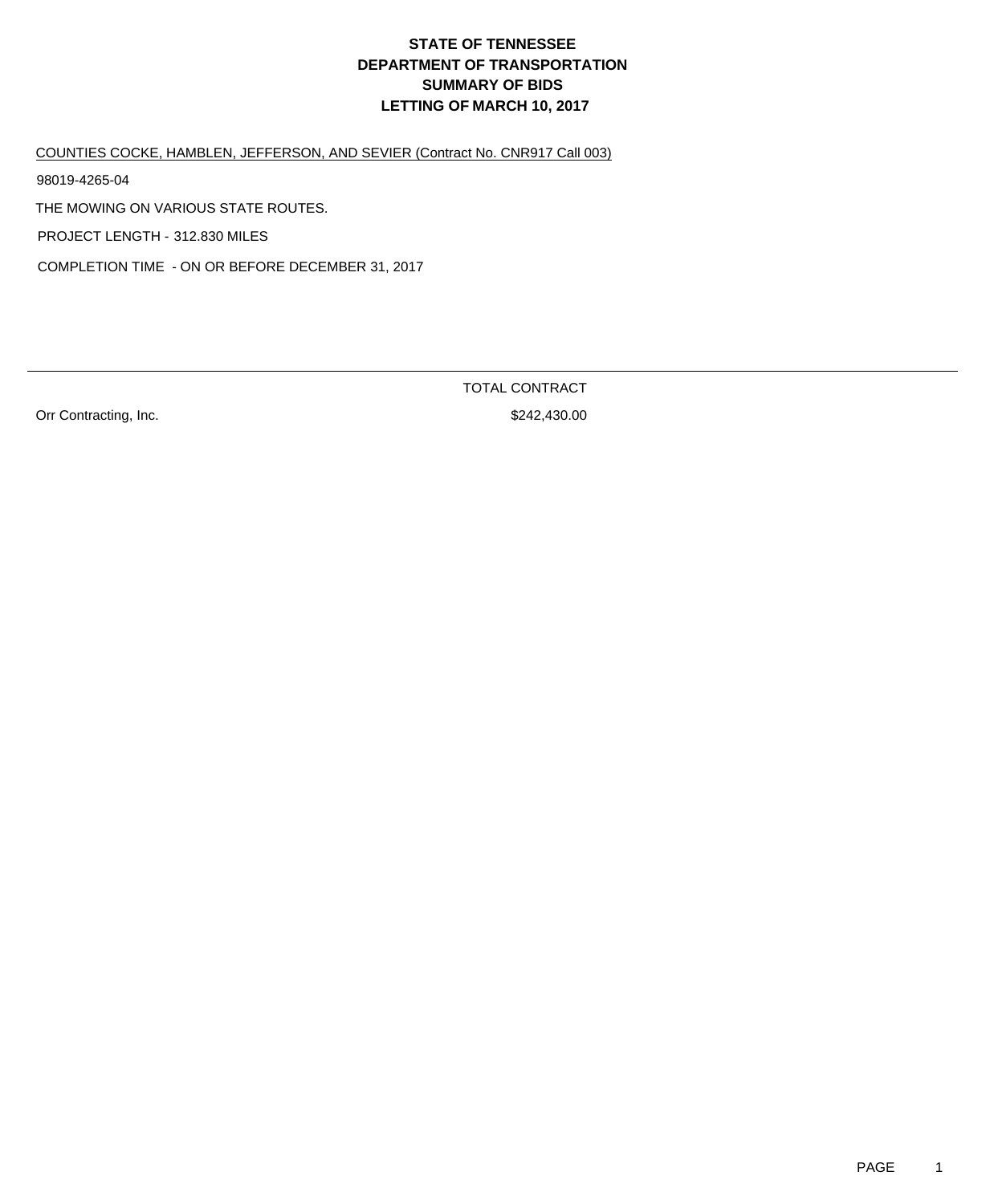|        |                                                    |                |                   | <b>CONTRACT CNR917</b> |
|--------|----------------------------------------------------|----------------|-------------------|------------------------|
|        | <b>MAINTENANCE CATEGORY</b>                        |                | <b>UNIT PRICE</b> | <b>EXTENSION</b>       |
|        | 717-10.01 INVOLUNTARY WORK SUSPENSION (BY THE DAY) |                |                   |                        |
|        | Orr Contracting, Inc.                              | 6.000 DAY      | \$1.0000          | \$6.00                 |
| 806-01 | <b>MOWING</b>                                      |                |                   |                        |
|        | Orr Contracting, Inc.                              | 2,331.000 ACRE | \$104.0000        | \$242,424.00           |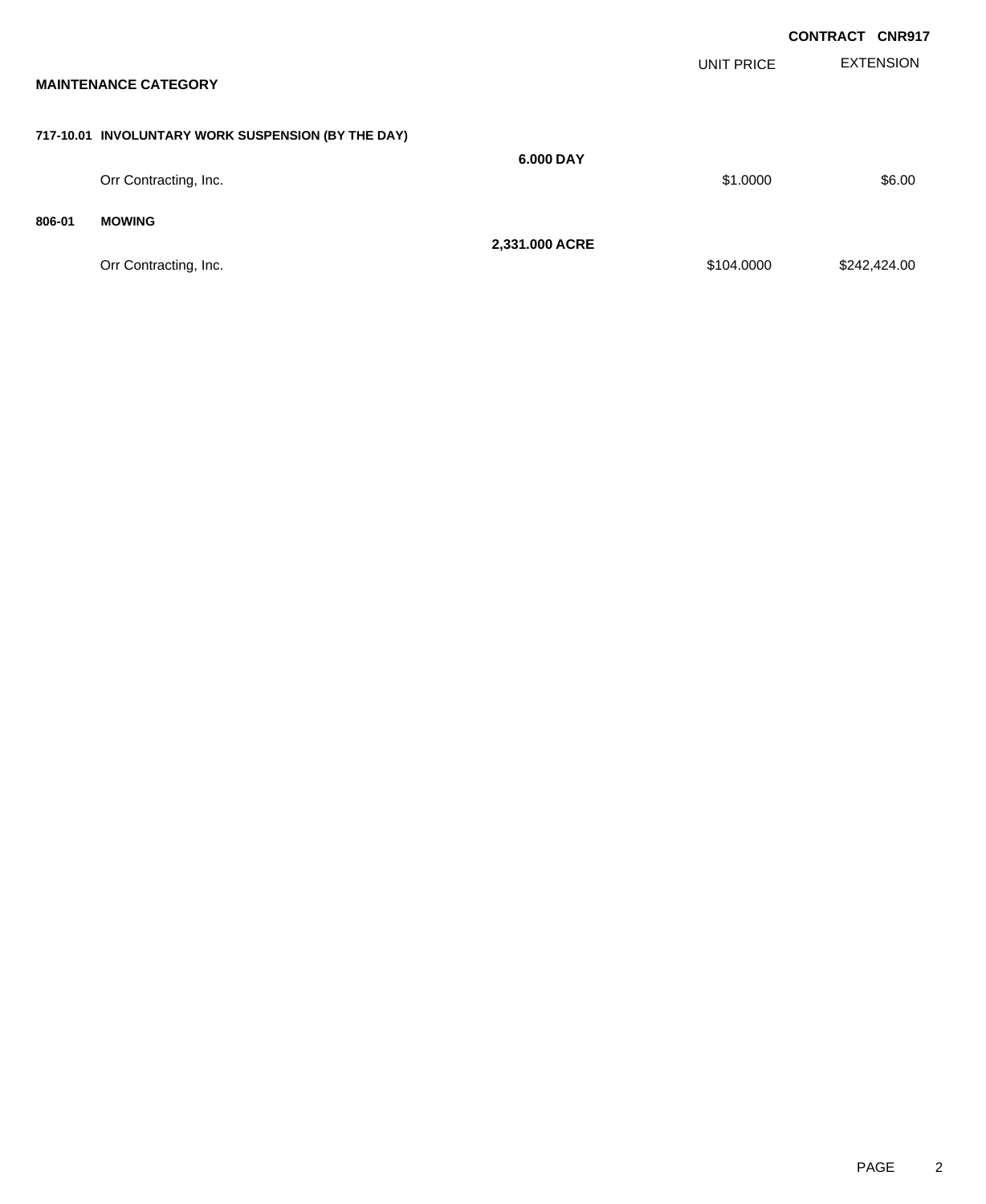Orr Contracting, Inc. \$242,430.00

## **TOTAL CONTRACT**

Orr Contracting, Inc. \$242,430.00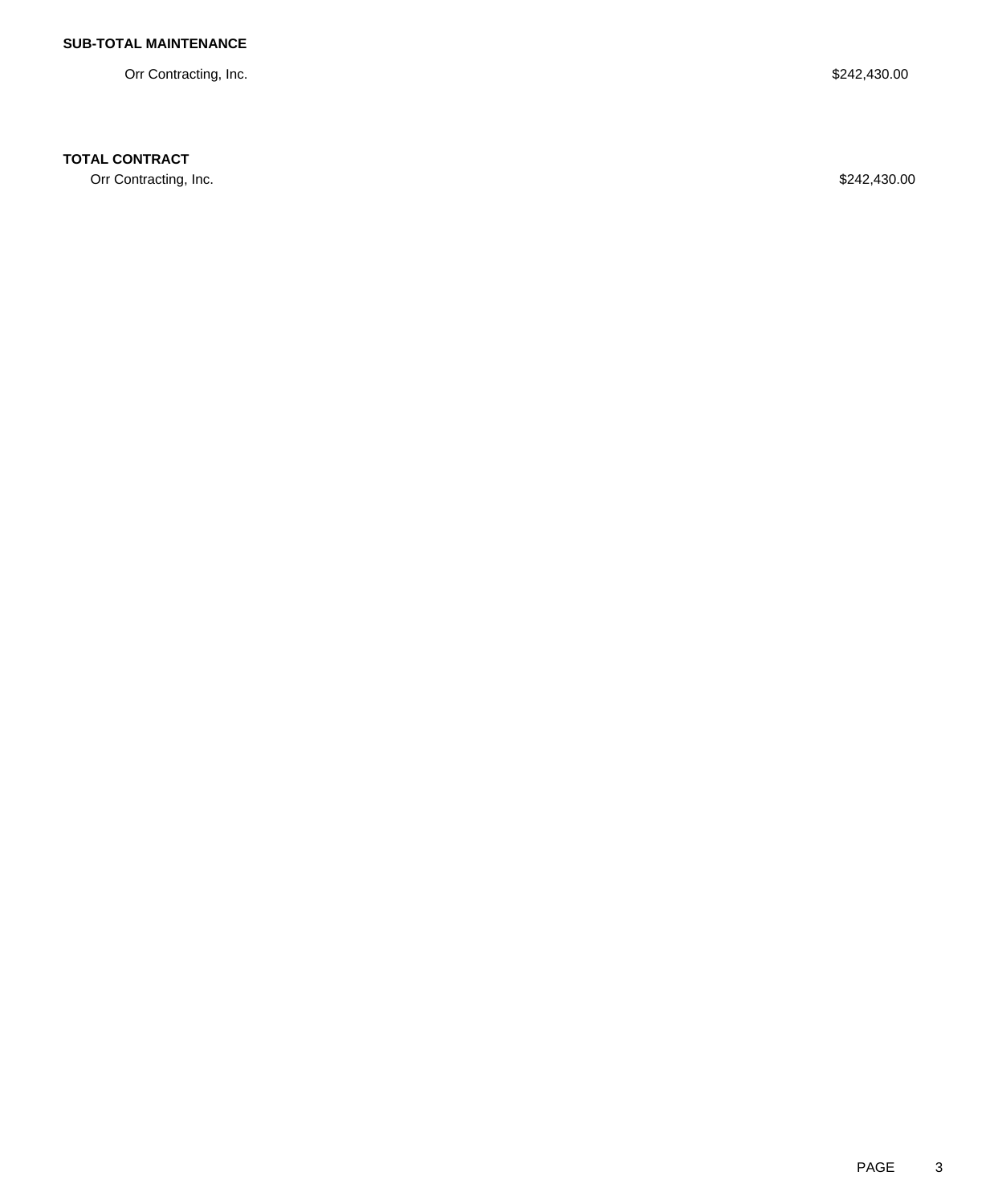# **DEPARTMENT OF TRANSPORTATION SUMMARY OF BIDS LETTING OF MARCH 10, 2017 STATE OF TENNESSEE**

DAVIDSON AND WILLIAMSON COUNTIES (Contract No. CNR908 Call 004)

98302-4118-04,98302-4119-04

THE MOWING ON VARIOUS INTERSTATE AND STATE ROUTES.

PROJECT LENGTH - 205.990 MILES

COMPLETION TIME - ON OR BEFORE MARCH 31, 2018

Swartz Mowing, Inc. 6. 2010 12:30 12:30 12:30 12:30 12:31 12:32 13:32 14:32 15:32 15:32 15:32 15:32 15:32 15:3

TOTAL CONTRACT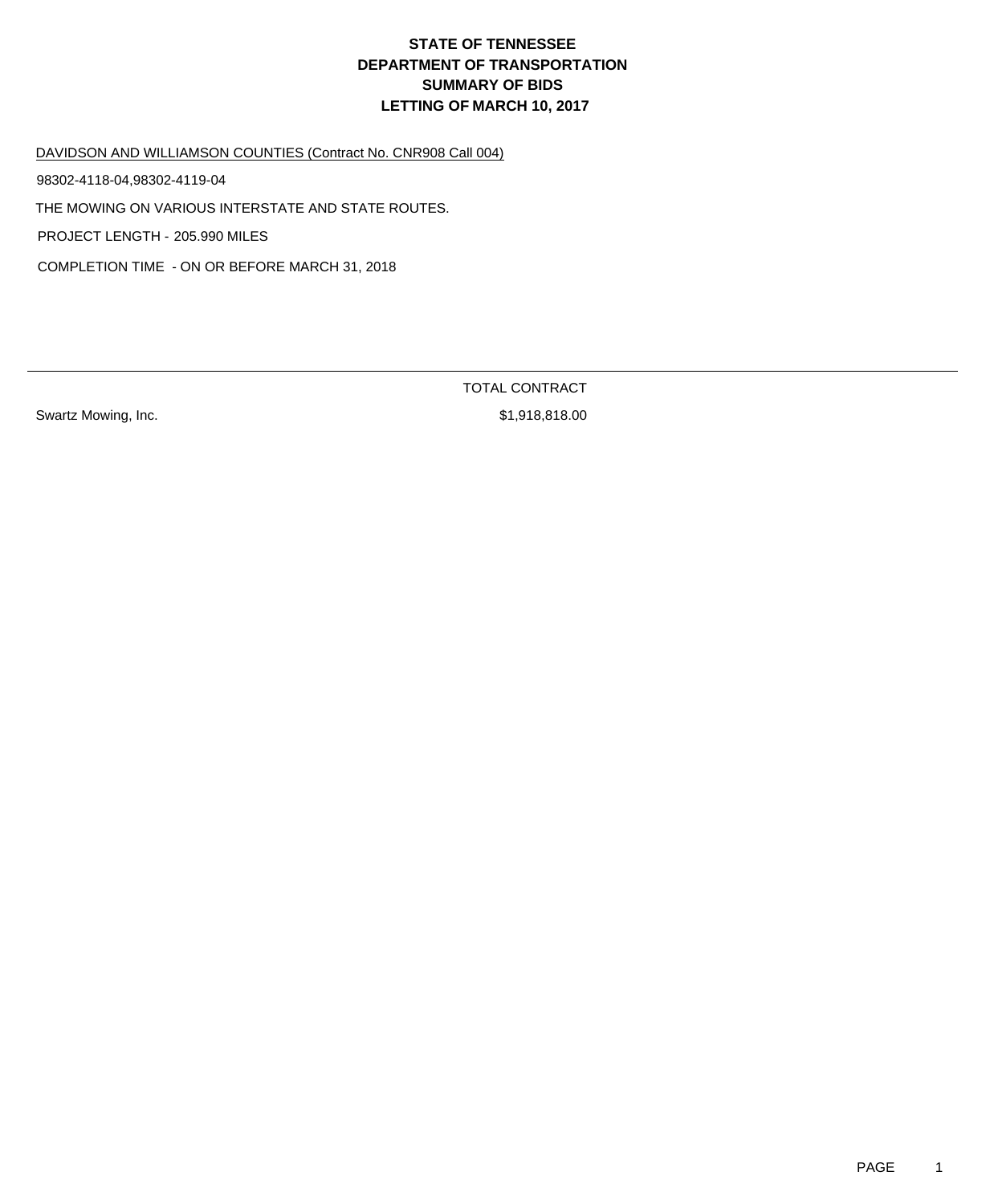|        |                                                    |                 |                   | <b>CONTRACT</b><br><b>CNR908</b> |  |
|--------|----------------------------------------------------|-----------------|-------------------|----------------------------------|--|
|        | <b>MAINTENANCE CATEGORY</b>                        |                 | <b>UNIT PRICE</b> | <b>EXTENSION</b>                 |  |
|        | 717-10.01 INVOLUNTARY WORK SUSPENSION (BY THE DAY) |                 |                   |                                  |  |
|        | Swartz Mowing, Inc.                                | 5.000 DAY       | \$2,500.0000      | \$12,500.00                      |  |
| 719-02 | <b>REMOVAL AND DISPOSAL OF LITTER</b>              |                 |                   |                                  |  |
|        | Swartz Mowing, Inc.                                | 3,895.000 L.M.  | \$274.0000        | \$1,067,230.00                   |  |
| 806-01 | <b>MOWING</b>                                      |                 |                   |                                  |  |
|        | Swartz Mowing, Inc.                                | 11,654.000 ACRE | \$72.0000         | \$839,088.00                     |  |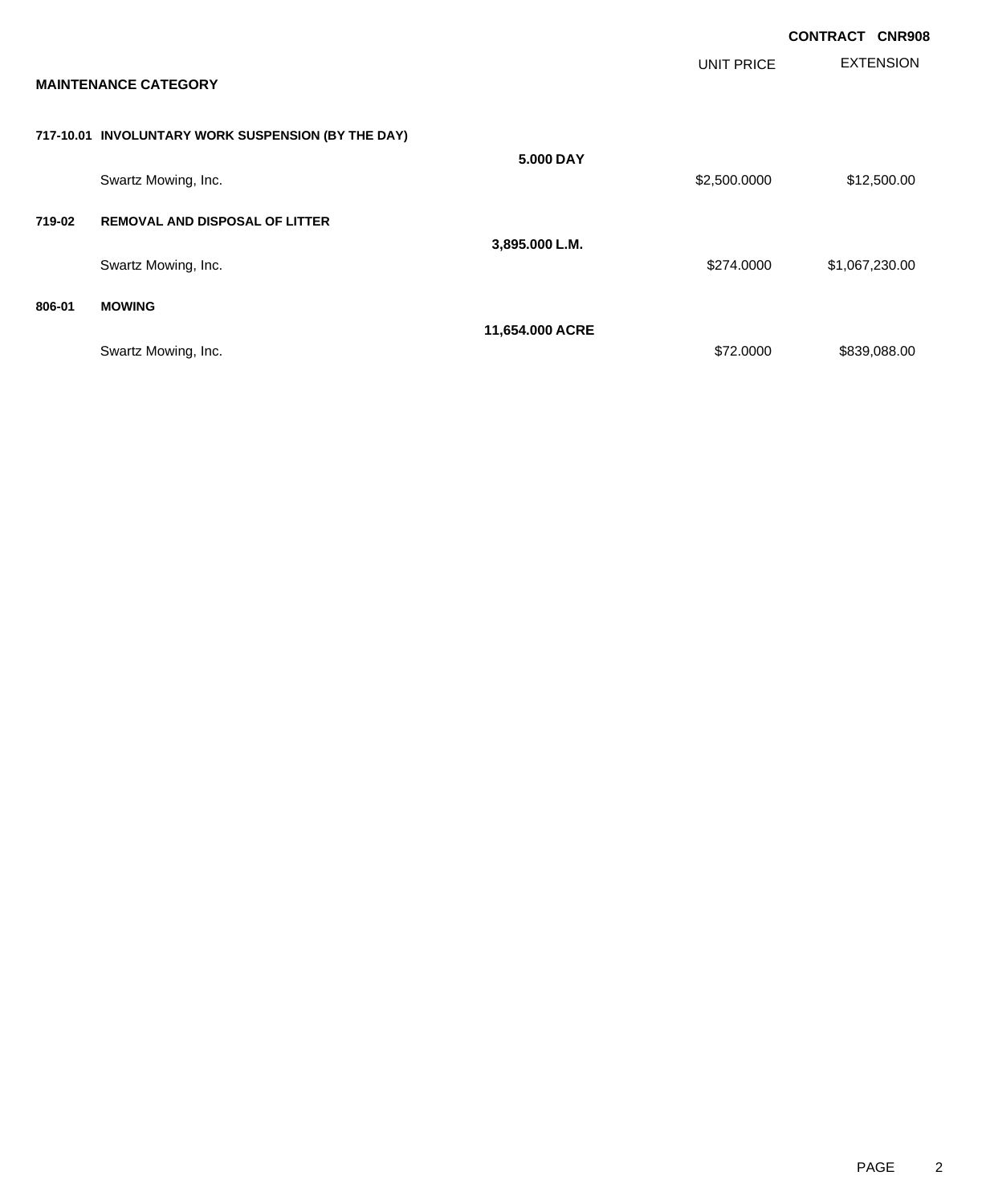Swartz Mowing, Inc. \$1,918,818.00

## **TOTAL CONTRACT**

Swartz Mowing, Inc. \$1,918,818.00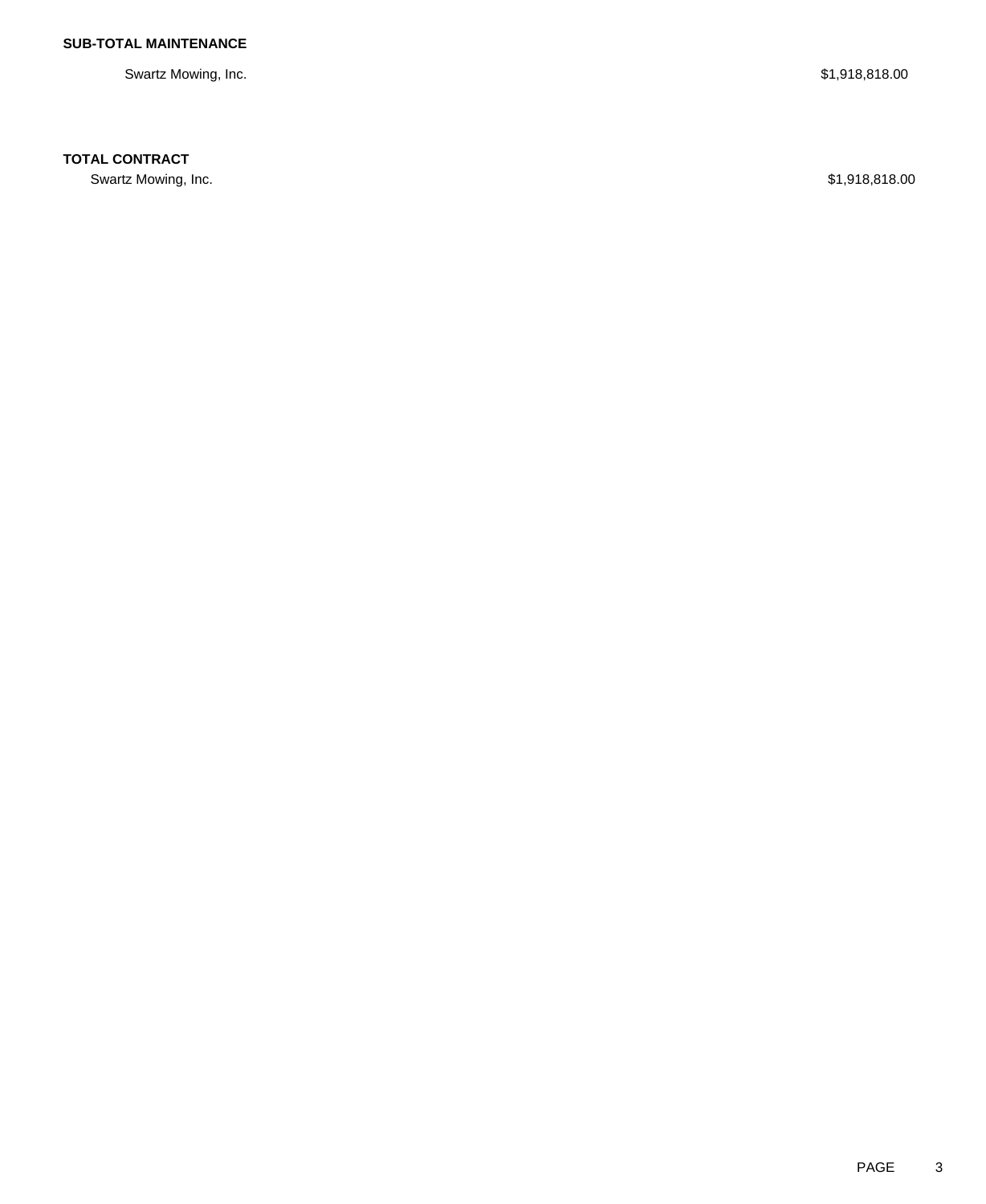# **DEPARTMENT OF TRANSPORTATION SUMMARY OF BIDS LETTING OF MARCH 10, 2017 STATE OF TENNESSEE**

COUNTIES FAYETTE, LAUDERDALE, SHELBY, AND TIPTON (Contract No. CNR911 Call 005)

98049-4140-04,98049-4141-04

THE MOWING ON VARIOUS INTERSTATE AND STATE ROUTES.

PROJECT LENGTH - 557.910 MILES

COMPLETION TIME - ON OR BEFORE MARCH 31, 2018

Vanderbilt Landscaping LLC  $$795,468.00$ 

TOTAL CONTRACT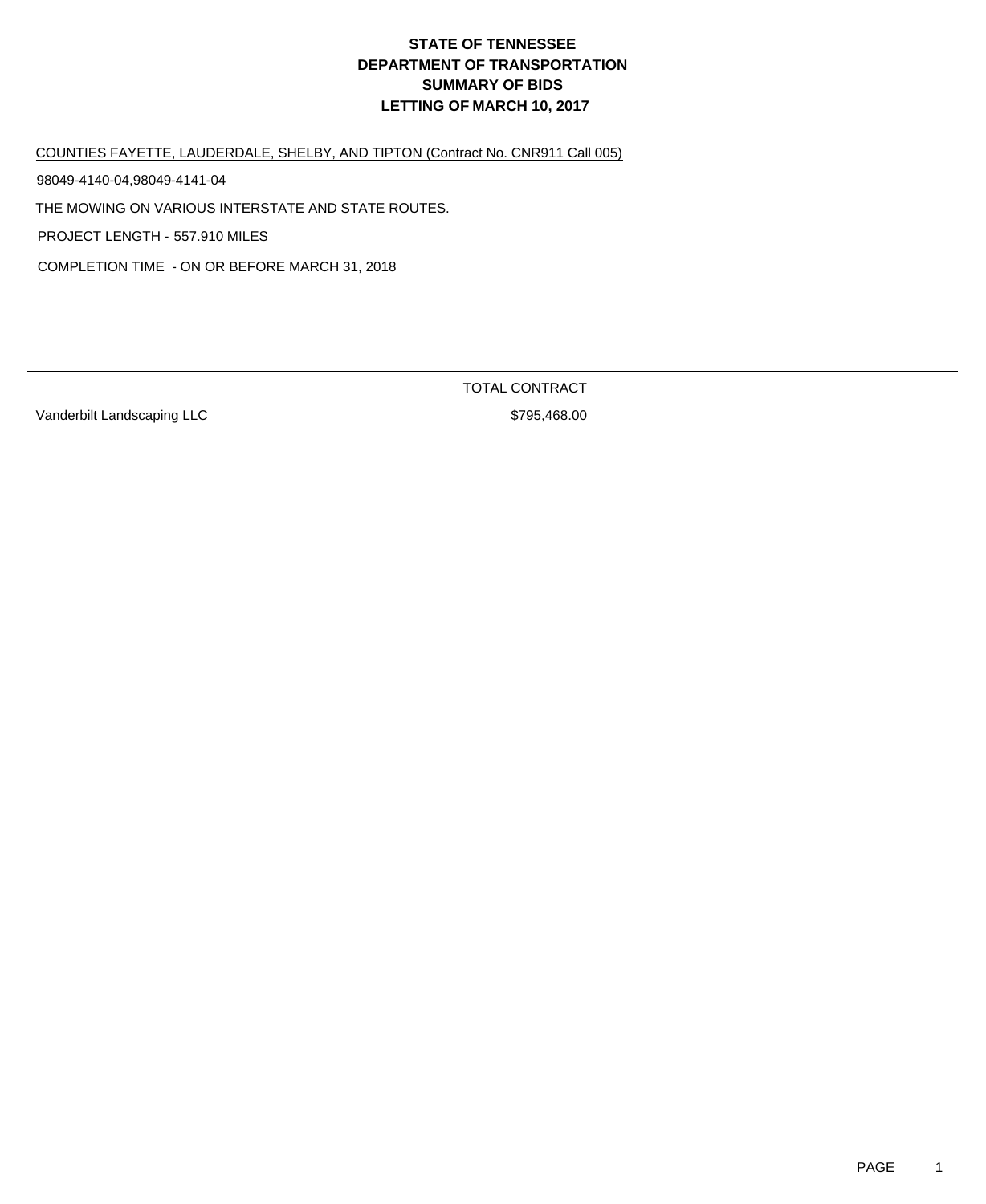|                             |                                                    |                 |                   | <b>CONTRACT CNR911</b> |                  |
|-----------------------------|----------------------------------------------------|-----------------|-------------------|------------------------|------------------|
| <b>MAINTENANCE CATEGORY</b> |                                                    |                 | <b>UNIT PRICE</b> |                        | <b>EXTENSION</b> |
|                             | 717-10.01 INVOLUNTARY WORK SUSPENSION (BY THE DAY) |                 |                   |                        |                  |
|                             | Vanderbilt Landscaping LLC                         | 5.000 DAY       | \$1.0000          |                        | \$5.00           |
| 719-02                      | <b>REMOVAL AND DISPOSAL OF LITTER</b>              |                 |                   |                        |                  |
|                             | Vanderbilt Landscaping LLC                         | 2,327.000 L.M.  | \$125.0000        |                        | \$290,875.00     |
| 806-01                      | <b>MOWING</b>                                      |                 |                   |                        |                  |
|                             | Vanderbilt Landscaping LLC                         | 18,021.000 ACRE | \$28.0000         |                        | \$504,588.00     |